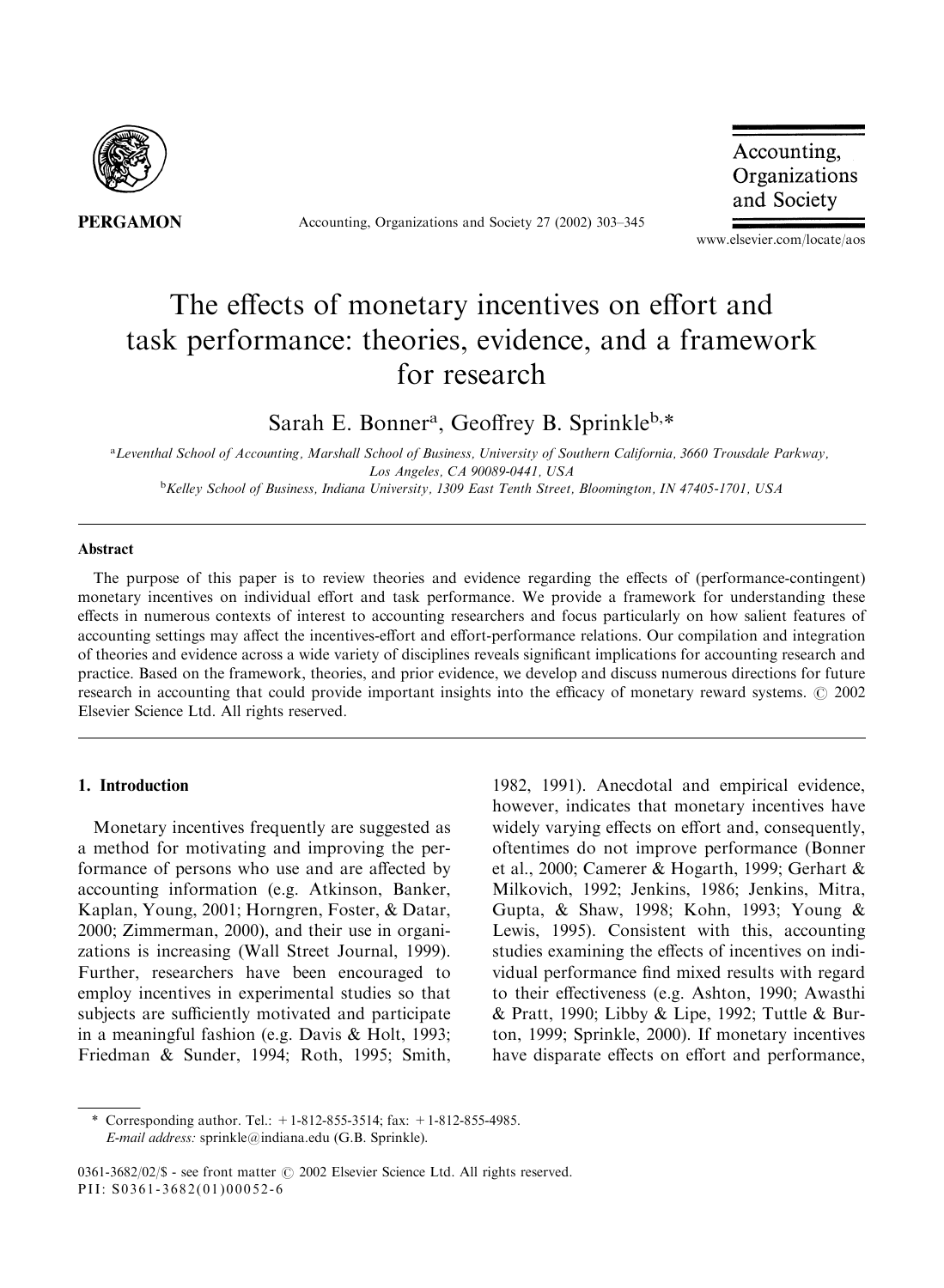then suggestions for their use in either the field or the laboratory should be informed by an understanding of the factors that moderate their effectiveness.

We have four objectives in this paper. Our first objective is to provide a conceptual framework for understanding the effects of (performance-contingent) monetary incentives on individual effort and performance and also to discuss theories that suggest mediators of the incentives-effort relation. Here, our focus is on explicating the motivational and cognitive mechanisms by which monetary incentives are presumed to increase performance; understanding these mechanisms is critical for determining how to maximize the effectiveness of monetary incentives. Theoretically, monetary incentives work by increasingeffort which, in turn, leads to increases in performance. Given these relations, we first provide a detailed discussion of the various components of the effort construct: direction, duration, intensity, and strategy development. We then describe theories that detail the mechanisms through which monetary incentives are presumed to lead to increases in effort. These

theories are expectancy theory, agency theory (via expected utility theory), goal-setting theory, and social-cognitive (self-efficacy) theory.

Our second objective is to enumerate and categorize important accounting-related variables that may combine with monetary incentives in affecting task performance. To do this, we express the monetary incentives-effort and effort-performance relations as a function of person variables, task variables, environmental variables, and incentive scheme variables. This conceptualization allows for a full, yet parsimonious, categorization of the numerous accounting-related variables that may affect these relations, thereby facilitating an understanding of the effects of monetary incentives in numerous contexts of interest to accounting researchers.

Our third objective is to review evidence regarding the effects of the combination of these important accounting-related variables and monetary incentives on individual effort and performance. Here, we choose one specific variable from each of the person, task, environmental, and incentive scheme categories within our framework



Fig. 1. Conceptual framework for the effects of performance-contingent monetary incentives on effort and task performance.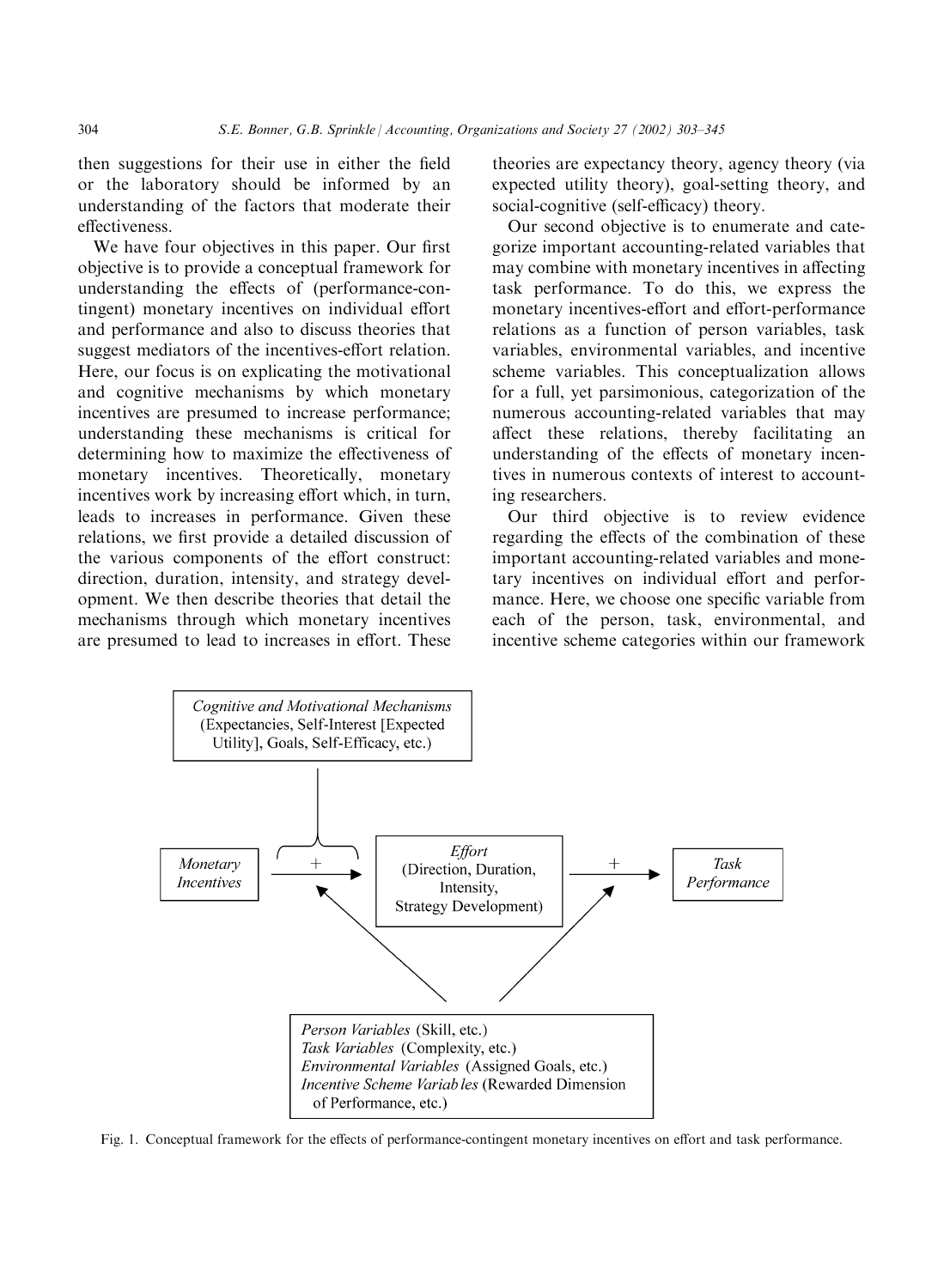and discuss its effects on the incentives–effort and effort–performance relations. We also discuss the importance of each variable in accounting settings as well as the theoretical and practical importance of examining the variable in conjunction with monetary incentives. We then review studies from a wide variety of disciplines to discuss the empirical effects of these variables on the incentives– effort and effort–performance relations. Next, we provide insights regarding how the results from our compilation of studies may have significant implications for accounting research and practice. Finally, we briefly discuss the theoretical and empirical relations between monetary incentives and many other important accounting-related person, task, environmental, and incentive scheme variables.

Our final objective is to identify and discuss numerous directions for future research in accounting that would help fill gaps in our knowledge regarding the efficacy of monetary reward systems. Thus, for each of the person, task, environmental, and incentive scheme categories within our framework, we enumerate many important questions about the effects of monetary incentives on effort and task performance. We believe it is essential to address these questions given the important role that accountants and accounting information play in compensation practice and the design of performance-measurement and reward systems.

The remainder of this paper is organized as follows. In Section 2, we introduce our conceptual framework and discuss two important elements of the framework. First, we discuss the general effects of monetary incentives on effort and task performance and explicate the effort construct. Second, we discuss theories that suggest mediators of the incentives-effort relation. In Section 3, we complete our discussion of the conceptual framework; in particular, we discuss important accountingrelated variables that may moderate the effects of monetary incentives on effort and the effects of effort on task performance. In discussing these moderators, Section 3 also provides detailed evidence regarding the effects of monetary incentives on effort and task performance under various situations, the implications of this evidence for accounting research and practice, and numerous directions for future accounting research. In Section 4, we summarize our main points and offer concluding comments.

#### 2. Theories about the effects of monetary incentives on effort and task performance

The general hypothesis regarding the effects of monetary incentives on effort and performance is that incentives lead to greater effort than would have been the case in their absence.<sup>1,2</sup> This basic idea, however, does not explain how monetary incentives lead to increases in effort. Accordingly, theories about mediators of the incentives-effort relation deserve further attention, and we discuss these theories after explication of the effort construct.<sup>3</sup> In turn, increased effort is thought to lead

<sup>2</sup> While effort typically is discussed as the key intervening variable between monetary incentives and performance, some researchers have focused on other variables such as affect (Stone & Ziebart, 1995) and stress (Shields, Deng, & Kato, 2000). For example, Stone and Ziebart (1995) propose that monetary incentives increase negative affect and, in turn, increases in negative affect directly decrease performance. However, these researchers also note that variables such as affect and stress likely are important in explaining the relation between incentives and performance because they can mediate the incentives-effort relation rather than directly intervene between incentives and performance.

<sup>3</sup> The effort–performance relation is not connected to monetary incentives per se, so we do not discuss theories that explain this relation. For discussions of the effort-performance relation (Bandura, 1997; Kahneman, 1973; Kanfer, 1987; Locke and Latham, 1990; Navon and Gopher, 1979; Payne et al., 1990).

<sup>&</sup>lt;sup>1</sup> A few theories predict that monetary incentives may lead to decreased effort and performance. For example, cognitiveevaluation theory (e.g. Deci et al., 1981; Deci & Ryan, 1985) suggests that monetary incentives, by focusing attention on the external reward related to a task, decrease intrinsic motivation and, thus, can decrease effort and task performance. Additionally, arousal theory (Broadbent, 1971; Easterbrook, 1959; Eysenck 1982, 1986; Humphreys & Revelle, 1984; Yerkes & Dodson, 1908) posits an inverted-U relationship between arousal and effort and, consequently, between effort and performance. That is, effort and performance initially increase as arousal increases, but then begins to decrease once arousal increases beyond a moderate level, thereby inducing anxiety. Since arousal and anxiety are posited to be created, in part, by motivational devices such as monetary incentives, arousal theory predicts that monetary incentives may either increase or decrease effort and task performance.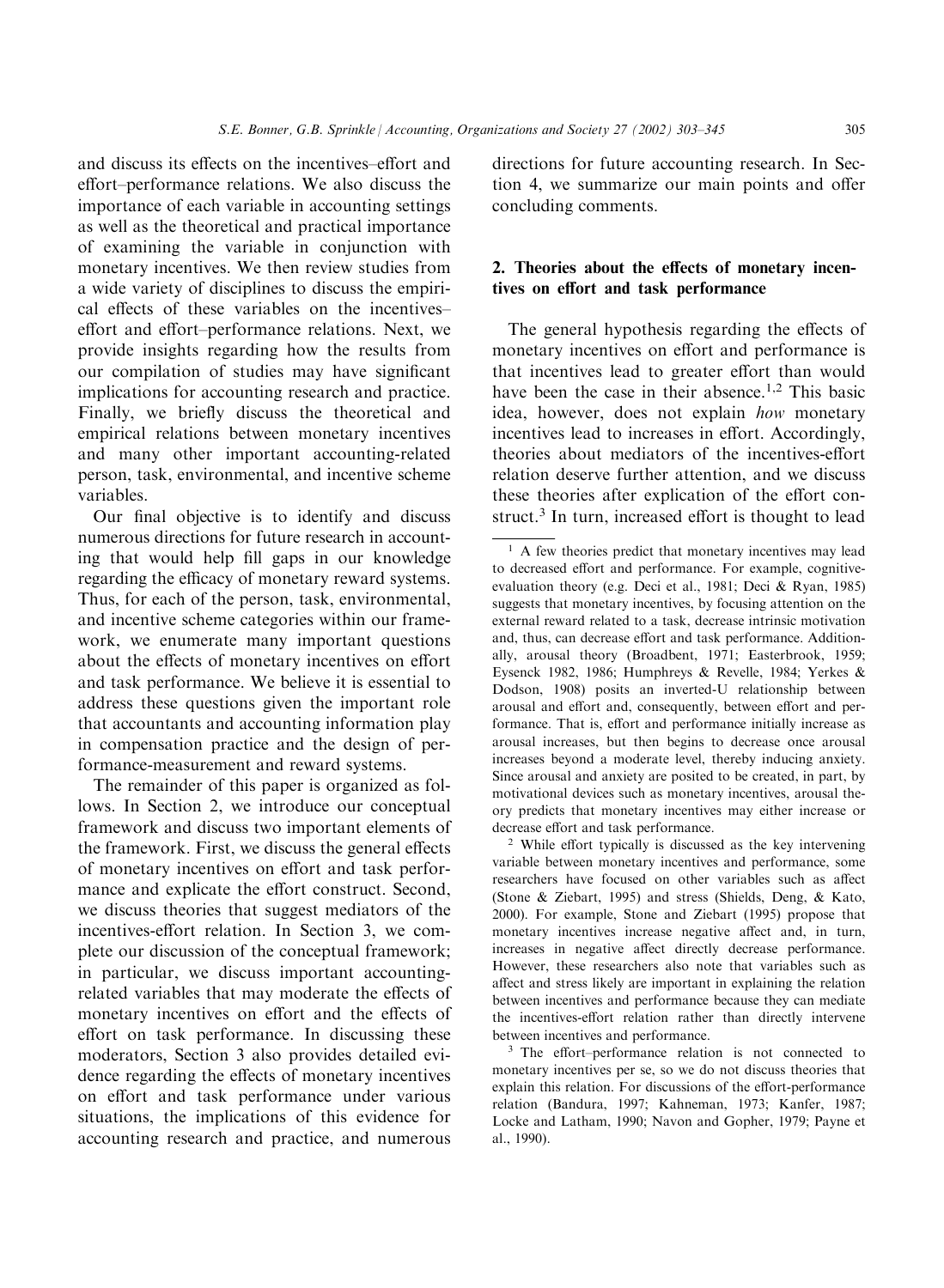to an improvement in the rewarded dimension of task performance.<sup>4</sup> Fig. 1 presents a conceptual framework for the effects of monetary incentives on effort and task performance.<sup>5</sup> In the remainder of the paper, we discuss the various relations depicted by our framework.

First, we discuss the effort construct. Greater effort refers either to effort directed toward current performance of the task, which is thought to lead to immediate performance increases, or effort directed toward learning, which is thought to lead to delayed performance increases (improved performance on later trials). Increases in effort directed toward current performance are classified as changes in effort direction, effort duration, and effort intensity, whereas effort directed toward learning is characterized as strategy development (Bettman, Johnson, & Payne, 1990; Kahneman, 1973; Kanfer, 1990; Locke & Latham, 1990).

Effort direction refers to the task or activity in which the individual chooses to engage (i.e. what an individual does). As longas the expected benefits provided by monetary incentives outweigh the costs of doinga task or activity, incentives tied to performance theoretically should lead to effort being directed toward the rewarded task or activity. In the field, the effects of incentives on the direction of effort can be observed with such measures as absenteeism and task choice (Kanfer, 1990). Laboratory experiments usually constrain the direction of effort to a large degree in that they

offer only one task to subjects and require subjects to remain present to receive incentive payments. However, if subjects focus on a particular dimension of a laboratory task as opposed to other dimensions, this is similar to making a choice among tasks. For example, subjects paid a piece rate for each completed toy assembly likely would focus on creating as many assemblies as possible rather than focusing on the quality of individual assemblies. Furthermore, subjects can choose to do the task or daydream. In these ways, monetary incentives may have effects on effort direction in the laboratory.

Effort duration refers to the length of time an individual devotes cognitive and physical resources to a particular task or activity (i.e. how longa person works). In the field, incentive contracts typically are based on relatively long periods of time, such as a year, and on performance measures that attempt (at least partially) to measure sustained effort over those periods. It seems fairly intuitive that monetary incentives can increase effort duration in these settings (e.g. employees may take fewer breaks or work overtime). The effects of monetary incentives on effort duration, however, also can occur in laboratory experiments. Specifically, these effects can appear in longer laboratory studies as well as studies in which subjects work at their own pace and control the time taken to complete the activity or task (i.e. subjects can leave the experiment at different times).

Finally, increases in effort directed toward current performance can come in the form of increases in effort intensity, which refers to the amount of attention an individual devotes to a task or activity duringa fixed period of time (i.e. how hard a person works). As Kanfer (1990) notes, effort intensity essentially captures how much of one's total cognitive resources are directed toward a particular task or activity. In both the field and the laboratory, effort intensity may be measured by assessing performance on timed tasks or tasks involvingexplicit (fixed) time limits (assuming effort direction is constrained). Similar to the effects on effort direction and duration, monetary incentives theoretically have positive effects on effort intensity if people believe that short-term increases in cognitive resources deployed toward

<sup>4</sup> We discuss the effects of monetary incentives on nonrewarded dimensions of performance in Section 3.4.

<sup>5</sup> In our framework, we portray cognitive and motivational mechanisms as mediating the relation between monetary incentives and effort, and person variables, task variables, environmental variables, and incentive scheme variables as moderating the monetary incentives-effort relation and/or the effort-task performance relation. As discussed in Baron and Kenny (1986, p. 1174) a moderating variable "affects the direction and/or strength of the relation between the independent variable and a dependent variable''. Baron and Kenny (1986, p. 1176) state that a mediating variable "explains how external physical events take on internal psychological processes. Whereas moderator variables specify when certain effects will hold, mediators speak to how or why such effects occur'' (also see Reber, 1995).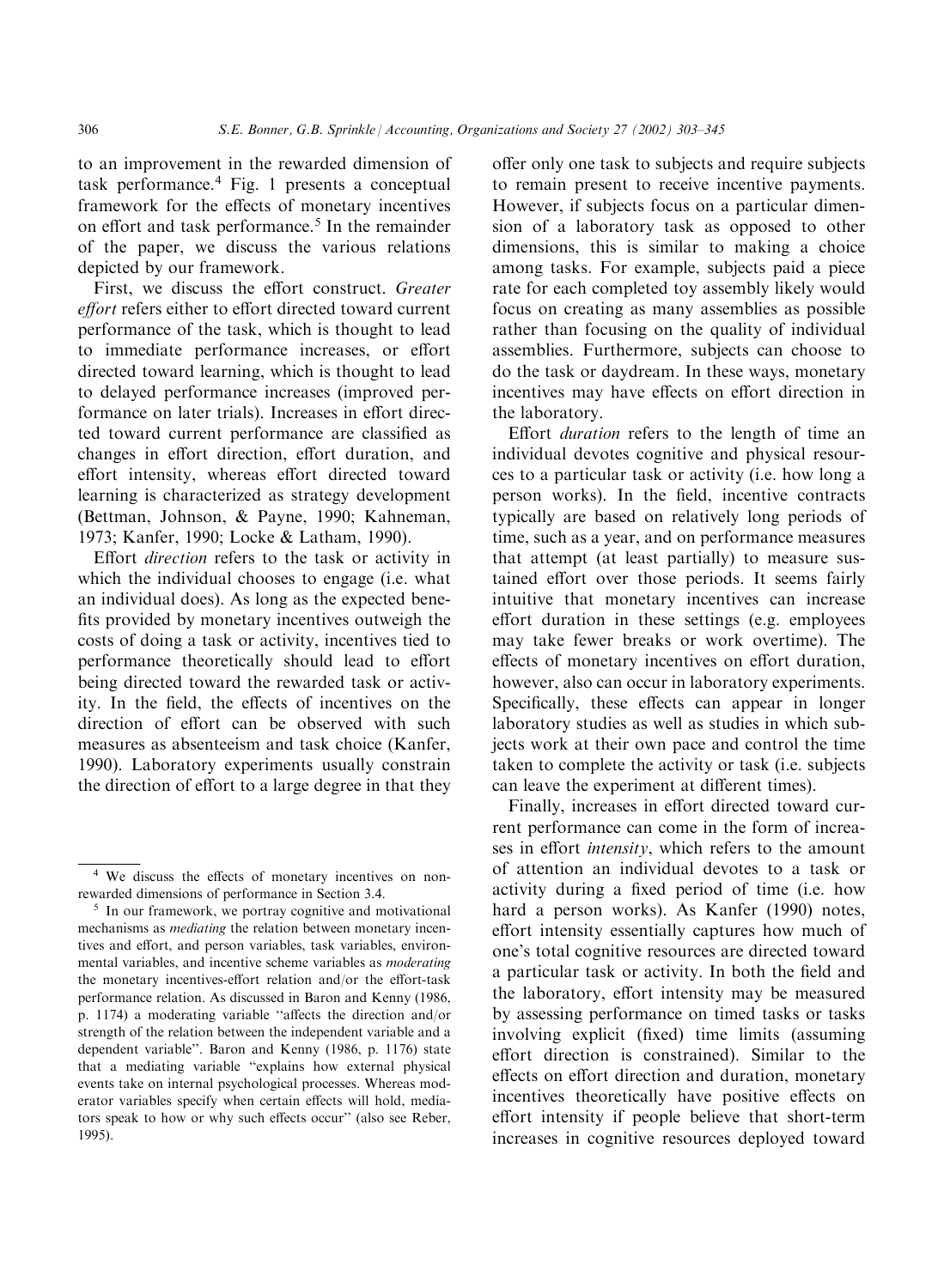the task will lead to increases in the performance measure for which they are being rewarded.<sup>6</sup>

Monetary incentives also may motivate people to invest effort to acquire the skills needed to perform a task so that future performance and rewards will be higher than they otherwise would be (i.e. learn). This notion of increased effort is referred to as strategy development and consists of conscious problem solving, planning, or innovation on the part of the person performing the task. Here, individuals may not be working on the task or activity per se. Compared to increases in effort direction, intensity, and duration, increases in effort directed toward strategy development are less automatic and also are likely to have a negative effect on performance in the short run, but a positive effect on performance in the long run. Given this, incentives are thought to promote effort directed toward strategy development when more automatic mechanisms are not sufficient to attain desired performance and reward levels (Locke & Latham, 1990).

Next, we discuss the proposed cognitive mechanisms by which monetary incentives influence the various dimensions of effort. Understanding these mechanisms is critical for determining how to maximize the effectiveness of monetary incentives (Bonner, 1999). For example, organizations may restructure incentive schemes in an attempt to enhance performance, but if the restructured elements of the incentives do not target the key cognitive processes that lead incentives to affect effort, then the restructuringwill not be effective. Moreover, changes in incentive plans are costly (Gerhart & Milkovich, 1992), and understanding the cognitive processes affected by monetary incentives and setting up compensation plans that target these processes can reduce these costs. Such plans likely will have the most positive effects on effort and performance.

Although several theories explaining the effects of incentives on effort have been offered, we discuss only four. These four theories represent the predominant explanations offered for the effects of monetary incentives on effort direction, duration, and intensity; there is very little information about the mediators of the incentives-strategy development effort relation. The theories are expectancy theory, agency theory (via expected utility theory), goal-setting theory, and social-cognitive (self-efficacy) theory.<sup>7</sup> We first discuss the theories separately, and then present recent conceptualizations that combine elements of many of them.

Expectancy theory (e.g. Vroom, 1964) proposes that people act to maximize expected satisfaction with outcomes. Expectancy theory posits that an individual's motivation in a particular situation is a function of two factors: (1) the expectancy about the relationship between effort and a particular outcome (e.g. a certain level of pay for a certain level of performance), referred to as the ''effort-outcome expectancy'' and (2) the valence (attractiveness) of the outcome.<sup>8</sup> The motivation created by these two factors leads people to choose a level of effort that they believe will lead to the desired outcome.

<sup>6</sup> Some researchers consider ''arousal'' to be the same construct as effort intensity (e.g. Locke & Latham, 1990; also see Humphreys & Revelle, 1984). Other researchers and arousal theory, though, suggest that arousal (or stress) can affect the various dimensions of effort (e.g. Ashton, 1990; Eysenck 1982, 1986; Shields et al., 2000) and posit that arousal (or stress) is an important mediator in the monetary incentives–effort relation. This helps explain how monetary incentives may lead to increases, and particularly decreases, in effort. Because of this, we refer to arousal and stress directly in later sections of the paper when they might be viewed as constructs that are separate from effort intensity.

<sup>7</sup> Other theories of motivation discuss factors that, in addition to monetary incentives, can affect expectancies, utility, goals, and self-efficacy. In other words, these factors also affect the key processes through which monetary incentives are presumed to operate. These theories include Maslow's hierarchy of needs (1943), achievement theory (McClelland, Atkinson, Clark, & Lowell, 1953; Weiner, 1972), and reinforcement theory (Hamner, 1974; Skinner, 1953). For overviews of several motivation theories, see Kanfer (1990), Locke (1991), and Miner (1980).

<sup>8</sup> The effort–outcome expectancy can be broken down into an effort–performance expectancy, a performance–evaluation expectancy, and an evaluation–outcome expectancy to reflect factors that operate in the workplace such as imperfect evaluation processes and uncertainty about outcomes (Naylor, Pritchard, & Ilgen, 1980). These last two expectancies probably are minimized in laboratory studies of incentive effects because the performance criteria usually are clear and specified in advance, individuals are not being''evaluated'' per se, and pay likely is the primary outcome of interest. Thus, the effort–outcome expectancy likely reduces to the effort–performance expectancy in the laboratory.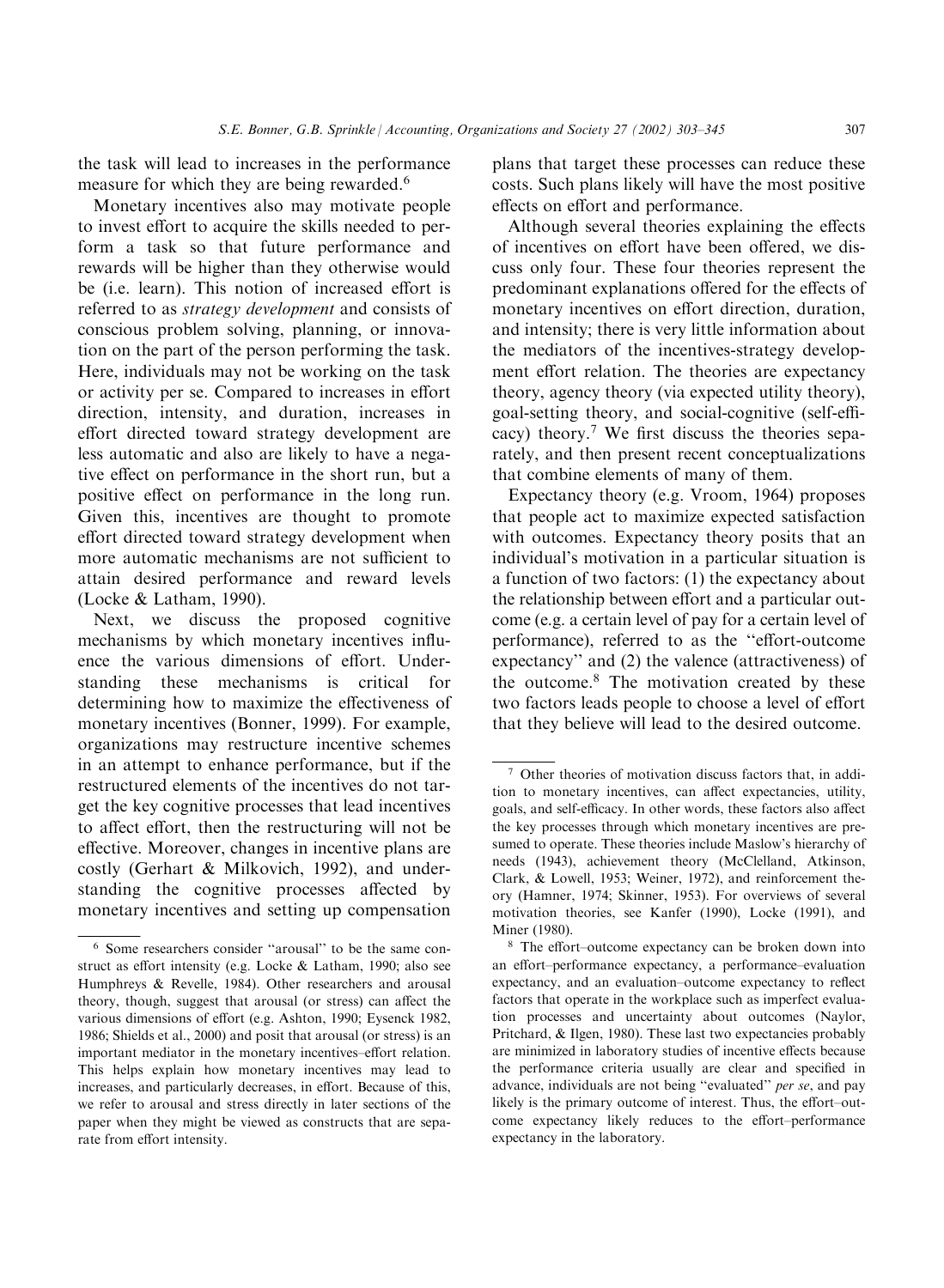The effect of monetary incentives on effort in an expectancy-theory conceptualization is twofold. First, the outcome of interest is the financial reward. Money can have valence for a variety of reasons. Vroom's initial conception of the valence of money is that money is instrumental in obtaining things people desire such as material goods. In addition, money has symbolic value due to its perceived relationship to prestige, status, and other factors (Furnham & Argyle, 1998; Zelizer, 1994). Monetary incentives clearly have higher valence than no pay (if expected pay is greater than zero) and also may have higher valence than noncontingent incentives, depending on the relative payment schedules.

Second, expectancies also should be, and have been found to be, higher under monetary incentives than under no pay or noncontingent incentives due to the stronger links among effort, performance, and pay (e.g. Jorgenson, Dunnette, & Pritchard, 1973; Locke & Latham, 1990; Pritchard, Leonard, Von Bergen, & Kirk, 1976). Therefore, according to expectancy theory, an individual's motivation and subsequent effort likely are significantly higher when compensation is based on performance, due to both an increased expectancy about the effort– outcome relationship and an increased (or at least no change in the) valence of the outcome.

Agency theory (e.g. Baiman, 1982, 1990; Eisenhardt, 1989), via its assumption that individuals are expected utility maximizers, adds further structure in explaining the effects of monetary incentives on effort. Specifically, a fundamental assumption of agency theory is that individuals are fully rational and have well-defined preferences that conform to the axioms of expected utility theory. Further, individuals are presumed to be motivated solely by self-interest, where selfinterest is described by a utility function that contains two arguments: wealth and leisure. Individuals are presumed to have preferences for increases in wealth and increases in leisure (reductions in effort).

Agency theory (and most models of economic behavior) therefore posits that individuals will shirk (i.e. exert no effort) on a task unless it somehow contributes to their own economic well-being. Incentives that are not contingent on performance generally do not satisfy this criterion.<sup>9</sup> Thus, similar to expectancy theory, agency theory suggests that incentives play a fundamental role in motivation and the control of performance because individuals have utility for increases in wealth. Additionally, agency models typically assume that individuals (employees) are strictly risk-averse and, therefore, also must be paid a risk-premium when monetary incentives are based on imperfect surrogates of behavior (e.g. output that is a function of both effort and some random state of nature). Thus, monetary incentives can lead to inefficient risk-sharing, although the motivational (effort) benefits associated with linking pay to performance are presumed to exceed this loss in efficiency. Monetary incentives must therefore appropriately balance the need for providing motivation (to increase effort) against the need for risk-sharing(Holmstrom, 1989).

In essence, both expectancy theory and agency theory suggest that monetary incentives affect the attractiveness/utility of various outcomes, and that effort affects the probability of achieving these outcomes. Thus, monetary incentives increase an individual's desire to increase performance and concomitant pay. In turn, this desire motivates individuals to exert costly effort because increases in effort are presumed to directly lead to increases in expected performance. However, neither expectancy theory nor agency theory provides much information about the cognitive mechanisms whereby the motivation created by monetary incentives leads to changes in effort. Goal-setting theory and social-cognitive theory add further richness to these fundamental ideas.

Goal-setting theory (Locke & Latham, 1990) proposes that personal goals are the primary determinant of, and immediate precursor to, effort. In other words, personal goals are the stimulant of the incentive-induced effort increases described above.10 In particular, research indicates

<sup>9</sup> With a sufficiently high level of monitoring and penalties, noncontingent pay could be optimal. Additionally, Fama (1980) has argued that the effects of reputation on one's market wage may reduce (or even eliminate) the need for explicit performance-based incentives.

<sup>10</sup> Personal goals are those chosen by individuals and, as such, may or may not be the same as the goals assigned by an organization or experimenter.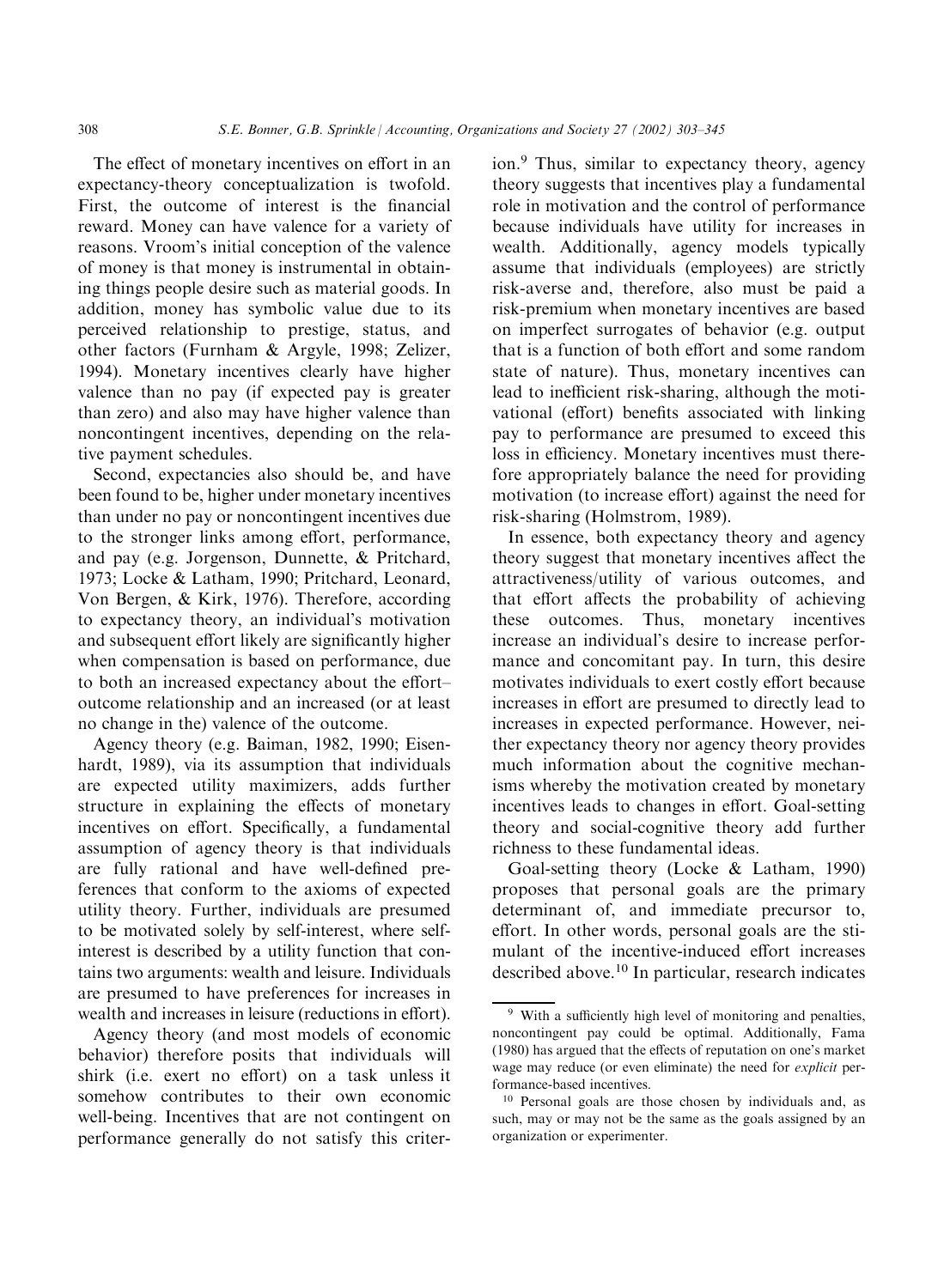that specific and challenging personal goals lead to greater effort than goals that are vague or easy, or no goals at all. Challenging goals lead to greater effort than easy goals simply because people must exert more effort to attain the goal. While goalsetting theory allows for expectancies to affect personal goals, evidence shows that assigned goals have a much larger effect on personal goals than do expectancies. Further, expectancies and personal goals have separate effects on effort and performance, indicating they capture different cognitive processes (Locke & Latham, 1990, p. 72).

The manner in which monetary incentives affect effort in a goal-setting conceptualization is not completely clear, but several processes have been proposed. In particular, Locke, Shaw, Saari, and Latham (1981) proposed three possible ways in which incentives can affect effort via goal setting. First, monetary incentives may cause people to set goals when they otherwise would not. Such an effect of monetary incentives is not captured by expectancy theory or most economic models of behavior since individuals' ''goals'' are presumed to be well-specified in advance. Second, monetary incentives might cause people to set more challenging goals than they otherwise would; these goals in turn lead to higher effort. One can view this as being captured by expectancy theory and expected utility (agency) theory in the sense that people are simply choosing outcomes that require higher levels of effort because the attractiveness associated with their performance outcomes is increased by incentives. Finally, monetary incentives may result in higher goal commitment (and thus greater effort) than noncontingent incentives or no incentives. This proposed effect of incentives on effort typically would not appear in expectancy theory or expected utility theory conceptualizations because commitment is presumed to be invariant. Consequently, goal-setting theory provides a description of the effect of incentives on effort that goes beyond their effects on expectancies and outcomes (probabilities and values).

Social-cognitive (or self-efficacy) theory (Bandura, 1986, 1991, 1997) proposes self-regulatory cognitive mechanisms that relate to effort. Selfefficacy theory effectively expands upon both expectancy theory and goal-setting theory by fur-

ther explicating the cognitive factors that affect effort and, consequently, the possible cognitive mechanisms by which monetary incentives can affect effort. Specifically, self-efficacy, or an individual's belief about whether he or she can execute the actions needed to attain a specific level of performance in a given task, is posited to be an important determinant of effort.<sup>11</sup> Self-efficacy is thought to help people regulate their effort and, consequently, it can affect effort direction, effort duration, effort intensity, and strategy development. In other words, self-efficacy is thought to be another variable (in addition to goals) that affects the key dimensions of effort. Self-efficacy also is posited to affect effort indirectly through its impact on goal levels and goal commitment. For example, people with high self-efficacy like to take on challenges by setting high personal goals and being strongly committed to achieving those goals.

However, while self-efficacy focuses on goal setting as a principal means of regulating one's behavior, it allows for other factors to come into play. In particular, self-efficacy is thought to affect effort through several cognitive, motivational, affective, and task mechanisms.<sup>12</sup> Cognitive and motivational mechanisms include goal setting, expectancies, and the increased use of high-quality problem-solving strategies. Self-efficacy also can have positive effects on initial emotional states (those prior to task performance) and can alleviate aversive emotional states that arise during task performance. Finally, self-efficacy affects the initial selection of tasks in that higher self-efficacy leads to the choice of more challenging tasks to perform.

Bandura (1997) notes that self-efficacy is not to be confused with self-esteem. Self-efficacy is a belief about one's ability to perform a specific task, whereas self-esteem is a global evaluation of self-worth.

<sup>&</sup>lt;sup>12</sup> Additionally, Bandura (1997) claims that the self-efficacy construct goes beyond the effort–performance expectancy idea, thus expanding on expectancy theory in that it reflects all factors (not just effort) that a person believes can affect his or her performance on a particular task or activity. Others (e.g. Locke & Latham, 1990) question this idea from an operational standpoint. They note that, while in theory, self-efficacy is a broader construct than the effort–performance expectancy, measurements of the two likely produce similar results because people typically are not asked to limit themselves to considering the effects of effort on performance when their expectancies are measured.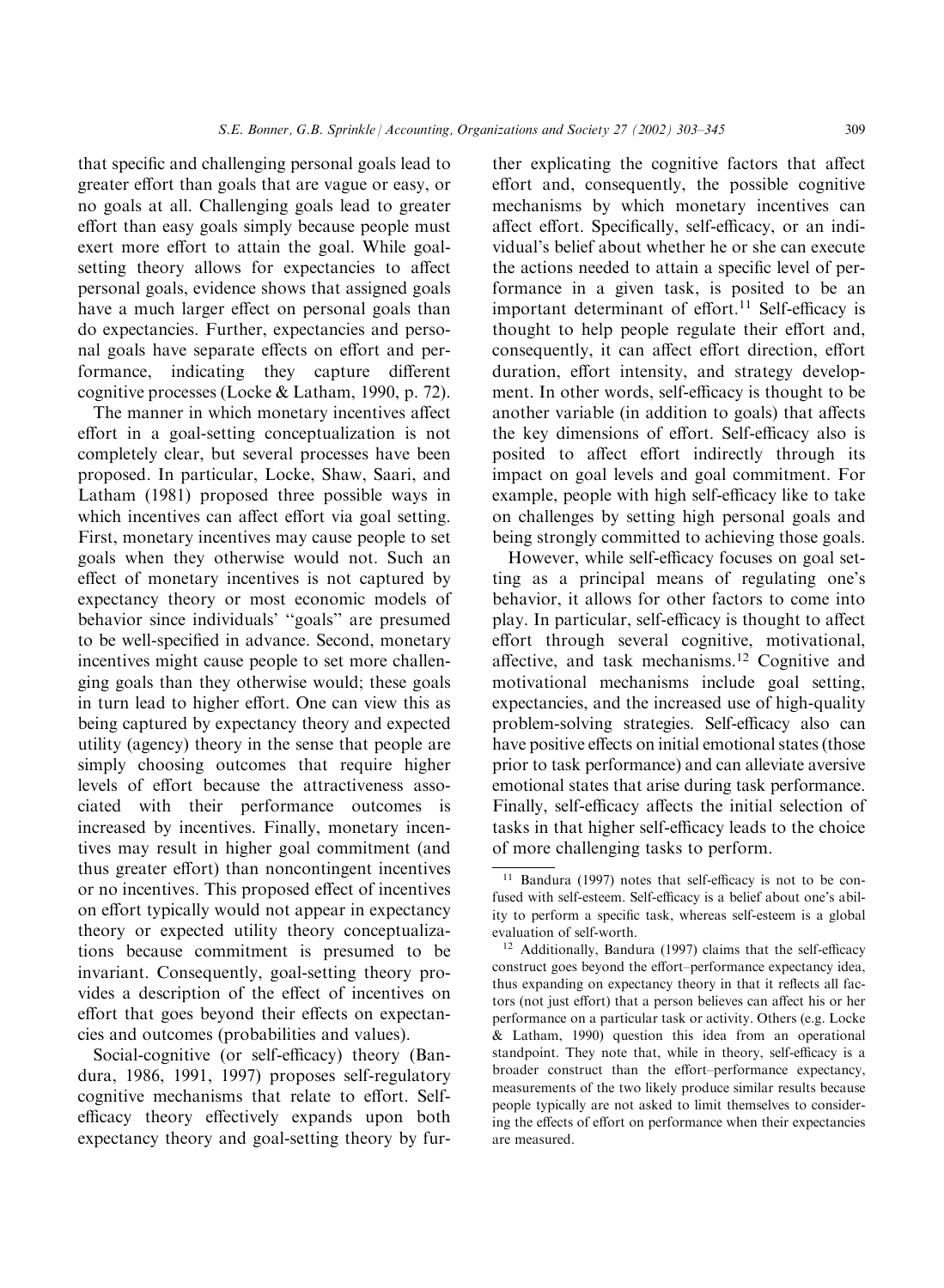Because self-efficacy affects many factors, the roles of incentives in affectingeffort in self-efficacy theory likely are more numerous than those specified by expectancy, agency, and goal-setting theories. The general relation between monetary incentives and self-efficacy is as follows (Bandura, 1997). Incentives lead to increased task interest and, consequently, to increased effort. In turn, increased effort generally leads to improved performance, greater skill on the task (if the person has the ability to increase skill), and increased self-efficacy. The increase in selfefficacy due to incentives can then flow through to effort through the various goal mechanisms or through other cognitive, motivational, affective, or selective mechanisms described above.<sup>13</sup>

Recent discussions of factors that mediate the incentives-current effort relation appear to incorporate elements of many of these theories (e.g. Klein & Wright, 1994; Lee, Locke, & Phan, 1997; Locke & Latham, 1990; Riedel, Nebeker, & Cooper, 1988; Wright, 1989, 1990, 1992; Wright & Kacmar, 1995). For example, Wright and Kacmar (1995) propose that performance-contingent incentives affect self-efficacy (a broadened expectancy) and attractiveness (valence) of goal attainment, which affects personal goal level and goal commitment. Similarly, Riedel et al. (1988) suggest that incentives affect valence and expectancies, which can lead to spontaneous goal setting and higher levels of goals and goal commitment. And, as noted above, self-efficacy theory specifically includes personal goals as one of the more important choices caused by self-regulatory behavior.

In summary, the fundamental hypothesis that predicts a positive overall relation between the presence of monetary incentives and task performance is that incentives increase effort and increased effort leads to improvements in performance (either in the short run or the long run). Furthermore, a number of mechanisms have been proposed for explicating the incentives-effort link, including expectancies, self-interest, goal setting, and self-efficacy.

In contrast to this fundamental hypothesis, empirical evidence indicates that monetary incentives frequently are not associated with increased effort and improved performance. For example, in reviewing laboratory studies of incentives, Bonner et al. (2000) found that incentives lead to significant performance improvements in no more than half the studies (also see Camerer & Hogarth, 1999; Jenkins et al., 1998). In addition, Guzzo, Jette, and Katzell's (1985) meta-analysis of field studies of various motivating techniques, including financial incentives, indicated that financial incentives had widely varying effects and a mean effect that was not significantly different from zero (also see Prendergast, 1999). Empirical studies that examine the effect of incentives on mediating factors also find mixed results. For example, incentives sometimes lead to higher goals, greater commitment, and/or enhanced self-efficacy, and sometimes do not (Lee et al., 1997; Wright, 1989, 1990, 1992; Wright & Kacmar, 1995).

Studies examining the effects of incentives on performance, as well as studies examining mediators of the incentives–effort relation note that there must be factors that moderate these relations, thereby causing incentive effects to not always be positive (and to not always be consistent with proposed mediating forces). To date, however, reviews have discussed relatively few such factors and, as such, little is known about variables that interact with incentives in affecting task performance. Again, it is important to identify factors that moderate the effectiveness of incentives so that researchers and organizations can have better information about the use of monetary incentives in either the field or the laboratory.

<sup>&</sup>lt;sup>13</sup> Note that this explanation can pertain only to multipletrial situations in which subjects perform the task and receive feedback. In single-trial situations (as is the case in many experiments) a positive incentives–self-efficacy relation is less likely because, as Bandura (1991) notes, the motivation that comes from self-efficacy is not likely to be activated unless people know how well they are performing. Thus, any relation between incentives and self-efficacy in these settings would have to be predicated on an expectancy-theory conceptualization or a reframing of self-efficacy as a goal. For example, an expectancy-theory view might be that people believe incentives will propel them toward greater effort in order to attain the reward; this belief then leads to increased self-efficacy. Alternatively, as Baker and Kirsch (1991) discuss, if self-efficacy represents one's beliefs about his or her skills, incentives are unlikely to affect self-efficacy in the short run because people know they cannot improve their skills in a short time. Rather, for incentives to have an effect on self-efficacy, beliefs must represent one's intentions (goals).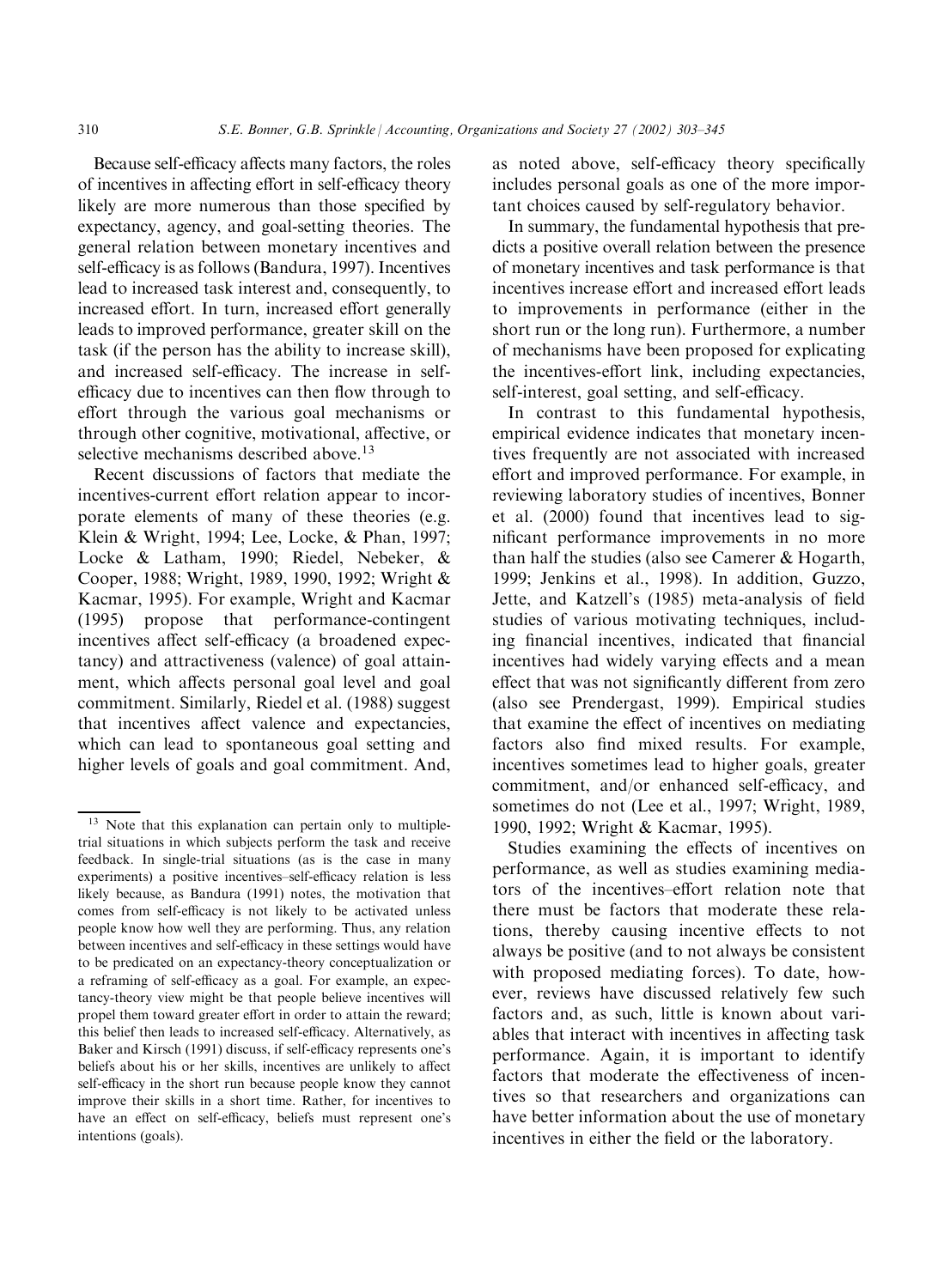The remainder of this paper discusses salient accounting-related variables that may moderate the positive effects of monetary incentives on task performance. For each variable presented, we discuss its importance in accounting settings as well as the theoretical and practical importance of examining the variable in conjunction with monetary incentives. We then summarize the prior research examining the joint effects of monetary incentives and the particular variable. In these summaries, we discuss the general findings, attempt to tie these findings back to the theories and underlying cognitive mechanisms previously discussed, and then discuss the potential implications for accounting research and practice. Following this, we highlight numerous open issues regarding the efficacy of monetary incentives in improving task performance and provide suggestions for how future accounting research could help fill these gaps in our knowledge. We attempt to accomplish these objectives within a framework (Fig. 1) that we feel is helpful for understanding the effects of monetary incentives on performance. In the next section, we further elaborate on our framework and present the empirical evidence.

## 3. Evidence regarding the effects of monetary incentives on effort and performance and a framework for research

In discussing accounting-related variables that may combine with monetary incentives to affect effort and task performance, we employ and add to Bonner's (1999) three broad categories of variables that determine performance (also see Payne, Bettman, & Johnson, 1990). Specifically, Bonner (1999) sets performance =  $f$  (person variables, task variables, environmental variables). Such a model allows for full, yet parsimonious, consideration of the factors that may affect performance.<sup>14</sup> We modify Bonner's (1999) model for use in our framework since we focus specifically on the monetary incentives-effort and effort-performance relations (Fig. 1). Specifically, we suggest that these relations  $=f$  (person variables, task variables, environmental variables, incentive scheme variables). Person variables are those that relate to the

individual performing the task; they are characteristics the person brings to the task such as motivation, personality, and abilities.15 Task variables are those that relate to the task itself; a ''task'' can be defined as a piece of work assigned to or demanded of a person. Task characteristics can vary within tasks. For example, a bankruptcy prediction task can be framed as predicting the probability the company will fail or it can be framed as predicting the probability the company will survive. Some task characteristics, like complexity, also vary across tasks. For example, problem-solving tasks generally are more complex than other tasks.

Environmental variables include all the conditions, circumstances, and influences surroundinga person who is doing a specific task. In other words, these variables do not relate to a particular task or person but can surround all tasks and persons in a given setting. Monetary incentives typically are considered an environmental variable, along with factors like time pressure, accountability requirements, and assigned goals (and Libby and Luft (1993) and Bonner (1999) discuss them in this way). Because our paper focuses on the effects of performance-contingent incentives (vis-à-vis no incentives or noncontingent incentives), we examine environmental variables that interact with incentives. Finally, we consider elements of incentive schemes per se that could alter the relations between (the presence of) monetary incentives and effort, as well as between effort and performance, such as what dimension(s) of performance the incentive scheme rewards.

<sup>15</sup> The term "ability" refers to traits that are formed by the time one is an adult, i.e. traits that are influenced mostly by genetic factors and early childhood experiences (Carroll, 1993).

<sup>14</sup> This model is similar in spirit to the one employed by Libby and Luft (1993) in that it serves to enumerate and categorize variables that may influence performance. These categories differ from Libby and Luft's (1993), though, in two ways. First, Libby and Luft (1993) discuss three specific person variables—ability, knowledge, and motivation—rather than discussing the more general category that includes other important characteristics of people. Second, Libby and Luft (1993) do not include task variables in their formulation other than noting that the relative effects of the other variables may differ across types of tasks (i.e. they do not specifically include the main effects of various task factors).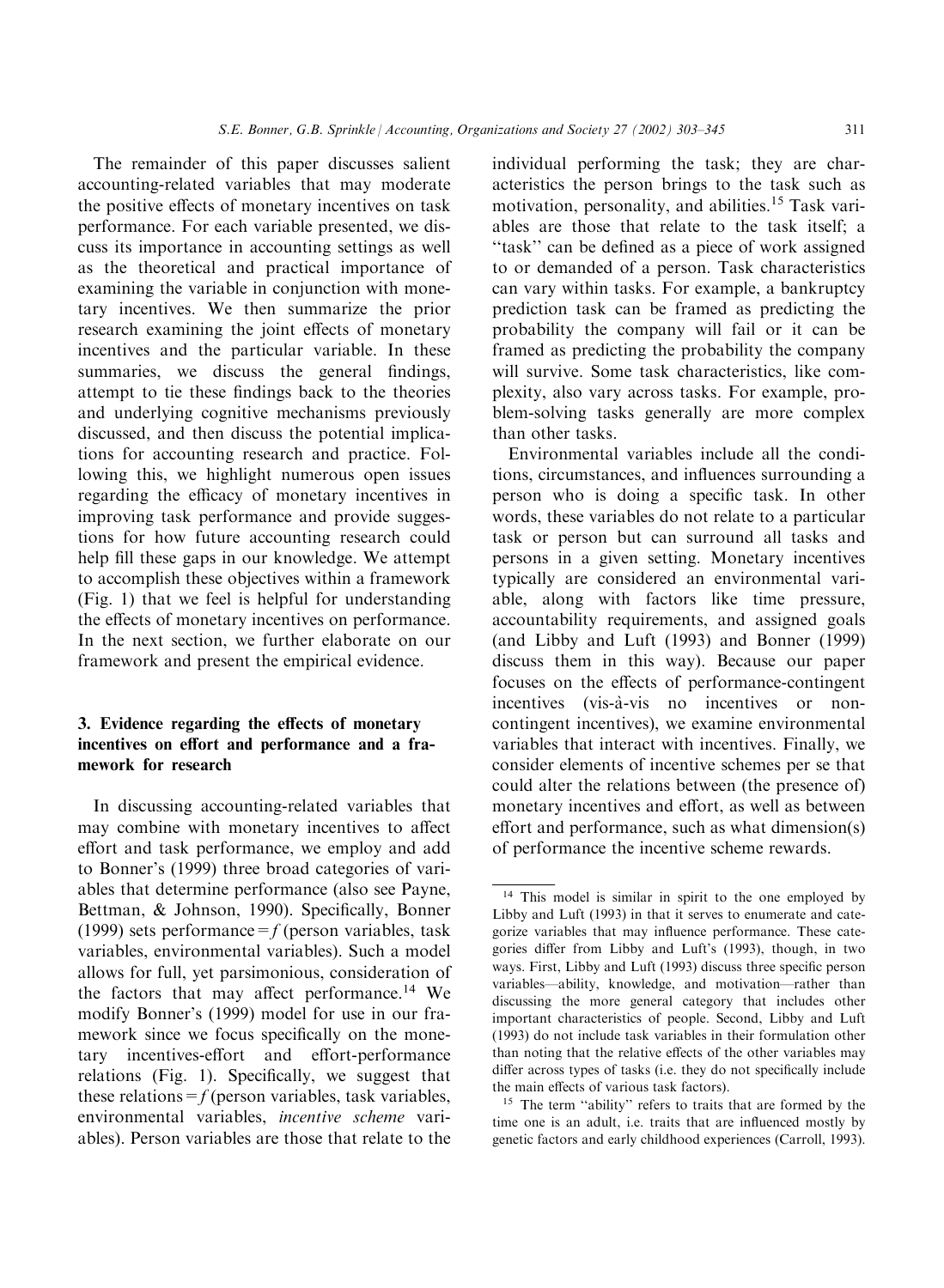Evidence regarding the effects of monetary incentives on effort and performance comes from a large body of literature in accounting, economics, finance, management, and psychology. Given the enormity of these literatures, we restrict our attention to studies that employ laboratory experiments or highly controlled field experiments. Additionally, we only consider studies that report the effects of monetary incentives on individual effort and performance and for which there is some normative performance standard (i.e. the criterion for high performance is clear). This means that we do not consider the literature on incentive effects in games or markets (multi-person settings). While these clearly are of interest in accounting, we chose to restrict our attention to the individual. We also do not examine tasks involving the choice between a certainty equivalent and a gamble, for example, as there is no normative performance criterion for such tasks.

We first reviewed the 85 experimental studies covered by the Bonner et al. (2000) review. Second, we read a large number of additional studies related to the efficacy of incentives that did not meet the Bonner et al. (2000) criteria but were of relevance in developing our theoretical arguments. Third, we read summaries of the literature on the theoretical mediators of incentive effects, including articles related to expectancies, self-interest (agency relationships), arousal (stress), self-efficacy, and goal-setting, as well as numerous other individual empirical and theoretical articles. Fourth, we read several review papers from accounting, economics, management, and psychology regarding the effects of incentives.<sup>16</sup> Finally, we read numerous papers related to the person, task, environmental, and incentive scheme variables we examine and their independent effects on effort and performance.

In developing our arguments about the effects of various factors on the incentives–effort and effort– performance relations, we discuss papers and theories as necessary. In other words, our paper is not meant to provide an exhaustive, detailed review of studies of incentive effects. Rather, our goal is to integrate diverse findings and theories regarding the mechanisms by which incentive effects occur and/or can be altered. To the extent previous reviews have investigated the variables we discuss here, we cite their findings. Finally, to the extent possible, we discuss whether the variables we consider moderate the incentives–effort relation or the effort–performance relation (or both).

#### 3.1. Person variables

In this section, we discuss how person variables may affect the relation between monetary incentives and effort and effort and task performance. Person variables include attributes that a person possesses prior to performing a task, such as knowledge content, knowledge organization, abilities, confidence, cognitive style, intrinsic motivation, cultural values, and risk preferences. These person variables (like other variables) can affect performance through various cognitive processes that the person brings to bear while performing a task, such as memory retrieval, information search, problem representation, hypothesis generation, and hypothesis evaluation.

Person variables play an important role in the performance of many accounting-related tasks. For example, prior research documents that individual factors such as knowledge content (e.g. Bonner & Lewis, 1990; Bonner & Walker, 1994; Bonner, Davis, & Jackson, 1992; Cloyd, 1997; Dearman & Shields, 2001; Hunton, Wier, & Stone, 2000; Vera-Muñoz, 1998) and knowledge organization (e.g. Dearman & Shields, 2001; Frederick, 1991; Nelson, Libby, & Bonner, 1995) can significantly affect performance in a wide variety of accounting tasks. Prior accounting research also informs us that various abilities, such as analytical reasoning ability, can affect the task performance of accountants as well as those who use and are affected by accounting information (Awasthi & Pratt, 1990; Bonner et al., 1992; Bon-

<sup>16</sup> We also considered the executive compensation literature (see Pavlik, Scott, & Tiessen, 1993 for a review). Because this literature examines the relation between compensation (incentives) and firm performance, however, it is difficult to compare it to the literature we review (that examining individual performance). For example, as Pavlik et al. note, the direction of the relation between executives' individual performance and compensation is unclear (i.e. it is not clear that the incentives lead to the performance). As a result, we do not discuss the findings from the executive compensation literature.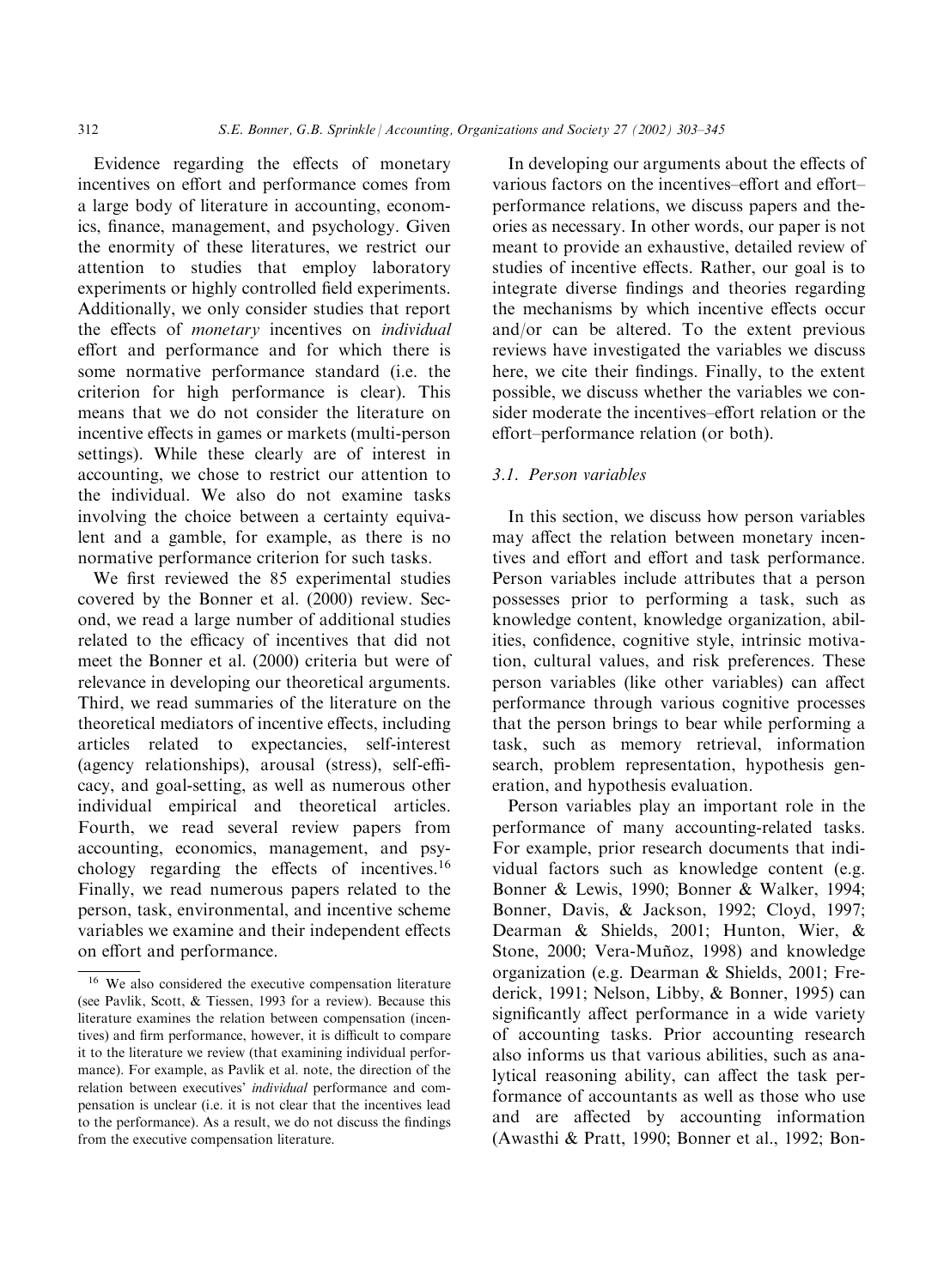ner & Lewis, 1990; Hunton et al., 2000; Tan & Libby, 1997). Furthermore, accounting research has shown that numerous other person variables, including confidence (Bloomfield et al., 1999; Cote & Sanders, 1997), cognitive style (Bernardi, 1994; Johnson, Kaplan, & Reckers, 1998; Mills, 1996; Pincus, 1990), intrinsic motivation (Becker, 1997), cultural values (Harrison, Chow, Wu, & Harrell, 1999), and risk preferences (Shields, Chow, & Whittington, 1989; Young, 1985) also can affect performance in accounting settings.

While there are numerous person variables that could be studied in conjunction with monetary incentives, we devote our primary attention to the role of variables that are included under the rubric "skill". We do so for three reasons. First, skill, broadly defined, subsumes many of the person variables previously discussed, including knowledge content, knowledge organization, and the various abilities that are relevant to performance in a task. Second, skill plays a crucial role in the performance of numerous accounting-related tasks (Bonner & Lewis, 1990; Libby & Luft, 1993). Third, in suggesting solutions for improving task performance, it often is important to understand exactly what skills the person brings (or does not bring) to the task (Bonner, 1999). Since monetary incentives frequently are suggested as a mechanism for improving performance, it is important to understand how a person's skill affects the relation between monetary incentives and performance.

# 3.1.1. Effects of skill on the incentives–effort– performance relation: direct role of skill

Skill can alter the effects of monetary incentives on performance because of its important effects on performance via several cognitive processes. For example, skill includes knowledge (content) of factual information that, when retrieved from memory, can enhance task performance. Skill also includes the organization of knowledge around meaningful concepts, and appropriate knowledge organization can facilitate the search for pertinent information, the initial setup of problems (problem representation) and the generation of initial hypotheses. All of these cognitive processes have substantial effects on performance. In a similar vein, mental and physical abilities of various sorts

aid in various cognitive and physical processes that influence performance on many tasks, so that the lack of requisite ability can severely constrain performance. For example, problem-solvingability can help auditors diagnose errors when using analytical procedures (Bonner & Lewis, 1990).

The direct effects of skill on performance suggest that, despite the perfect rationality assumption governing most economic models (Conlisk, 1996; Simon, 1986), skill may affect the incentivesperformance relation by attenuating the positive effects of incentive-induced effort on performance. Specifically, individuals may try harder in the presence of incentives (e.g. exhibit higher effort intensity or higher effort duration) but, if they lack the skill needed for a given task, their performance will be invariant to increases in effort (e.g. Arkes, 1991; Bonner et al., 2000; Camerer, 1995; Kanfer, 1987; Smith & Walker, 1993). Although skill has been discussed extensively as having an attenuatingeffect on the effort-performance relation, there are few empirical studies that present direct evidence regarding this issue.<sup>17</sup>

Awasthi and Pratt (1990) found that subjects working under performance-contingent incentives exhibited higher effort duration than subjects working under fixed pay, irrespective of skill.<sup>18</sup> However, subjects with incentives did not perform better than those working under fixed pay unless they possessed a high degree of skill. These findings are consistent with the proposed role of skill in attenuating the effort–performance relation. That is, while monetary incentives motivated subjects to increase effort duration, they only increased performance for those subjects with high task-relevant skill.

Qualitatively similar findings are reported in Bonner, Hastie, Young, Hesford, and Gigone (2001), who examined the effects of several incen-

<sup>&</sup>lt;sup>17</sup> There are a number of incentives studies that measure skill but do not examine whether it moderates the incentives-effort or effort-performance relations. Instead, they either adjust performance measures for initial skill or ensure that mean skill does not differ across incentive treatments (e.g. Hogarth et al., 1991; McGraw & McCullers, 1979; Toppen, 1965a, 1965b, 1966).

<sup>18</sup> Awasthi and Pratt (1990) did not measure other dimensions of effort, such as effort intensity or strategy development.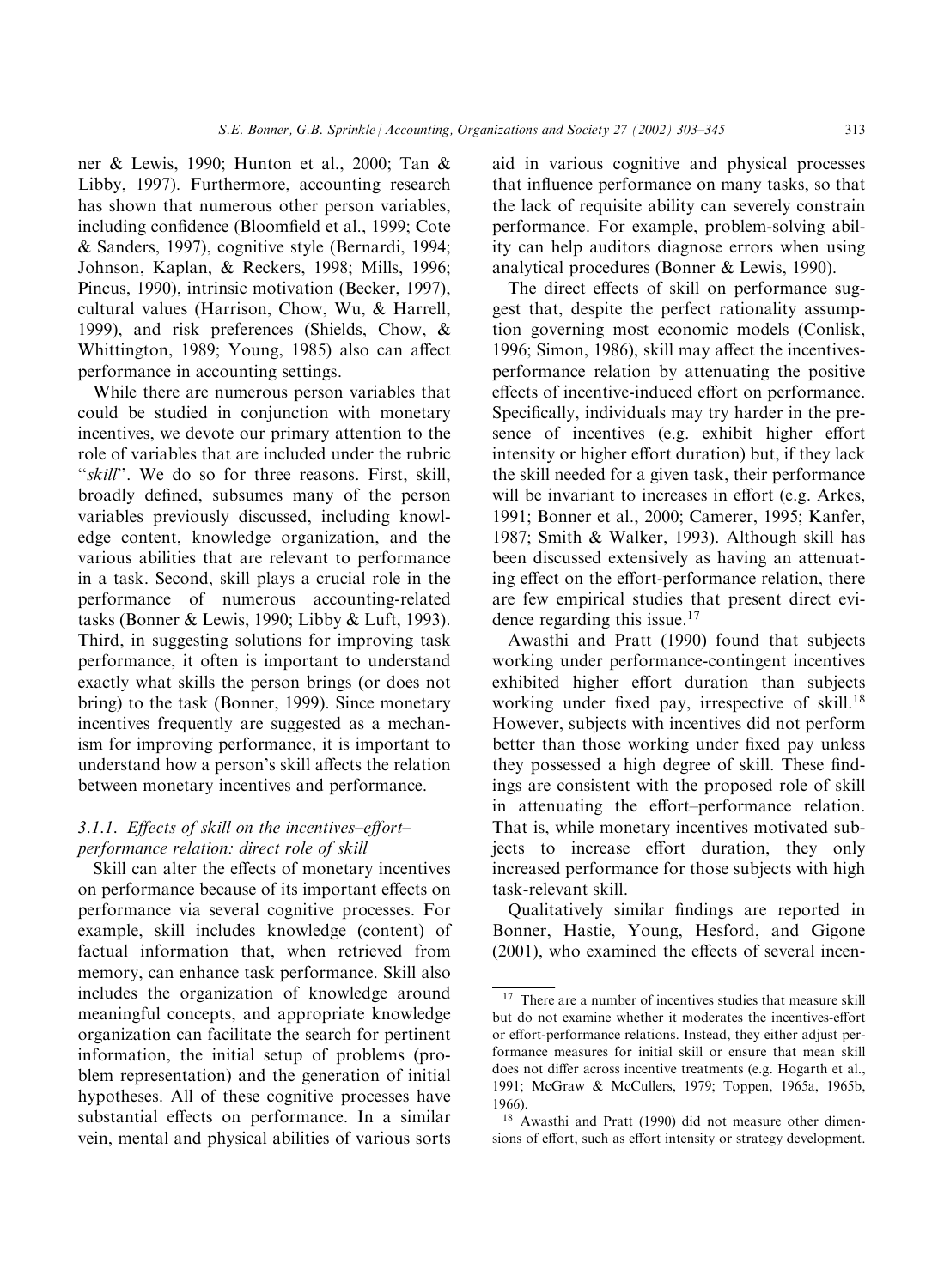tive schemes on subjects' performance in a mental multiplication task. Although mental multiplication is a task that the subjects understood how to perform, they varied dramatically in their skill at the task. The authors also allowed time for further learning by examining subjects' performance in very lengthy experiments. Specifically, in their second experiment, which lasted 90 h over 12 weeks, monetary incentives increased effort duration for all subjects but only increased effort intensity for high-skill subjects. Further, monetary incentives increased two measures of performance for high-skill subjects, but only one measure of performance for low-skill subjects. Collectively, these findings are somewhat consistent with a lack of skill attenuating the effort–performance relation, although low-skill subjects' effort only increased as to duration under monetary incentives. That is, skill affected both the incentives–effort and effort–performance relations in this study.

Other studies present findings that are suggestive of the role of skill in attenuating the incentiveinduced effort–performance relation. These studies employ a multi-period approach and find that: (1) incentive-related differences in performance in skill-sensitive tasks increase over time (e.g. Huber, 1985; London & Oldham, 1977; Sprinkle, 2000), or (2) incentive-related differences in performance of simple tasks for which subjects possess skill do not change over time (e.g. Bailey, Brown, & Cocco, 1998; Harley, 1965a, 1965b; Pollack & Knaff, 1958). The first type of finding suggests that the increased effort induced by incentives has a greater effect when subjects' skill on the task increases. The second type of finding suggests that, when subjects possess skill, incentive-induced effort increases can flow through to performance, i.e. a positive effort–performance relation remains intact.

Given the small amount of evidence that directly addresses the role skill plays in attenuating the effort–performance relation, the appropriate implications for accounting research and practice are unclear. Under what conditions a lack of skill means that incentive-induced effort will not improve performance remains a rather complex open issue. First, in order for skill to attenuate the incentives-induced effort–performance relation, incentives must lead to increases in effort. Thus, incentives must meet subjects' reservation wages or some minimum level of symbolic value. In other words, the expected utility from the incentives must exceed the disutility from working on the task.<sup>19</sup> Additionally, there must not be other person, task, environmental, or incentive scheme variables that substantially reduce the effect of incentives on effort.

Second, in order for a lack of skill to attenuate the incentives-induced effort–performance relation, skill and effort, like numerous other factors of production, must be complements to some extent (i.e. the marginal rate of technical substitution between skill and effort must not be constant; see, e.g. Jehle & Reny, 2001). Thus, increases in effort cannot completely substitute for a lack of skill. Assuming that there is a continuum describing the relation between skill and effort in their effects on performance (with the endpoints being skill and effort as complete complements versus skill and effort as complete substitutes), the question arises as to whether skill and effort act more like complements or more like substitutes. Our belief is that most accounting-related tasks require some skill (knowledge and/or ability), but that possessing skill is not sufficient to guarantee high levels of task performance. That is, individuals must exert some effort to bring their skill to bear in most tasks. The tasks that may be exceptions are tasks that involve relatively automatic cognitive processes such as frequency learningand estimation (Libby & Lipe, 1992). For such tasks, lack of skill is less likely to attenuate the positive effort–performance relation because this relation is of much smaller magnitude when tasks require very little effort.<sup>20</sup>

Given the small number of tasks examined by prior research, but the wide variety of accountingrelated tasks, future research directed toward

<sup>&</sup>lt;sup>19</sup> In situations where incentives do not meet reservation wages or a minimum level of symbolic value, as may occur in some experiments, there may be no effect of incentives on effort, in which case the role of skill in the effort-performance relation becomes moot.

<sup>20</sup> The reverse phenomenon would occur when tasks require virtually no skill, although it is unclear that there are many accounting-related tasks that require little or no skill.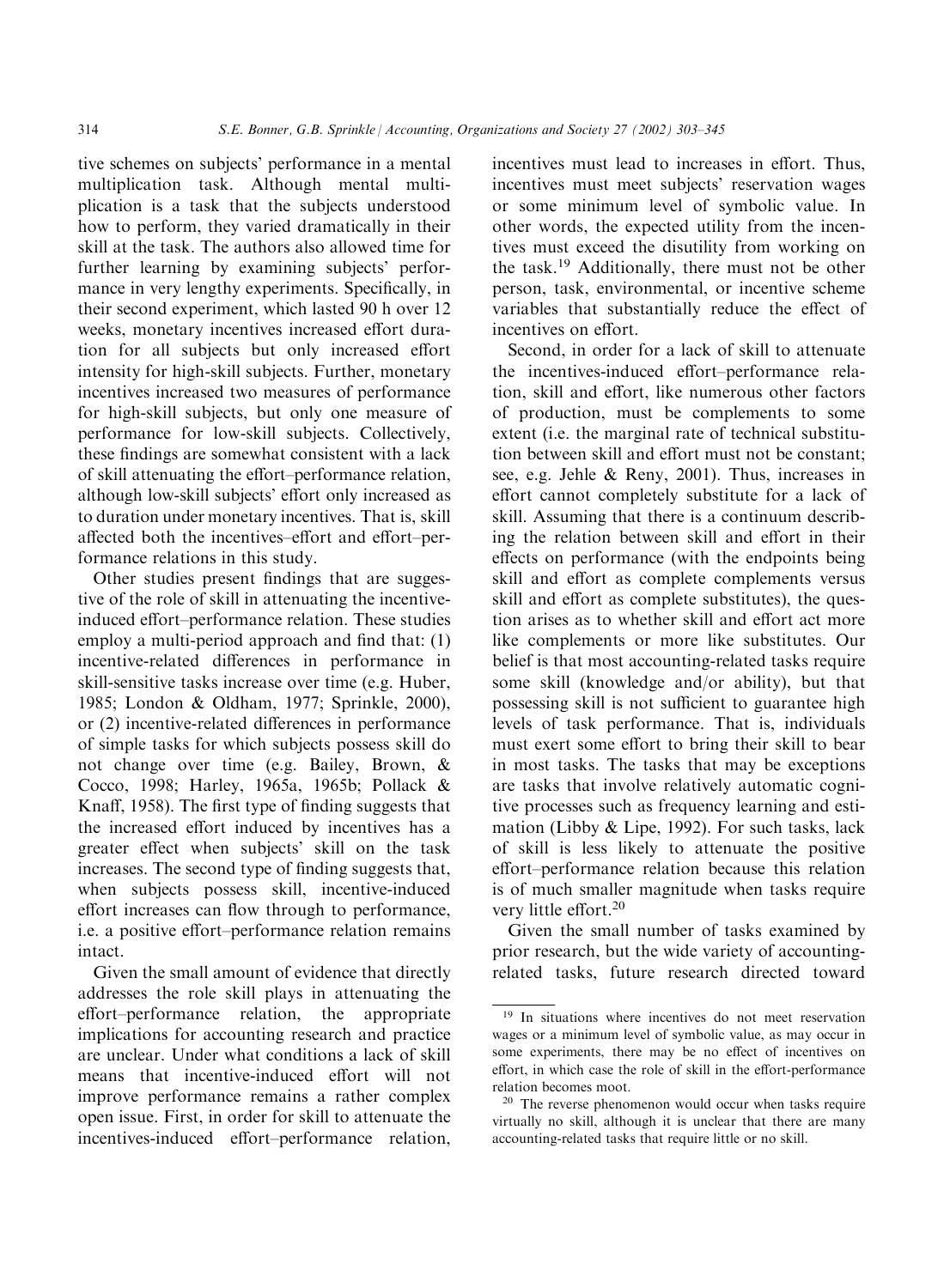understanding the relations among skill, effort, and performance in a broader range of tasks seems warranted. Such research could provide useful insights regarding whether and when skill and effort act more like complements or substitutes and, thus, the relative importance of skill and effort in affecting performance in accounting settings. This research also could examine whether the relative importance of skill and effort depend on inherent characteristics of the task or, instead, whether this relationship can be altered by other factors.

For example, all auditing firms are bound by professional standards to conduct an audit in accordance with Generally Accepted Auditing Standards (GAAS). However, firms choose to meet the requirements for a GAAS audit in substantially different ways. Some firms employ structured audit approaches for gathering evidence; these structured approaches make use of a number of decision aids and templates. Other firms employ very unstructured approaches that allow auditors to determine the types of evidence to gather for a particular audit. These differences in structure affect the experience level of auditors assigned to a given task—firms with structured approaches assign relatively less experienced auditors than do firms with unstructured approaches (Prawitt, 1995). This might suggest that firms employing structured approaches believe effort is relatively more important (vis-à-vis skill) in auditing tasks than do firms employing unstructured approaches. Consequently, research that informs us about the relative importance of skill and effort in key accounting tasks and whether this relative importance is embedded within the task (versus created by audit technology) could inform audit firms about the potential effectiveness of incentives and the circumstances under which they will be most effective.

We also know very little about whether a lack of skill attenuates the relation between all dimensions of effort and performance or just that between some dimensions of effort and performance. For example, while a lack of skill in the *short run* can attenuate the positive relation between effort and performance, monetary incentives may lead to strategy development, which over the long run can

allow individuals to acquire the necessary skill they need, thereby ultimately restoring a positive relation between incentives and performance (e.g. Sprinkle, 2000). This raises questions regarding the types of skills that can be acquired by exerting effort under incentives, and how longit takes for effort directed toward skill acquisition to ''pay off''. Since many of the skills that have been examined in accounting research are "innate" abilities and, thus, relatively fixed by the time people are adults (Carroll, 1993), it is possible that for many accounting-related tasks, skill deficiencies created by a lack of ability will attenuate the effort–performance relation over the long run as well as the short run. Additional research is needed to address this question.

# 3.1.2. Effects of skill on the incentives–effort– performance relation: indirect (self-selection) role of skill

The second role of skill as it relates to performance and, more specifically, the effect of incentives on performance is the indirect screening or self-selection role. Skill is a factor that people consider when assessing their self-efficacy (Bandura, 1997). Again, self-efficacy is a person's judgment of his or her capability for performing a specific task (Stajkovic & Luthans, 1998). Selfefficacy plays an important role in a person's choice to perform a task or job, or even work for a particular firm. In other words, self-efficacy affects initial effort direction. In addition, because selfefficacy positively affects the goals people set, selfefficacy also can affect effort duration and intensity, as well as strategy development. Overall, then, skill has an indirect effect on performance because skill is positively related to self-efficacy and self-efficacy affects the selection of tasks, as well as consequent effort and performance in those tasks. Consequently, on average, we would expect that individuals with appropriate levels of skill would select tasks requiring those skills and choose to exert high levels of effort.

By the same token, firms use hiring and promotion processes to assign employees to tasks and jobs, and such task assignments naturally reflect a consideration of individuals' skill, among other factors. Thus, firms' perceptions of skill indirectly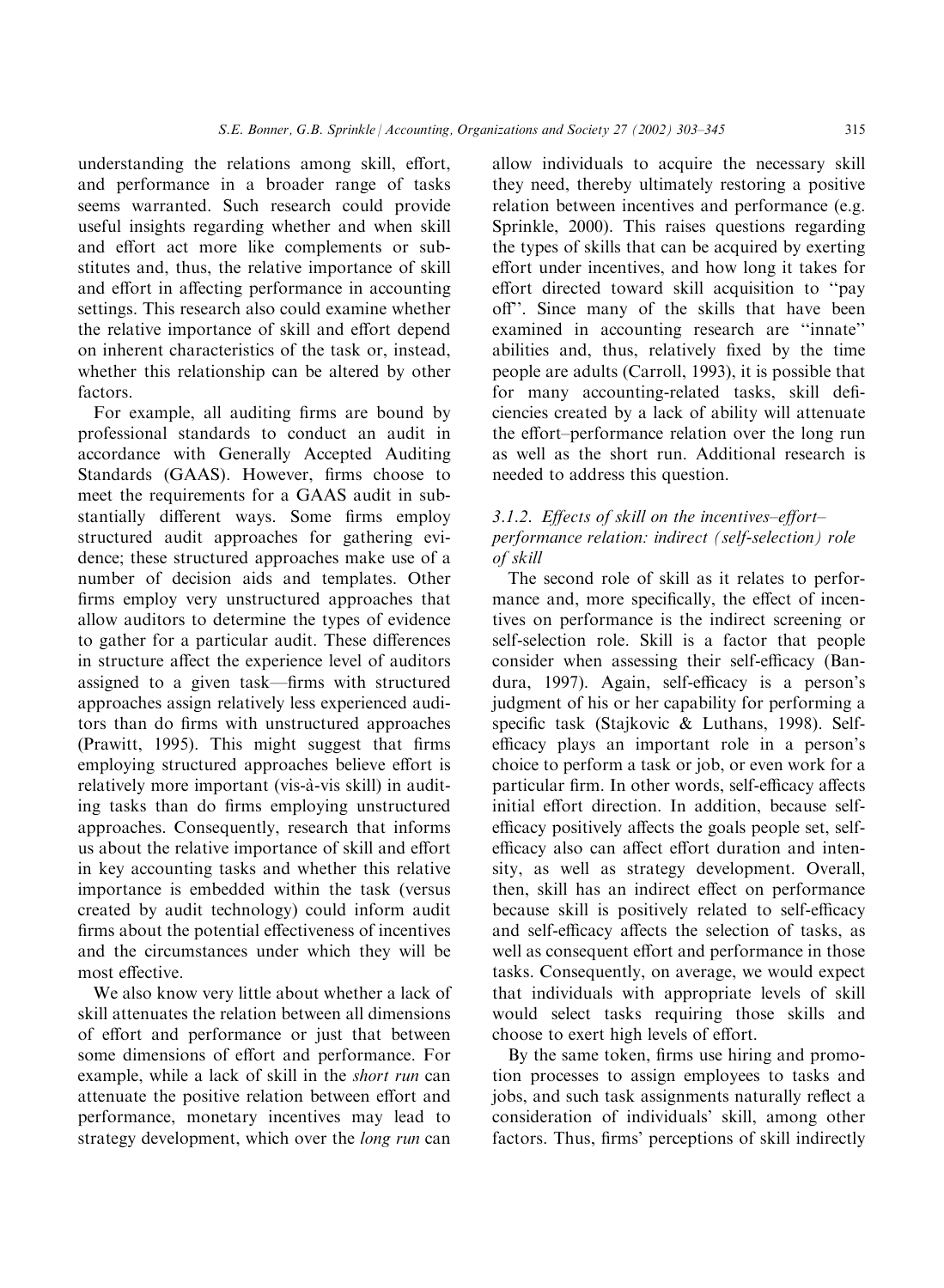affect task performance to the extent these perceptions result in a sample of individuals with higher actual skill. $21$  In contrast, when people are assigned to tasks in experimental settings, the experimenter typically does not consider subjects' skill. Thus, he or she may be asking subjects to perform tasks for which they lack skill and, consequently, for which they have low self-efficacy, low goals, and thus, low effort (i.e. subjects ''give up'').

The self-selection role of skill in improving performance suggests another role for skill in affecting the effects of incentives on performance. Specifically, if an experimenter or an employer assigns people to tasks for which they do not have the necessary skill, people may know that they lack the requisite skill and, as a result, the lack of skill may attenuate a positive incentives–effort relation. In other words, people who lack skill may ''give up'' (not increase their effort due to lowered self-efficacy and lowered goals) under incentives if they believe that effort increases will not lead to performance increases and consequent rewards. This giving-up phenomenon could be particularly prevalent under incentive schemes like tournaments where individuals may believe there is a low probability of receiving compensation (Bull, Schotter, & Weigelt, 1987; Dye, 1984).

By contrast, when individuals are allowed to select their own incentive contracts for a particular task, we would expect that persons lacking skill, on average, would choose contracts that do not include performance-based incentives (i.e. they would choose fixed pay contracts), whereas persons who perceive that they have adequate skill would choose performance-based contracts. That is, economic theory suggests that monetary incentives may serve as an important mechanism for sorting individuals based on skill (e.g. Demski  $\&$ 

Feltham, 1978; Riley, 1979; Spence, 1973). Because individuals with lower skill choose noncontingent pay, skill likely does not decrease the effect of incentives on effort for those choosing performance-based incentives contracts. In other words, incentives can ''work'' because individuals choosing performance-contingent rewards have appropriate skill. Further, it also is possible that having the opportunity to choose one's contract can actually increase the positive effect of incentives on effort because choosing a performancecontingent contract also commits one to exerting high levels of effort and, thus, may lead to higher goals as well as greater commitment to achieving high performance.

A few empirical studies have examined whether having the opportunity to choose an incentive contract affects performance. For example, Chow (1983) found that subjects who selected a budgetbased compensation scheme had higher skill (and performance) than subjects who selected a flat rate scheme. Further, subjects who selected the budgetbased contract outperformed those who were assigned the same budget-based contract, and there were no differences between subjects who selected flat rate schemes and those assigned to these schemes. The effects of selecting the budgetbased contract on performance were due to initial skill for a group of subjects who had a difficult goal, but were due to the combination of initial skill and the opportunity to choose in a group of subjects who had a moderate goal. In a follow-up study, Waller and Chow (1985) also found that subjects selecting a pure fixed pay contract had lower skill and performance than subjects selectinga pure quota contract (also see Shields & Waller, 1988). Additionally, Waller and Chow (1985) found that, after controlling for skill, the type of incentive contract chosen had no effect on performance.

Similar findings regarding the relation between skill and choice of incentive contracts were reported by Dillard and Fisher (1990); however, they found no differences in performance between subjects who self-selected or were assigned incentives. Farh, Griffith, and Balkin (1991) found the selfselection effect both with regard to initial skill and task performance. Additionally, Farh et al. (1991) found the same pattern of differences between

<sup>&</sup>lt;sup>21</sup> Such perceptions are not always accurate. Prior research shows that individuals within firms who make job assignments may make errors in their assessments of others' skill. For example, superiors judge subordinates' skill based on a consideration of their own skill (e.g. Kennedy & Peecher, 1997). Other factors also may contribute to errors in superiors' judgments of subordinates' skill such as prior experience with a particular performance evaluation scheme (Frederickson et al., 1999). See Hunt (1995) for a review of this literature.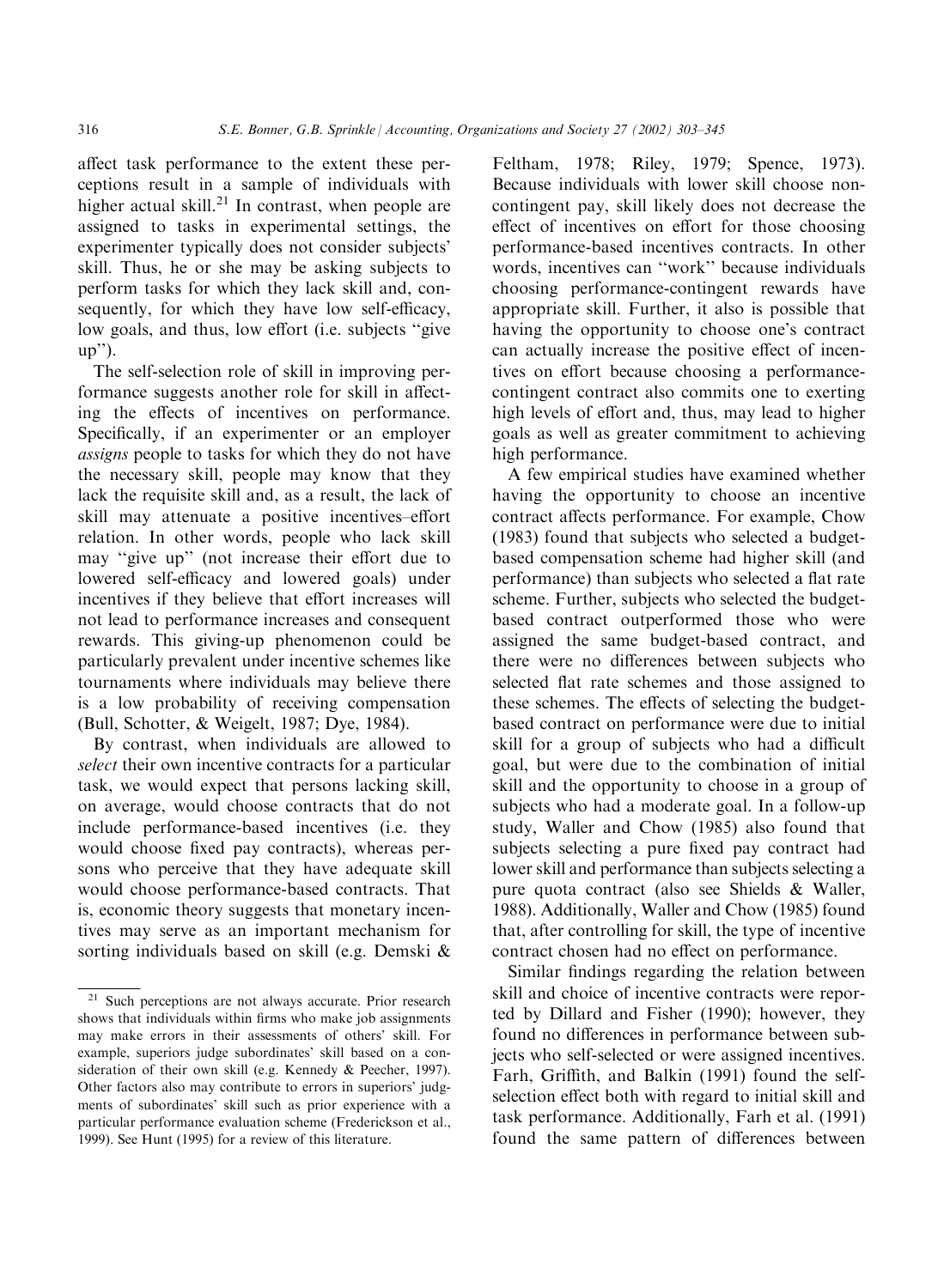assigned and self-selecting groups with regard to goal levels, i.e. self-selecting groups had higher goals. Here, the authors posited that the opportunity to choose an incentive contract positively affects commitment to that contract which, in turn, positively affects goal levels and task performance, although they did not measure the commitment to the contract or directly examine whether goal levels were a mediator of the choiceversus-assignment effect on performance. An alternative explanation is that higher levels of selfefficacy (due to higher levels of initial skill) led to the higher levels of goals.

Collectively, the findings from studies that have examined the interaction of the self-selection of incentive contracts and skill are consistent with the notion that high-skill individuals tend to choose performance-based incentive contracts while low-skill individuals tend to choose flat-rate contracts. Further, subjects who choose performance-based contracts often outperform those who choose flat-rate contracts, although not always. In one instance, there is an effect for choice of contracts that is not attributable to initial skill differences; however, most studies find that task performance differences relate to differences in initial skill. Finally, subjects who choose performance-based contracts often outperform those who are assigned the same contracts, but subjects who choose flat-rate contracts only sometimes underperform those who are assigned to such contracts. In short, these findings are mostly consistent with the posited interaction between incentives and skill in skill's self-selection role.

One implication of this research for accounting is that incentive contracts tied to standards can facilitate the attraction of individuals with higher skill. This can help firms reduce adverse selection problems which, in turn, can improve task assignment and overall firm performance. For example, job ladders within firms, whereby incentives (promotion, etc.) are tied to fulfilling certain job standards, are believed to greatly facilitate the sorting of employees based on their skills (Milgrom & Roberts, 1992). In this way, monetary incentives linked to standard attainment help cull managers and executives with the greatest potential to increase firm value. That said, the evidence to date

also raises a number of questions. First, while prior research reports fairly consistent findings that performance-based incentives attract highskill individuals, the types of contracts examined have been fairly limited. Most studies have used budget-based schemes with moderate goals (where the goal is to exceed average pretest performance). Thus, it is not clear whether budget-based schemes with very easy goals or very difficult goals will yield the same benefits. Further, it is unclear whether other forms of incentives, such as tournament contracts, will perform better or worse than budget-based contracts at attracting skilled individuals. For example, while tournaments may demotivate the average person to whom they are assigned (because they believe the probability of winning is low), if self-selection is allowed, they may attract very skilled individuals who believe they have an excellent chance of winning (e.g. Prendergast, 1999). Thus, when both the effort and selection effects are considered, it is unclear whether budget-based contracts will perform better than tournament contracts.

Second, other person factors such as risk preferences have been proposed to moderate the relation between skill and the selection of performance-based incentive contracts (Chow, 1983). Further, because people use their perceptions of skill in making this choice, it is important to examine factors besides actual skill that affect perceptions of skill. For example, research indicates that men tend to be overconfident about their skill while women tend to be underconfident (Estes & Hosseini, 1988; Lundeberget al., 1994); this might suggest that more men than is ''warranted'' based on actual skill would select performance-based pay, while fewer women than is ''warranted'' would select performance-based pay. Finally, people may be less able to determine whether they have appropriate skill for complex tasks than for simple tasks (Gist & Mitchell, 1992). Being aware of factors that affect perceptions of skill and moderate the relation between skill and selection of performance-based incentives is important not only to experimentalists who want to consider potential confounds and sources of noise in findings, but also to employers whose workforce has many individual differences and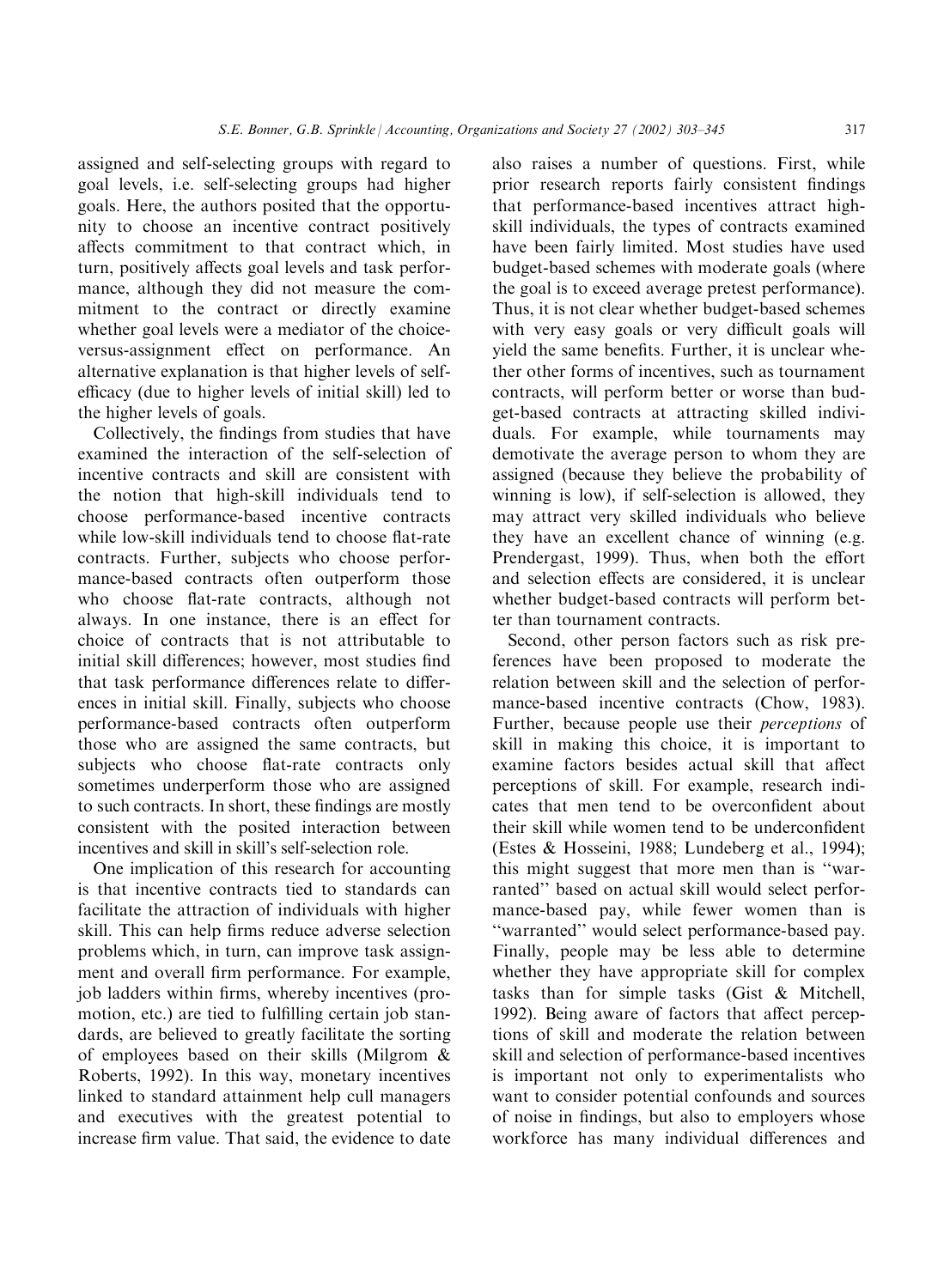who are assigned to tasks that vary on many characteristics.

Finally, we know very little about the mechanisms that cause individuals to give up (reduce effort) when they are assigned tasks for which they lack skill and also are assigned performance-based incentives. People may have lowered self-efficacy, lowered self-set goals, or some combination thereof. In turn, lowered self-efficacy or lowered goals may decrease effort direction, effort intensity, or effort duration. Further, people may not engage in appropriate amounts of strategy development. Understanding the mechanisms that cause reduced effort could facilitate finding an appropriate remedy (such as the assignment of goals) for the giving-up phenomenon.

## 3.1.3. Effects of other person variables on the incentives–effort–performance relation

As mentioned earlier, there are a number of person variables that influence performance in accounting tasks. Many of these variables also may interact with incentives in affecting performance. For example, the effort and performance of high need-for-achievement (or intrinsically motivated) individuals likely is affected less positively by the presence of monetary incentives (e.g. Mawhinney, 1979). In other words, the positive incentives–effort relation could be reduced for high need-for-achievement individuals since their effort is likely to be high irrespective of the situation. Consistent with this, Atkinson and Reitman (1956) found that incentives had a positive effect on the performance of low need-for-achievement subjects, but a negative effect on the performance of high need-for-achievement subjects. Further, Vecchio (1982) found a positive effect for incentives for low need-for-achievement subjects and no effect for high need-for-achievement subjects. It is unclear, though, whether need-for-achievement (intrinsic motivation) affects the benefits that accrue from the self-selection role of contracts. Research is needed to examine this issue and, more generally, how incentives and intrinsic motivation combine to affect performance. Such research could have important implications for the design of accounting-based performance measurement and reward systems and may ultimately suggest, for example, that tasks and jobs that attract highly intrinsically motivated individuals do not require performance-based pay.

Future research also might investigate how cultural background (and its attendant values) affects the efficacy of monetary incentives. Several studies in accounting report that individuals from different cultures vary on dimensions such as the degree of individualism (versus collectivism), power distance, femininity (versus masculinity), uncertainty avoidance, and Confucian dynamism (Chow, Shields, & Wu, 1999; Harrison & McKinnon, 1999). However, prior research has not examined whether differences in these attributes actually lead individuals to respond differentially to monetary incentives. Such research is particularly important since some (shared) dimensions of culture could yield opposing predictions regarding the effects of monetary incentives, and it is theoretically unclear whether differences in cultural background will lead to differential effort responses under monetary incentives (Chow et al., 1999). Knowledge of such differences, though, could facilitate the design of (and employees' preferences for) management control systems in companies that employ culturally diverse workforces.

In summary, there are several person variables that could interact with monetary incentives to affect effort and task performance. We focus on skill because it is a key variable related to performance in accounting-related tasks. Moreover, skill can play two roles in interacting with monetary incentives—one role can attenuate a positive effort–performance relation and one role can attenuate a positive incentives–effort relation. While much has been written about the important role of skill in understanding the effects of monetary incentives, surprisingly little empirical work exists. The existing evidence suggests that skill sometimes reduces the positive effects of incentiveinduced effort on performance and that highly skilled individuals frequently choose performancebased incentives when given the opportunity to do so. However, there are a number of open questions that research needs to examine to make useful suggestions for the consideration of skill (and other person variables) in choosing incentive contracts or when using incentives in laboratory settings.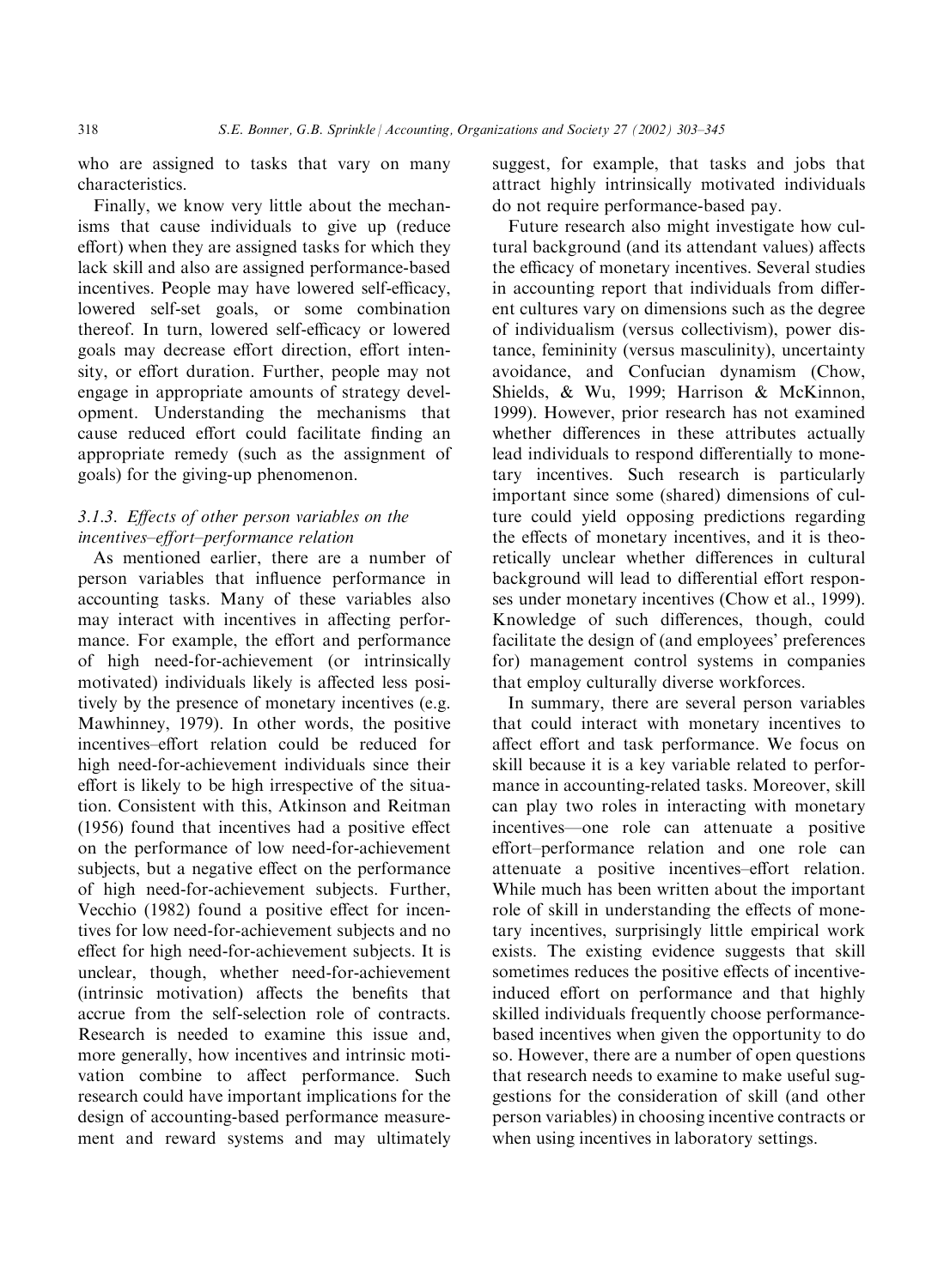In this section, we discuss how task variables may affect the relations between monetary incentives and effort and effort and performance. Task variables include factors that vary both within and across tasks, such as complexity, effort-sensitivity, and framing(e.g. whether the situation is described as a gain or a loss). Task variables also include presentation format (e.g. whether accounting information is presented in the balance sheet or in footnotes), processing mode (e.g. whether people are asked to process information simultaneously or sequentially), and response mode (e.g. whether people are asked to respond to a question in terms of probabilities or frequencies). Finally, tasks are thought to vary as to their ''attractiveness'', or how interesting or fun they are perceived to be.

The importance of understanding the effects of task characteristics on performance cannot be understated. In a decision-making context, Hogarth (1993, p. 411) notes: ''To understand decision making, understanding the task is more important than understanding the people." Hogarth's comment reflects several important issues. First, much research has noted that human decision-making strategies ''evolve'' to adapt to task demands (Anderson, 1990; Gigerenzer et al., 1999; Newell & Simon, 1972; Payne et al., 1990). Second, as Hogarth notes, research has documented surprisingly frequently that task variables explain more performance variation than key person variables. Because accounting tasks may differ dramatically from those used in psychology research due to professional standards, regulations, and other factors, it is critical to understand their characteristics and examine how they affect accountants. Consequently, numerous researchers have called for more work related to analyzing these task characteristics (Ashton & Ashton, 1995; Bonner, 1999; Gibbins & Jamal, 1993; Hogarth, 1993; Peters, 1993). Prior research in accounting has examined the effects of a number of task characteristics on task performance, including complexity (Asare & McDaniel, 1996; Simnett, 1996), framing(Kida, 1984; Lipe, 1993), order of information (Ashton & Ashton, 1988), presentation format (Maines & McDaniel, 2000; Vera-Muñoz, Kinney, & Bonner, 2001), processing mode (Ashton & Ashton, 1988; Libby & Tan, 1999), and task attractiveness (Fessler, 2000).

While there are numerous task variables that could be studied in conjunction with monetary incentives, we focus on task complexity. We do so for the following reasons. First, tasks in accounting settings can vary dramatically in complexity, and complexity has been posited to be one of the most important determinants of performance in accounting settings (Bonner, 1994; Hogarth, 1993). Second, recent work in accounting portrays and finds evidence consistent with task complexity being a type of incentive that accounting professionals can face, thereby suggesting the importance of studying task complexity in conjunction with monetary incentives (Das, Levine, & Sivaramakrishnan, 1998; Young, 2001). Finally, task complexity sometimes has been confused with effort-sensitivity, which is a separate characteristic of tasks that has clear importance when considering the effects of monetary incentives on performance. Consequently, we discuss the differences between these two constructs.

### 3.2.1. Effects of task complexity on the incentives– effort–performance relation

Broadly defined, task complexity refers to the amount of attention or processinga task requires as well as the amount of structure and clarity the task provides. Thus, task complexity increases as the required amount of processing increases and as the level of structure decreases (Campbell, 1988; Wood, 1986). Task complexity therefore subsumes constructs such as ''task difficulty'' and ''task structure'' in addition to the algorithmic/heuristic solution dimension of tasks discussed by Ashton (1990) and McGraw (1978) since these constructs relate to the amount and/or clarity of processing involved in a task. Given this definition, there are three roles task complexity can play in affecting task performance.

First, task complexity can decrease current effort duration and effort intensity, which can lead to decreases in performance. Second, task complexity can increase (or decrease) effort directed toward strategy development, which also can lead to decreases in short-run (or long-run) performance. Third, task complexity can attenuate the effects of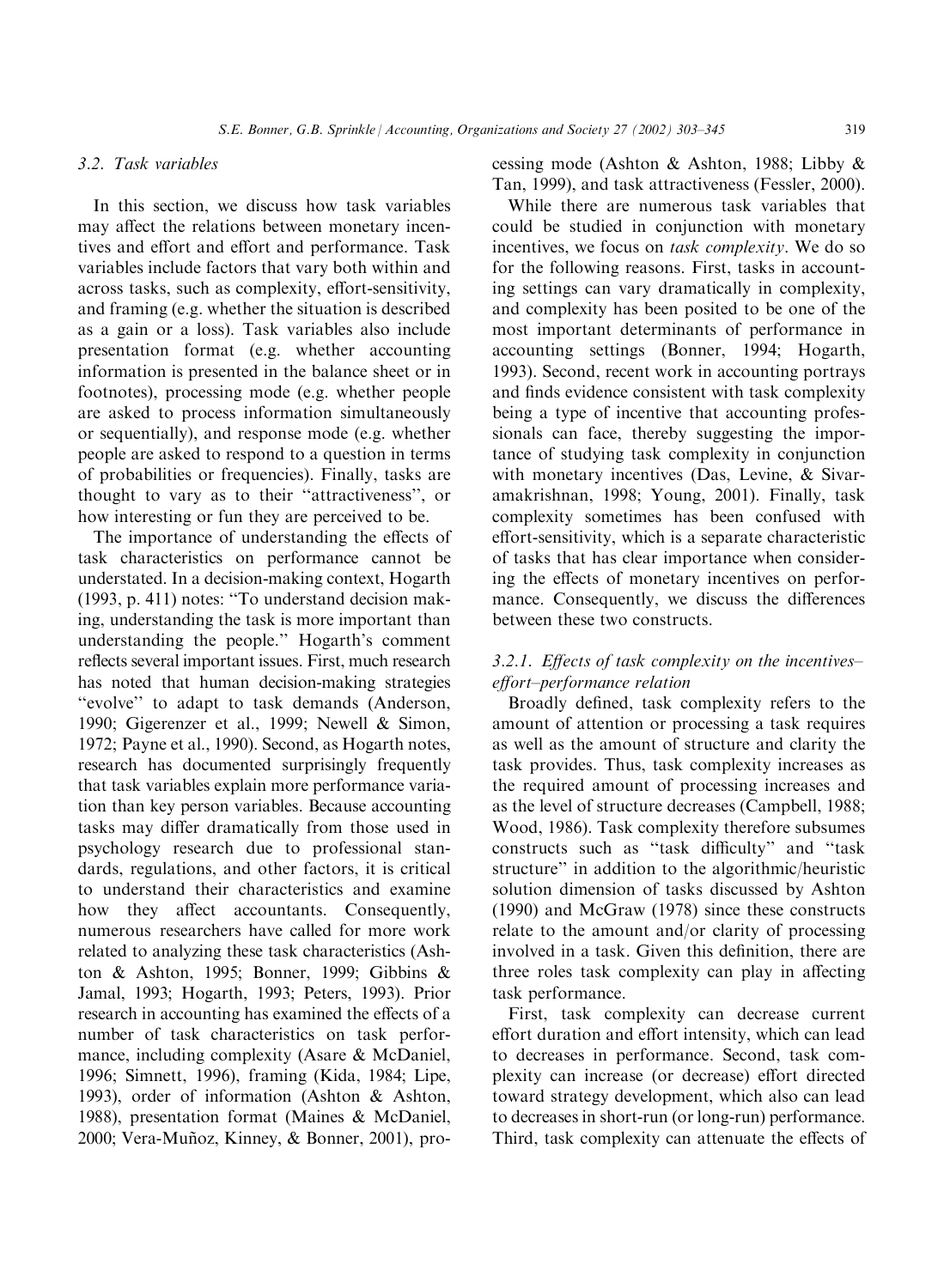effort on performance because increases in task complexity lead to increases in skill requirements. Thus, if skill is held constant, as is the case in many experimental or other short-term situations, the gap between subjects' skill and tasks' skill requirements increases as task complexity increases, thereby makingit less likely that effort will positively influence performance. Overall, then, task complexity can affect performance by decreasing current effort duration and effort intensity or increasing (or decreasing) effort directed toward strategy development, all of which can lead to reductions in shortrun (and long-run) task performance. Additionally, task complexity can attenuate the relationship between effort and performance because individuals are more likely to lack skill for complex tasks.

By definition, increases in task complexity lead to increases in the effort requirements for a task (Campbell, 1988; Wood, 1986). Ceteris paribus, when a task's effort requirements increase, people may respond by exerting less absolute effort than they would for a simpler task. There are a number of possible explanations for this phenomenon. First, standard expected utility theory (and adaptive decision-making theory, e.g. Payne et al., 1990) suggests that, before performing a task, individuals consider the costs and benefits related to that task. Thus, persons weigh the benefits associated with increasing performance against the effort costs necessary to achieve higher performance. If the costs outweigh the benefits, then people will trade off a reduction in performance for reductions in effort. This may entail using simplified strategies or heuristics in addition to exerting less effort in terms of duration and intensity. Assuming that the benefits in terms of performance are roughly equal under simple and complex tasks, the effort costs would be more likely to outweigh the benefits in complex tasks.<sup>22</sup>

Second, task complexity is positively related to arousal, as are incentives. Since theories posit an inverted-U relationship between arousal and effort/performance (Eysenck, 1986), the combination of incentives and a complex task could lead to a less optimal level of arousal than the combination of incentives and a simple task.<sup>23</sup> For these reasons, then, task complexity may attenuate a positive incentives-effort duration relation and a positive incentives–effort intensity relation.

Whether task complexity attenuates the incentives–effort relation also depends on the relative weights an individual places on good performance (expected benefits) and effort (expected costs). Incentives for good performance should increase the relative weight placed on good performance. However, whether expected benefits then outweigh expected costs for complex tasks likely depends on the individual's belief that he or she can perform well by exerting additional effort. In other words, the individual's perception of his or her skill or, more generally, his or her self-efficacy likely influences the benefits a person expects from good performance. As skill and self-efficacy increase, people are more likely to believe that they can attain the expected benefit (the incentive payment) for a complex task, thereby increasing the expected (value of the) benefit and the likelihood that task complexity will not attenuate the incentives– effort relation.

However, task complexity also can affect selfefficacy. Task complexity can make self-efficacy more difficult to assess, making it more variable than it would be with a simple task (Gist  $\&$ Mitchell, 1992). Further, because some individuals will recognize that task complexity decreases performance capabilities, ceteris paribus, self-efficacy may decrease. In other words, as skill increases, self-efficacy will increase and the expected benefits for good performance in a complex task will outweigh the expected costs of obtaining good performance. Consequently, the attenuating effect of task complexity on the incentives–effort relation-

<sup>22</sup> This is an important assumption that may not hold in many settings as the rewards for performing well at complex tasks often exceed those for performing well at simple tasks. For example, the relative magnitude of CEO compensation to average employee compensation (Crystal, 1991) likely reflects, among other things, differential complexity of tasks performed by these individuals. At some point, then, higher rewards for complex tasks (vis-à-vis simple tasks) outweigh the higher cost of exertingeffort in these tasks. Consequently, the incentives– effort relation would not be attenuated.

<sup>&</sup>lt;sup>23</sup> An alternative conceptualization is that, as task complexity increases, the gap between performance capability and task demands rise, giving rise to stress, which is presumed to have a negative effect on effort and performance.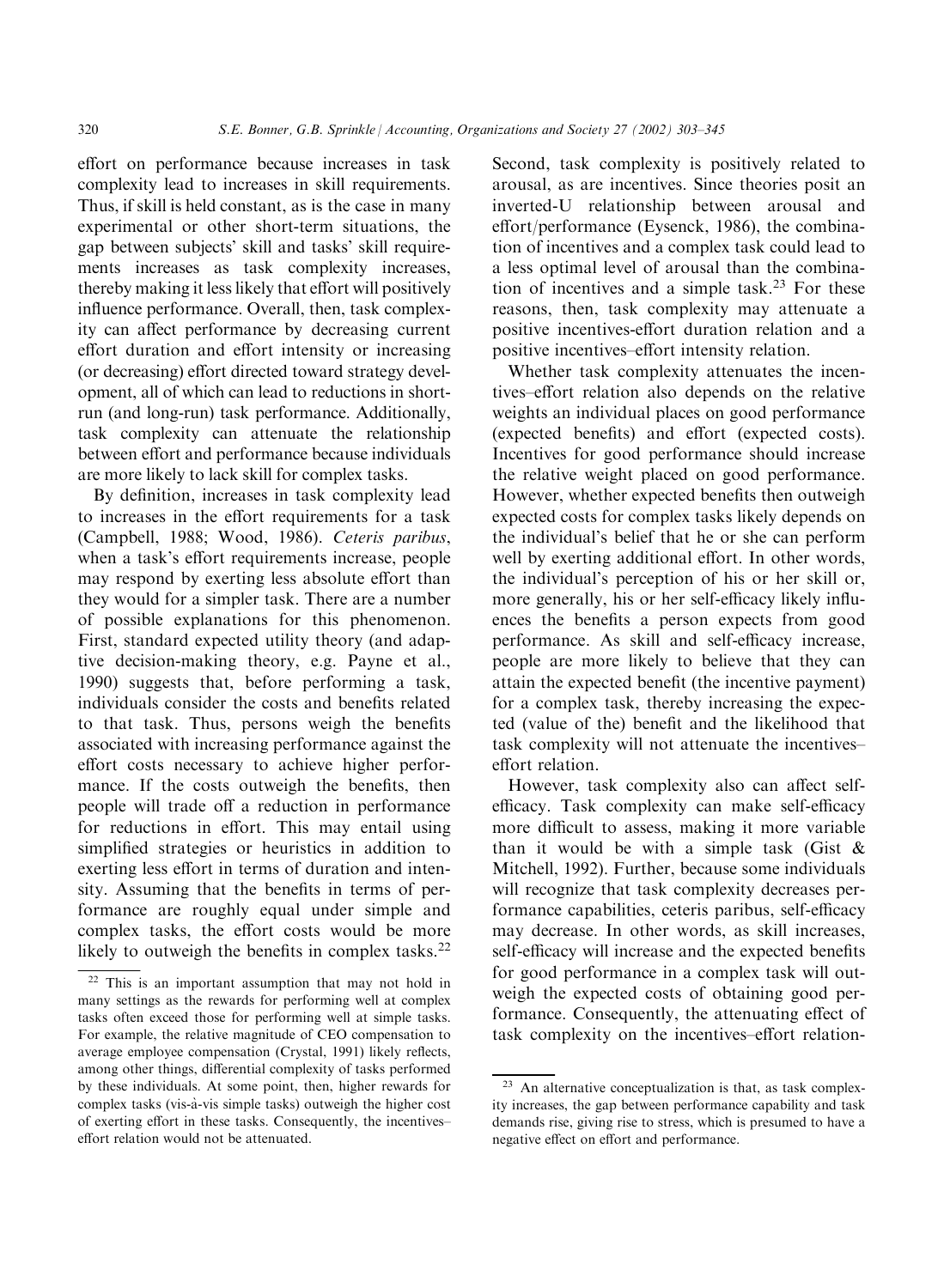ship ultimately will decrease. However, this reduction may be offset by decreases in self-efficacy due to task complexity itself.

Overall, then, increases in task complexity are posited to attenuate the positive incentives–effort relation, unless subjects have high self-efficacy (which should, at least partially be based on their actual skill). We expect to observe this attenuation in most experimental or other short-run settings. Experimenters typically recruit college student subjects whose skills are relatively constant; these subjects do not have the opportunity to acquire skills during the course of the experiment. In other short-run settings, people may not have the opportunity to acquire many skills simply because of time constraints. Since skill requirements (along with effort requirements) increase as tasks become more complex (Bonner et al., 2000; Campbell, 1988; Locke & Latham, 1990; Wood, 1986), having subjects or employees whose skills are effectively constant decreases the probability people have requisite skills when complexity increases. In turn, this means their self-efficacy should remain low.24

A second response to increases in task complexity could be to engage in more strategy development than would be the case for simple tasks. This could occur because people recognize that complex tasks require complicated strategies for good performance (Locke & Latham, 1990). However, such effort directed toward strategy development could decrease performance in the short run because people change strategies quite frequently in order to find an appropriate strategy, thereby often employing strategies that are not appropriate (e.g. Naylor & Clark, 1968; Naylor & Dickinson, 1969; Naylor & Schenk, 1968). In the long run, effort directed toward strategy development could enhance performance because it ultimately creates greater knowledge (e.g. Campbell & Ilgen, 1976; Creyer et al. 1990; Sprinkle, 2000). On the other hand, if the rewards from successful performance are held constant, people may engage in less strategy development as task complexity increases because the costs of engaging in strategy development increase as complexity increases. If individuals respond to task complexity in this way, their performance likely will suffer in both the short run and the long run.

The third possible effect of task complexity on performance occurs because increases in task complexity lead to increases in skill requirements in addition to increases in effort requirements. Consequently, in settings like laboratory experiments, subjects are less likely to have the skills needed for complex tasks than for simple tasks. If subjects are less likely to have the skills necessary for good performance in complex tasks, even if monetary incentives increase current effort, then increases in effort may not translate into performance increases. Thus, for example, if subjects have high self-efficacy because they have difficulty determining that they actually lack skills for complex tasks (Gist & Mitchell, 1992), incentiveinduced effort likely will not have a positive effect on performance. So, the gap between the skills required by complex tasks and the skills people have may reduce the effects of incentives on performance either by reducing self-efficacy and, thus, effort, or by reducing the effects of effort on performance. Because self-efficacy is affected by a number of factors (Bandura, 1997), it is quite conceivable that subjects lacking skills for complex tasks could have widely varying levels of selfefficacy and effort.

Note that the typical prediction of all the theories above is that increases in task complexity will decrease a positive effect of incentives on performance, either by attenuating the incentives–effort relation or by attenuating the effort–performance relation. The exception to this prediction is when both self-efficacy and actual skill (including existing strategies) are at a high enough level to overturn these negative effects. Findings from laboratory studies that use both across-task and within-task definitions of task complexity are consistent with this typical prediction. For example, in a study that defined complexity across broad categories of tasks, Bonner et al. (2000) found that the probability that incentives positively affect performance decreases as complexity increases. The results of

<sup>24</sup> We discuss empirical findings after discussing theories about task complexity–incentives interactions as the studies in this area have not directly addressed the specific mechanisms by which task complexity interacts with incentives. Thus, their findings are compatible with more than one of the theories advanced here.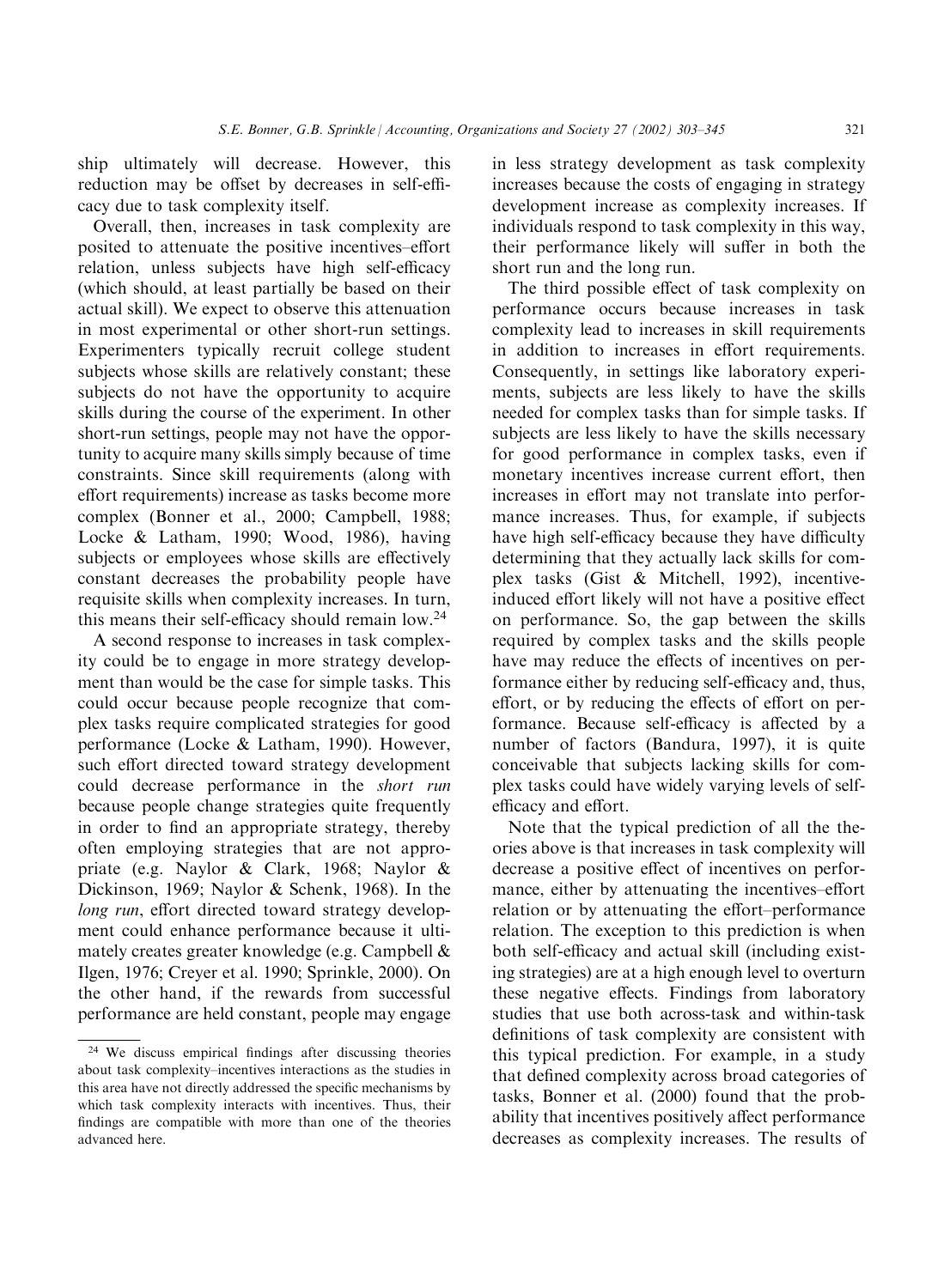studies manipulating task complexity within the context of a single task are similar. Specifically, Glucksberg(1962) manipulated task complexity in two experiments. In each experiment, incentives had a positive effect on performance in the easy version of the task but a negative effect on performance in the complex version. Similarly, Pelham and Neter (1995) found that subjects with the easy version of a task performed better with incentives, while those subjects with the complex version did not. Finally, Wright and Aboul-Ezz (1988) found that incentives had a greater positive effect in simple tasks than in more complex tasks.

None of these studies measured skill, self-efficacy, goals, arousal (stress), or any dimensions of effort, although we do know that meta-analyses of the effect of task complexity in the positive relations between, respectively, self-efficacy and goal setting and performance find that the effects of these factors decrease as task complexity increases (Stajkovic & Luthans, 1998; Wood et al., 1987). Further, theory and much empirical evidence suggests that the positive effects of arousal decrease as task complexity increases (Eysenck, 1986). Overall, then, it appears that incentives are less likely to positively affect performance as task complexity increases, at least in short-duration studies in which subjects have little to no experience with the task and thus lack requisite skills.

The two accounting studies that appear to bear on the interaction of task complexity and incentives, however, find results that seem contradictory to those above. We believe that this is because these studies address variables other than task complexity. First, Libby and Lipe (1992) examined the effect of incentives on recall and recognition of internal controls and found that incentives had a greater effect on recall performance than on recognition performance. They hypothesized that this occurred because recall is more sensitive to effort than is recognition, but also noted that recall is a less structured (more complex) task, implicitly suggesting that incentives have a greater positive effect in more complex tasks. We suggest that the recall versus recognition manipulation is a manipulation of the effort–sensitivity of the task, and that it does not speak to task complexity issues. Both the recall and recognition tasks

employed by Libby and Lipe were relatively simple memory tasks for which subjects possessed some prior knowledge (and, to the extent they did not, incentives had a lessened effect). Task complexity and effort sensitivity may be related when subjects do not possess skill or when tasks are far more sensitive to skill variations than to effort variations. In these situations, complex tasks would be less effort sensitive because subjects simply cannot do the task regardless of the level of effort they exert. When subjects possess skill or when tasks are sensitive to both effort and skill variations (as in Libby & Lipe), however, the relation of complexity to effort sensitivity is not clear.

The second accounting study that could be interpreted as providing contradictory findings about the role of task complexity in the incentiveseffort or effort-performance relations is Ashton (1990). In this study, auditors (who likely had little skill with regard to the task—see Heiman, 1990), provided bond ratings either with or without a decision aid and with or without incentives. The aid can be construed to be a manipulation of task difficulty, which is an element of complexity, with the presence of the aid making the task more difficult (Heiman, 1990). Using this interpretation, the incentive effect is consistent with the results described above—incentives had a positive effect in the simpler version of the task (that without the aid) and no effect in the more difficult version of the task (that with the aid). However, this interpretation is problematic because the aid had a positive effect on performance; this would suggest that the aid made the task less difficult rather than more difficult. An alternative interpretation, discussed by Heiman (1990), which seems more likely, is that the aid increased arousal in that it provided a very difficult performance goal that subjects tried to surpass when faced with incentives. This additional arousal (beyond that provided by incentives) may have led to the failure of incentives to increase performance with the aid. We discuss this interpretation further in the environmental variables section.

While the evidence to date is fairly consistent in suggesting that task complexity reduces the effect of incentives on performance, we know very little about how and under what conditions this occurs.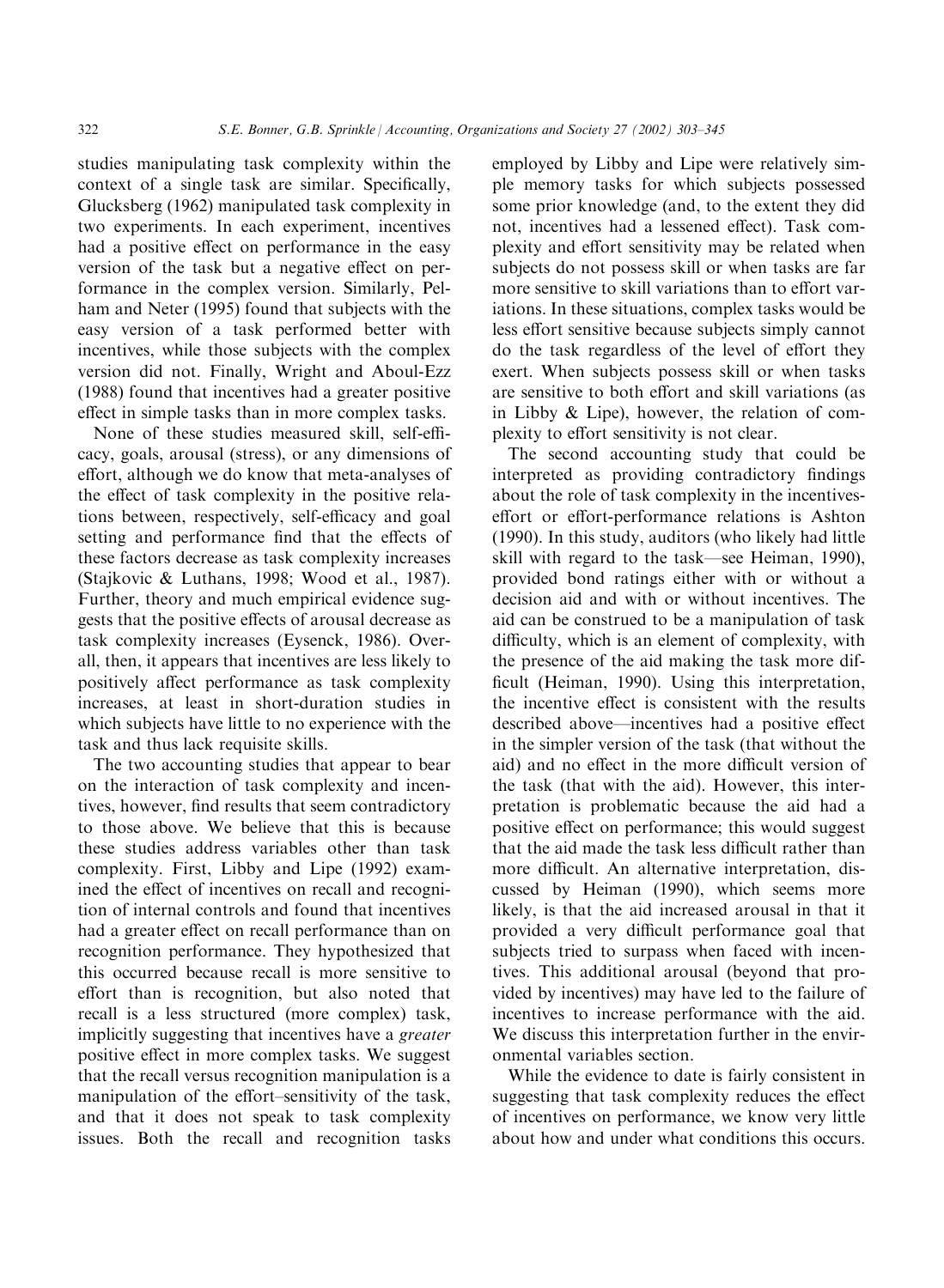For example, the studies that have examined this issue have been very short in duration. It is not clear what will happen when studies increase in length because, for example, while subjects may have the opportunity to acquire skill, task complexity itself may reduce self-efficacy, so that subjects still are not willing to exert additional effort under incentives. Further, longer-duration settings common to most accounting-related jobs may lead to more arousal or stress, so that the combination of complex tasks and incentives could make performance worse in the long run while subjects engage in ''too much'' strategy development. Additionally, other distinct features of accounting settings such as the presence of accountability may create additional arousal or stress (Ashton, 1990).

On the other hand, increases in self-efficacy through the acquisition of skill could mitigate decreases in self-efficacy from task complexity and/or arousal/stress due to the task complexityincentives combination, so that incentives can positively influence effort. Further, distinct features of accounting settings such as the review process also may affect key intervening variables such as self-efficacy by providing clear performance capability information. Additionally, while task complexity may reduce effort, it could in fact lead to strategies that improve performance for many individuals. For example, research shows that inexperienced financial analysts are more likely to conform to a consensus earnings forecast than more experienced analysts (Hong, Kubik, & Solomon, 2000). This finding is consistent with their believing that increased effort may not lead to better performance and simply reducing their effort to make an earnings forecast similar to that of others. More importantly, research also has found that this behavior is consistent with selfinterest. Inexperienced analysts who make forecasts far from the consensus are more likely to lose their jobs than more experienced analysts who make such "bold" forecasts (Hong et al., 2000), suggesting that at least firms view their conformity as ''better performance.''

One assertion that seems relatively clear is that, when considering the effects of task complexity on the incentives–effort and effort–performance relations, one also must consider issues related to skill.

Consequently, many of the questions we raised related to skill and incentives also are pertinent here. In particular, when designing reward systems for employees who perform complex tasks, organizations need to consider whether rewards linked to performance in the short run are wise if they wish to encourage learning over time. This may be a particular problem in situations where accounting data are used to measure performance. Another question that arises in this area is how effort-sensitivity and task complexity differ, and how these differences affect predictions about the effects of tasks on the incentives–performance relation. Tasks in accounting vary both as to effort sensitivity and task complexity, so further work explicating these constructs could be very useful. Again, as is the case with many other variables, we know virtually nothing about the processes by which task complexity can affect the incentives– performance relation. Understanding these processes is critical to suggesting solutions for poor performance. For example, mechanisms that tend to increase self-efficacy such as persuasion could be used to offset the negative effects of task complexity on self-efficacy (if this is indeed the mechanism by which task complexity operates to reduce the effectiveness of incentives).

Another interesting issue to pursue is the idea that task complexity may actually serve as an incentive itself in some accounting-related fields. Das et al. (1998) argue that, because companies with low earnings predictability are difficult to make earnings forecasts for, analysts have an incentive to make optimistic forecasts (forecasts that are too high) in order to curry favor with management. In turn, management will provide them with more information than analysts issuing less optimistic forecasts and their forecasts will be more accurate (despite the bias). The incentive argument derives from the following assumptions: (1) analysts' performance is at least partially judged on their accuracy, (2) getting more information from management will lead to greater accuracy, and (3) management prefers optimistic forecasts. While there is some evidence to support the first assumption (Mikhail, Walther, & Willis, 1999), there is little evidence supporting the second. Further, there is some evidence that goes contrary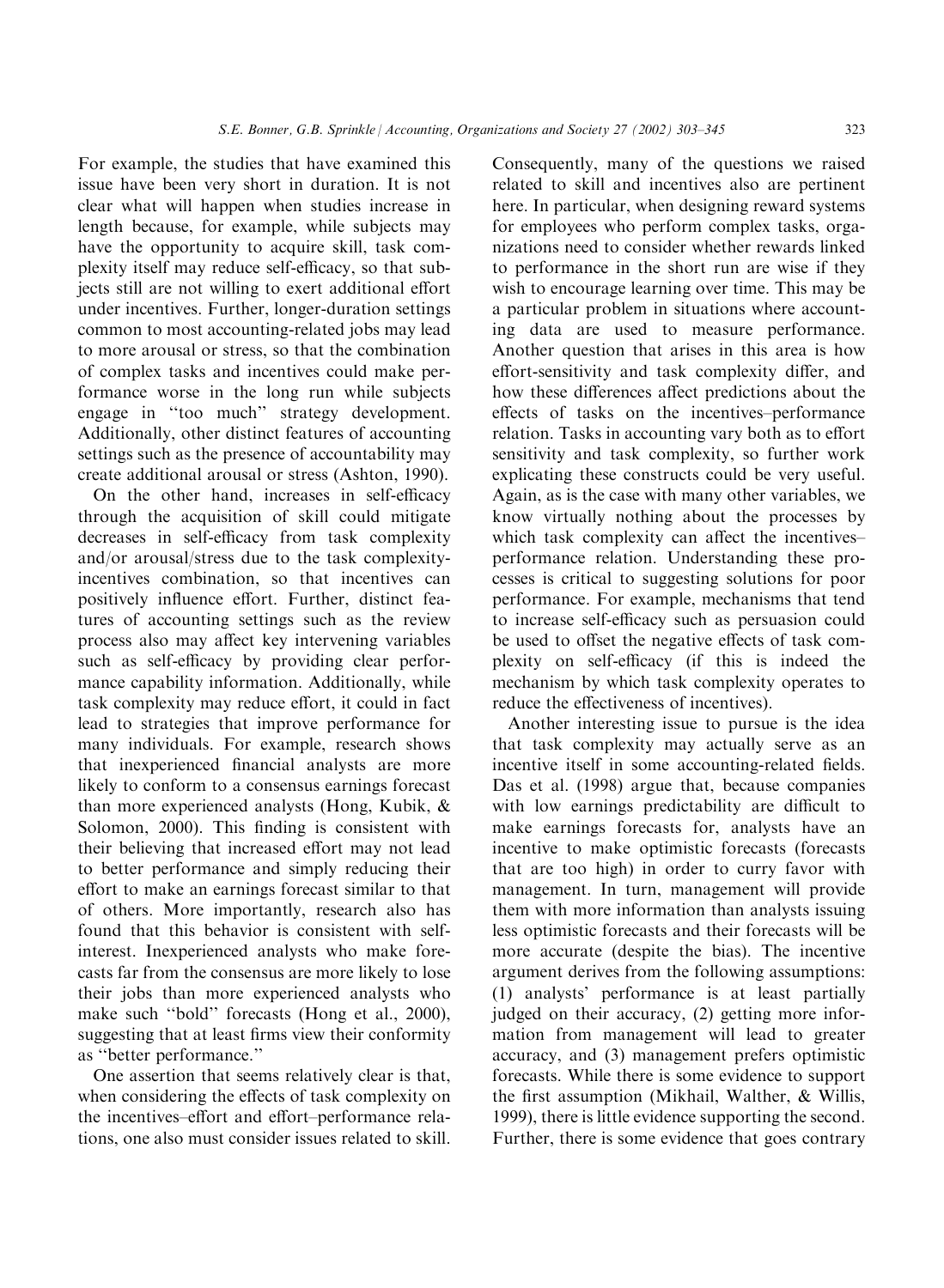to the third (Brown, 1999). Nevertheless, the idea that task complexity can serve as an incentive in this situation deserves further attention.

## 3.2.2. Effects of other task variables on the incentives–effort–performance relation

Task complexity, when broadly defined, subsumes two key dimensions of accounting information: amount and clarity. Another dimension on which accounting information can vary dramatically is the manner in which it is presented, including the framing of items. This issue is important in many accounting contexts. For example, one of the principal tasks of the Financial Accounting Standards Board is to determine the presentation of financial information. In management accountingand auditing, there are several situations in which information can be framed differently such as variance investigation (e.g. Lipe, 1993) or going-concern judgments (Kida, 1984).

While we are not aware of any studies examining the interaction of incentives and presentation format or framing, the literature on preference reversals offers some clues as to predictions (see Thaler, 1992 for a review). Preference reversals occur when people's expressed preferences for one item of two (typically a hypothetical monetary gamble) reverse when the problem is presented in a different way. Prospect theory (Kahenman & Tversky, 1979) suggests that these reversals and other similar phenomena reflect the fact that people think about financial outcomes in terms of gains or losses vis-a`-vis a reference point as opposed to ultimate wealth positions. In turn, problems that elicit thinking in terms of gains versus losses lead to different responses. This way of thinkingappears to be relatively ''hardwired.'' Consequently, we would expect that framing or presentation of information could attenuate the positive relation between incentives-induced effort and performance, specifically because while people may try harder, their way of thinking likely will not change. Consistent with this, attempts to reduce preference reversals with incentives have not been effective (e.g. Grether & Plott, 1979).

Other presentation format or framing effects may occur because, similarly, they tap into relatively ''hardwired'' (automatic) cognitive processes. For example, Hopkins (1996) finds presentation format effects that are due to differential categorization of accounting information. Categorization is one of the most fundamental cognitive processes and people appear to be naturally inclined to categorize items in certain ways, such as by cause rather than effect (Lien  $&$  Cheng, 1990; Nelson et al., 1995). However, many categories in accounting settings are artificial and are learned through training and experience. This suggests that, over the long run, incentives might be effective in eliminating task performance problems related to framing or presentation format variation. The key issue here is determining which cognitive process the presentation format taps into and to what extent this cognitive process is amenable to changes that can come about through incentive-induced effort.

Finally, tasks of interest to accounting researchers and organizations naturally vary, for example, from more aversive factory work to more interesting strategic cost management or resource allocation decisions. Deci and his colleagues (Deci, Betley, Kahle, Abrams, & Porac, 1981; Deci & Ryan, 1985), as well as others (e.g. Kohn, 1993), have proposed that financial incentives can harm performance in tasks that are inherently attractive (or interesting) rather than enhancing performance as would likely be the case with aversive (or boring) tasks. This hypothesis is based on the notion that extrinsic sources of motivation such as financial incentives rob subjects of the intrinsic motivation they initially have for these tasks. Since intrinsically motivated behavior is posited to result in more creativity and flexibility in decision-making than extrinsically motivated behavior, extrinsic incentives may actually degrade effort and performance.

Most of the studies in this paradigm have focused on changes in intrinsic motivation by examining the time subjects spend on the task duringa ''free choice'' period, which occurs after subjects have performed the task under incentives. This behavior is then compared to their preincentives behavior or to the behavior of a control group with no incentives. While some studies document negative effects of incentives on intrinsic motivation, other studies show opposite results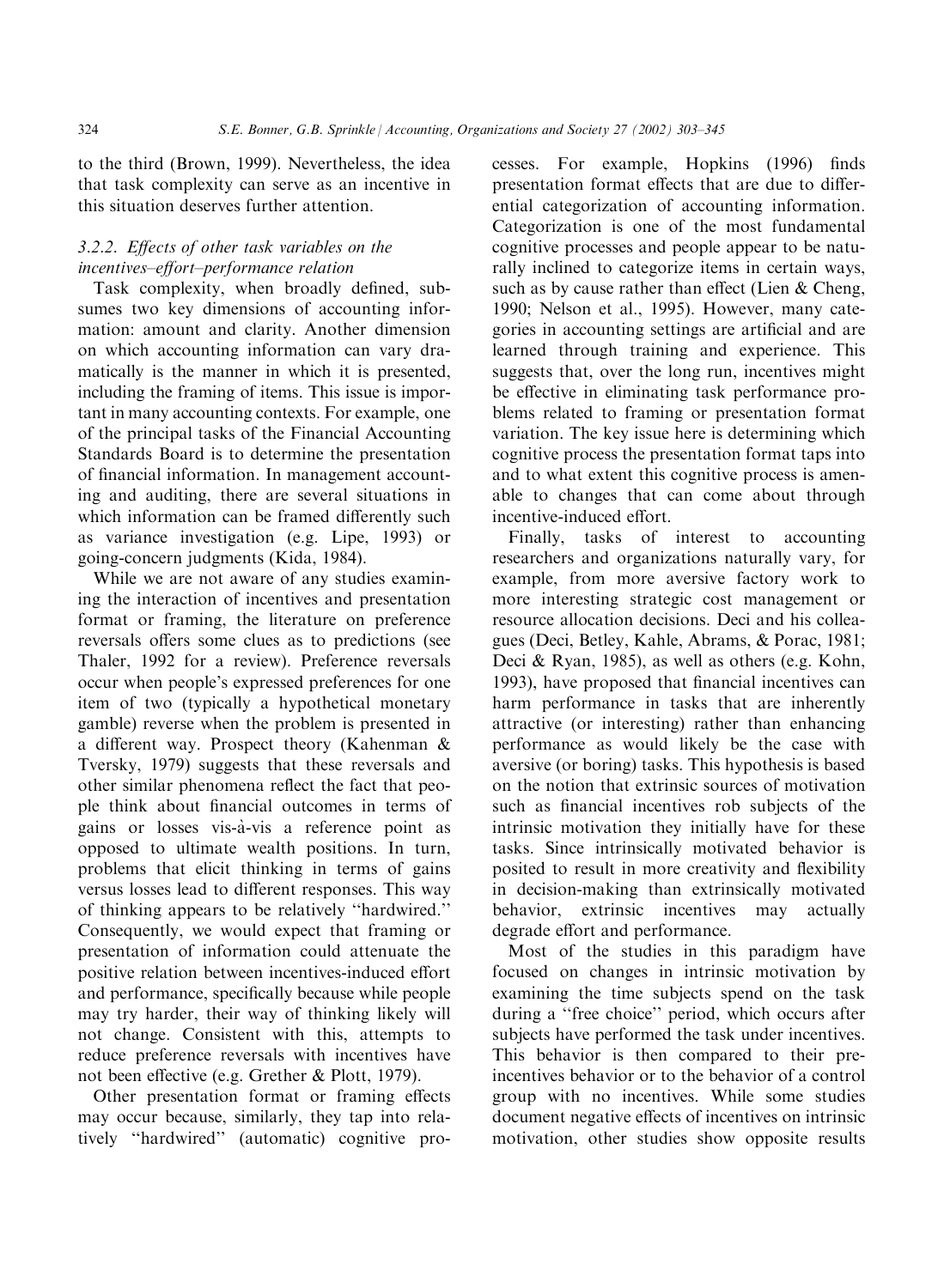(e.g. Farr, 1976; Scott, Farr, & Podsakoff, 1988; Wimperis & Farr, 1979). More importantly, recent reviews of this literature indicate that incentives do not have differential effects on task performance when the task is interesting versus boring (Cameron & Pierce, 1994; Jenkins et al., 1998; Rummel & Feinberg, 1988; Tang & Hall, 1995; Wiersma, 1992). That said, recent research in accounting suggests that monetary incentives may reduce intrinsic motivation (effort) and performance on tasks viewed as attractive and that require some level of creativity or innovation (Fessler, 2000). More research is clearly needed, though, to sort out the relations among incentives, task attractiveness, intrinsic motivation, effort, and performance.

To summarize, there are many task variables that could interact with monetary incentives to affect effort and task performance. We concentrate on task complexity because it is a key variable related to performance in accounting-related tasks, and it appears to decrease the effectiveness of incentives. Moreover, task complexity can play multiple roles in interacting with monetary incentives, although very few studies have addressed these roles specifically. Further, the specific mechanisms by which task complexity interacts with incentives and under what circumstances this occurs remain largely unexplored.

#### 3.3. Environmental variables

Environmental variables include all the conditions, circumstances, and influences surroundinga person who is performinga particular task (Bonner, 1999). These variables include factors such as time pressure, accountability relationships, assigned goals, and feedback. A firm's accounting system also can be viewed as an environmental variable and, to this end, much research in accounting focuses on whether and how the environmental variables associated with accounting settings affect task performance. For example, accounting researchers have examined, either in isolation or in conjunction with other person, task and environmental variables, how factors such as time pressure (McDaniel, 1990; Spilker, 1995), accountability (Kennedy, 1993, 1995; Peecher, 1996), assigned goals (Chow, 1983; Hirst & Yetton, 1999), features of the regulatory environment (Hronsky & Houghton, 2001), and feedback (Briers, Chow, Hwang, & Luckett, 1999; Frederickson et al., 1999; Jermias, 2001) affect task performance.

Monetary incentives not only are an important part of management control systems but also can be viewed as an environmental variable. Thus, their efficacy in motivatingeffort and performance has been studied extensively in accounting and other disciplines. However, monetary incentives are only one of many environmental variables that may enhance (or detract from) motivation and performance. Thus, it is important to examine whether there are dependencies among these variables, and whether salient accounting-related environmental variables serve as complements to (or substitutes for) incentive compensation.

There are numerous environmental variables that may interact with monetary incentives in affecting task performance. Similar to the person and task sections, we primarily devote our attention to environmental variables that are important in accounting settings and that have been studied in combination with monetary incentives. In particular, we focus on assigned goals. Goals are important to accountants because, similar to incentive compensation, they are thought to be an important element of an organization's control system (Merchant, 1998). Specifically, organizations continuously develop and revise performance targets and employ both short-term and long-term goals to reach these targets (Locke & Latham, 1990; Merchant, 1998; Shields, 2001). For example, many firms develop financial budgets that contain explicit return-on-investment goals, sales-revenue goals, and production-cost goals. The goals (standards) contained in these budgets frequently are used as benchmarks in evaluating the performance of, and therefore to motivate, employees (Merchant, 1998; Shields, 2001).

### 3.3.1. Effects of assigned goals on the incentives– effort–performance relation

Several studies have manipulated assigned goals alone or in conjunction with monetary incentives. Similar to monetary incentives, assigned goals and performance targets are thought to positively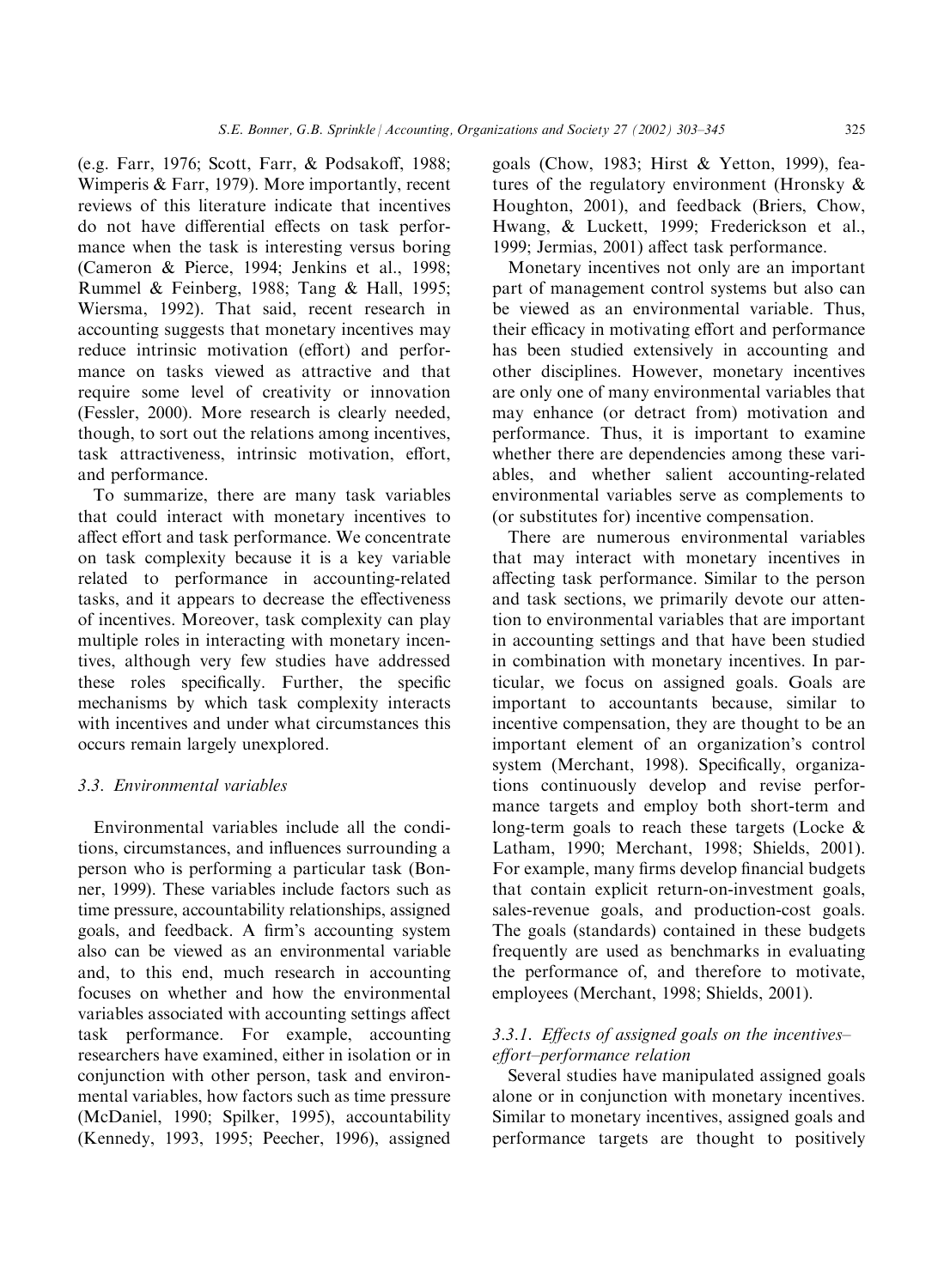influence effort direction, effort duration, and effort intensity and, as a result, improve performance (Earley & Lituchi, 1991; Locke & Latham, 1990; Meyer, Schacht-Cole, & Gellatly, 1988). Assigned goals have been shown to positively influence effort through two mechanisms. First, assigned goals affect the level of personal (self-set) goals, which in turn, positively influences the various dimensions of effort. Second, assigned goals positively affect self-efficacy and, in turn, self-efficacy has (as discussed earlier) a positive influence on both personal goal levels and the various dimensions of effort.<sup>25</sup> Locke and Latham (1990) note that these effects of assigned goals on effort direction, duration, and intensity are relatively automatic once individuals accept goals. They further suggest that, under some circumstances, goals can positively affect effort directed toward strategy development.

Moreover, in contrast to predictions from neoclassical economic (agency) theory that goals per se do not affect effort and performance, there are a large number of empirical studies and meta-analyses indicating two key findings about the effects of goals (Latham & Locke, 1991; Locke & Latham, 1990; Tubbs, 1986). First, the level of difficulty of the assigned goal is positively related to performance, until goals become excessively difficult, at which point performance levels off. The explanation for this goal-difficulty effect is that goal levels are positively correlated with effort intensity and effort duration (effort direction is fixed once a goal has been accepted). Here, Locke and Latham (1990) note that more difficult goals may set a higher standard for people's satisfaction with their performance; this standard may contribute to or explain the effects of difficult goals on effort intensity and duration. Second, specific (quantitative) difficult goals lead to higher effort and performance than vague difficult goals such as ''do your best'' or than no assigned goals, which often are assumed to be implicit ''do your best'' goals.

For this latter effect, Locke and Latham (1990) offer two explanations. First, specific goals likely positively influence effort direction. Second, they posit that there is substantial variation in the performance levels at which people will be satisfied with their performance under "do your best" goals versus specific, difficult goals. Consequently, there also will be substantial variation in effort duration or intensity amongindividuals with ''do your best'' goals, and there will be lower variation in effort among people with specific, difficult goals who are attempting to attain a high level of performance. Increased variation among the "do your best'' group implies a lower mean of effort in this group because the effort level of people with specific, difficult goals is uniformly high. Consistent with this, many studies have shown that the effects of specific, challenging goals lead to greater effort duration and/or effort intensity and greater performance than ''do your best'' goals (Locke & Latham, 1990; Tubbs, 1986).

Like assigned goals, monetary incentives can affect effort direction, duration, and intensity, as well as strategy development. In other words, both monetary incentives and goals are motivational techniques. A simple hypothesis about the joint effects of monetary incentives and goals, then, would be that assigned goals have additive positive effects on effort and performance over monetary incentives and not interactive effects (e.g. Locke, Shaw, Saari, & Latham, 1981).

Empirical results tend to support this hypothesis—numerous studies show that monetary incentives and assigned goals generally have additive effects on performance (e.g. Campbell, 1984; Latham, Mitchell, & Dossett, 1978; Locke, Bryan, & Kendall, 1968; London & Oldham, 1976; Pritchard & Curtis, 1973; Terborg& Miller, 1978). In other words, on average, assigned goals and monetary incentives have independent, positive effects on performance. The broad implication of this research for accounting is that goals and incentives are not substitutes, therefore suggesting that organizations should employ performance targets in conjunction with financial incentives to best motivate their employees.

<sup>&</sup>lt;sup>25</sup> The positive effect of assigned goals on self-efficacy occurs because assigned goals (vis-à-vis no goals) provide normative information about the level of performance people can be expected to reach in a particular setting. This normative information positively affects self-efficacy (Locke & Latham, 1990; Meyer & Gellatly, 1988).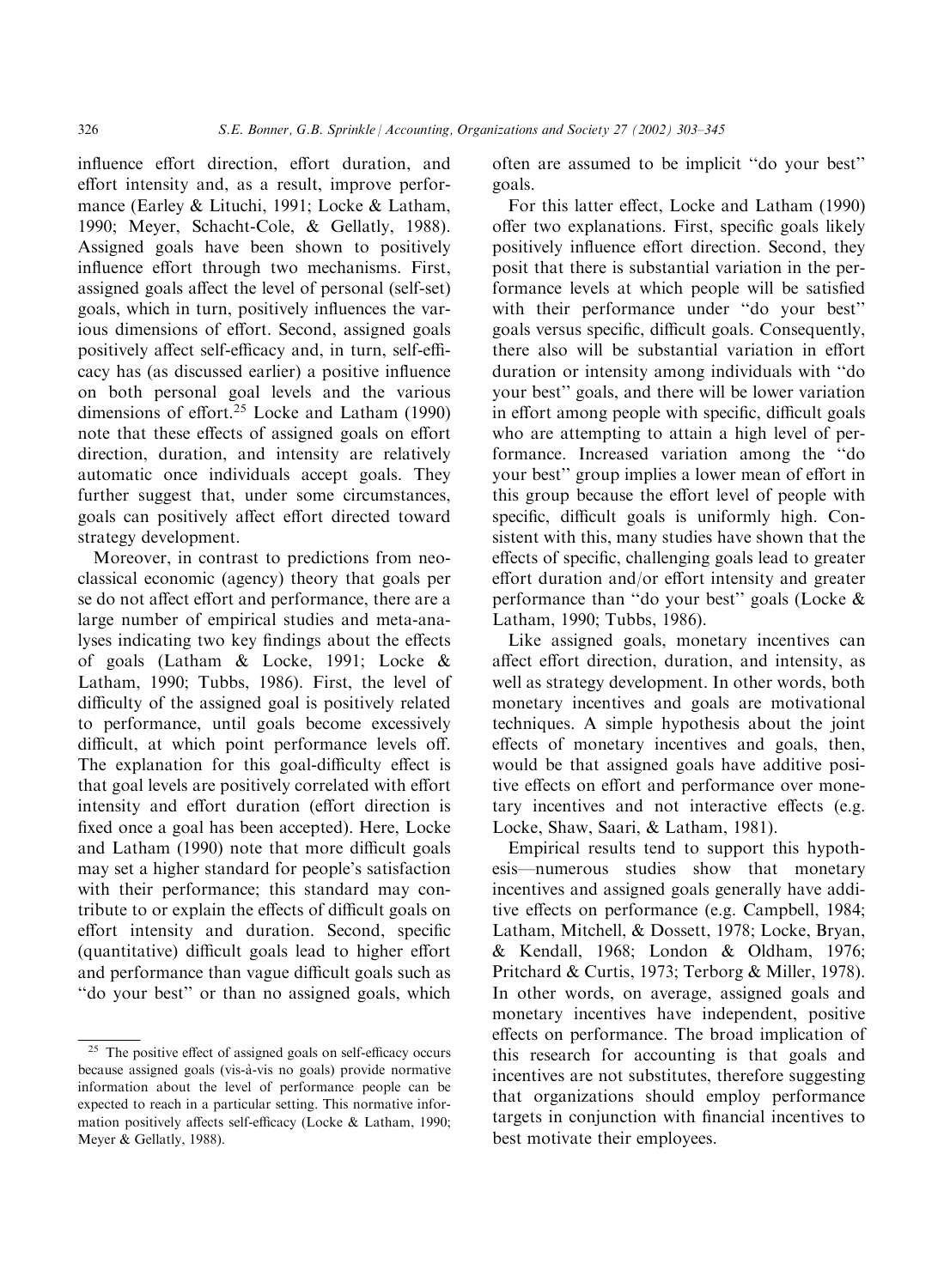The findings of recent research, however, raise an important question regarding a possible interaction between goals and incentives. Specifically, what are the effects on effort and performance when monetary incentives are linked to goal (standard) attainment versus when incentives and goals are kept as separate motivating mechanisms? Some incentive schemes, such as budget-based (quota) schemes, explicitly include assigned goals and link compensation to achieving these goals. Such compensation schemes typically pay individuals a flat wage up to some targeted level of performance, then either a bonus for reaching the target or a piece rate for each additional unit of output above the target. Alternatively, other incentive schemes, such as piece-rate or profitsharing schemes, need not (and frequently do not) include either an explicit or implicit goal because compensation is linked to each unit of output. However, independent performance goals can be assigned to employees when they are working under these types of schemes.

A recent review of incentives experiments found that incentive schemes that include an explicit assigned goal tend to lead to higher performance than incentive schemes that do not include an explicit goal (Bonner et al., 2000). This result may occur because budget-based (quota) incentive schemes include *both* an explicit goal and an explicit link between pay and performance, whereas other incentive schemes usually only include the pay-for-performance link. What this review does not tell us, however, is whether incentive schemes that embed goals (e.g. budget-based schemes) are superior to situations in which employees are provided with explicit goals and performance-contingent incentives that are not explicitly linked to achieving these goals. Further, this review does not address the dimensions of assigned goals that may create or alter any observed interactions between goals and incentives, such as their level of difficulty. Finally, it does not address the cognitive and motivational mechanisms by which this result occurs.

A few empirical studies have attempted to address these issues. For example, Fatseas and Hirst (1992) and Lee et al. (1997) found that subjects working under a quota scheme performed better than subjects working under piece-rate or flat-rate schemes when goals were easy or moderate.<sup>26</sup> However, when the goal became very difficult, both Fatseas and Hirst (1992) and Lee et al. (1997) found that the quota scheme resulted in significantly lower performance than piece-rate or flat-rate schemes. Lee et al. (1997) found that these results were accounted for by personal goals and self-efficacy, but not by goal commitment.

Other studies have examined additional issues related to a possible goal-monetary incentives interaction. For example, Wright (1992) found a three-way interaction among incentive schemes, level of pay, and goals. In particular, subjects with the high level of the quota scheme outperformed subjects with the high piece-rate scheme at both easy and moderate goals; piece-rate subjects did better at the difficult goal level. Subjects with the low quota scheme, however, performed worse than low piece-rate subjects at all goal levels. This study also found that the results were partially explained by goal commitment, and other similar studies have found that incentives tied to goals (quota schemes) can result in lower personal goals and lower self-efficacy than do incentives not tied to goals (piece-rate schemes) (Wright, 1989; Wright & Kacmar, 1995).

Ashton (1990) examined the interaction between a decision aid that implied a difficult goal and monetary incentives. When subjects did not have the decision aid, performance with incentives was

<sup>26</sup> In the goal-setting literature, goal levels frequently are defined by reference to a pilot test of similar subjects. For example, in Fatseas and Hirst (1992) the ''low'', ''moderate'', and ''difficult'' goals were set at a level such that, a priori, subjects had an 80% (20th percentile on pilot test), 50% (50th percentile on pilot test), or 20% (80th percentile on pilot test) chance, respectively, of achieving them. Goal levels also have been defined by reference to each individual subject's performance in a practice session. For example, in Erez et al. (1990) the ''easy'', ''moderate'', and ''difficult'' goal levels were set by having each subject perform at the 20th, 50th, and 80th percentiles of their own distribution of performance in the practice session, respectively. Moreover, a typical (but by no means widely accepted) definition of low, moderate, and difficult goals seems to be around the 20th, 50th, and 80th percentile of performance. Additionally, when linking compensation to goal attainment, as under a quota scheme, these studies do not increase the level of rewards as goal difficulty increases. Thus, raising the goal reduces the expected payoff associated with a given level of effort under a quota scheme.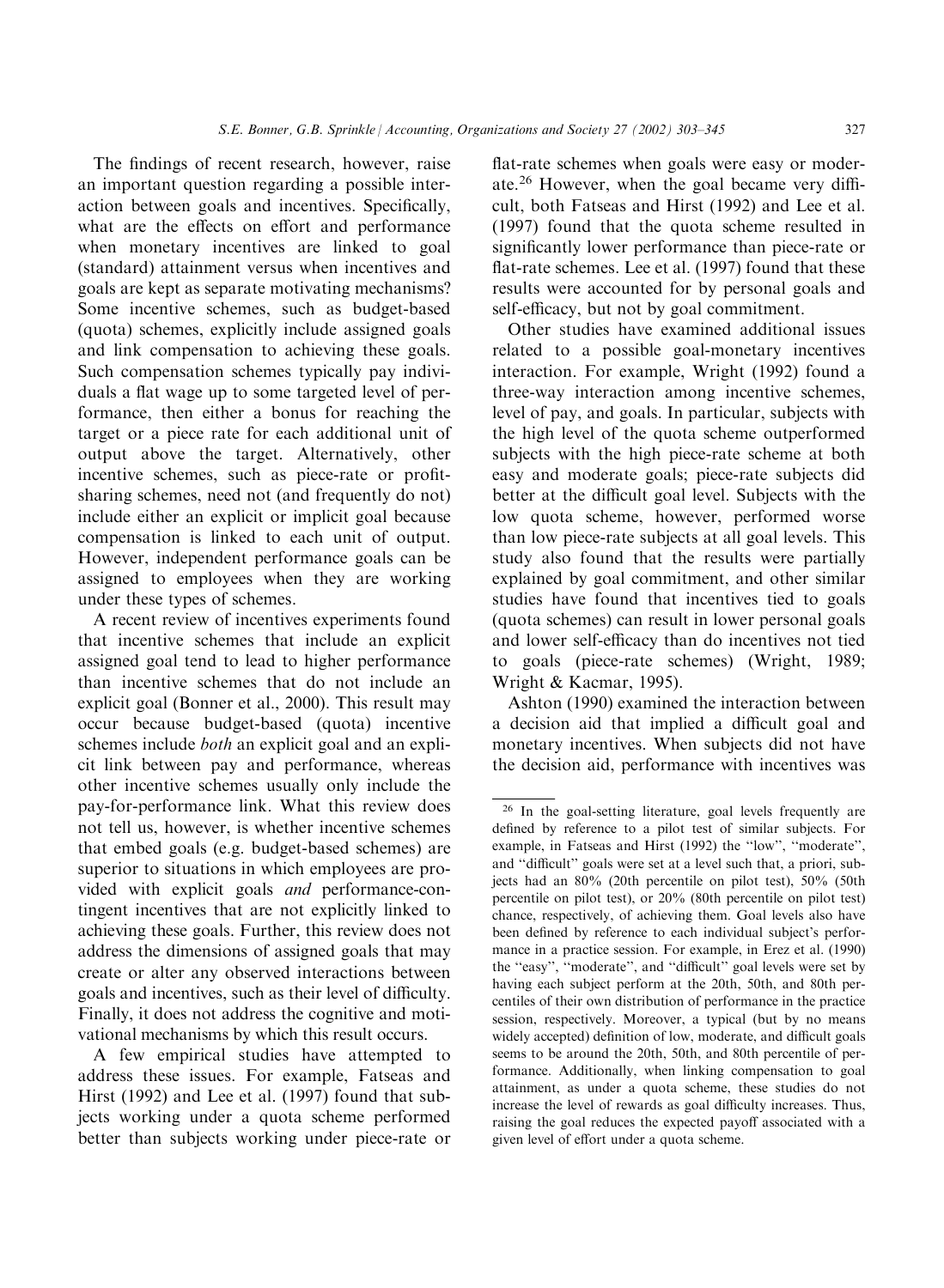better than performance without incentives; when they had the decision aid with the difficult goal, subjects with incentives performed no better than those without incentives. Erez, Gopher, and Arzi (1990) examined the interaction between the presence of a goal-based incentive and whether goals were assigned or self-selected. Results indicated an interaction due to subjects with incentives performing the same when they had assigned or selfset goals, but subjects without incentives performing better with self-set goals. This interaction occurred only at the moderate goal level, however. At the easy goal level, neither incentives nor assignment of goals had an effect on performance. At the high goal level, these factors had main effects, but no interactive effects.

Overall, it appears that while early studies indicated no interaction between goals and incentives, more recent studies that examine various dimensions of goals and/or incentives find such interactions. The strongest evidence suggests an interaction between goal difficulty (when goals are specific) and the type of performance-contingent incentive scheme. Specifically, while performance tends to increase as specific goals increase under piece-rate schemes, performance initially increases, but then decreases, as goals increase under quota schemes. This interaction typically results in performance that is better under piece-rate schemes than quota schemes when goals are very difficult, but performance that is better under quota schemes (than piece-rate schemes) when goals are moderate. There also may be an interaction between goal level and incentive magnitude, as well as a three-way interaction involving these factors and type of scheme. Finally, there may be interactions that involve whether goals are assigned or self-set. Evidence on the mechanisms by which these interactions affect performance is limited to personal goals, goal commitment, and self-efficacy, and these results are mixed. Further, none of the studies has examined the various dimensions of effort.

The results described above are quite limited as to the dimensions of goals and incentives examined and, further, the findings are not uniform. Consequently, drawing conclusions about the best combination of goals and incentives would be

premature. For example, Lee et al. (1997) note that concluding that the best incentive system would be a quota scheme embedded with moderate goals is dangerous from the standpoint that it is difficult to maintain goals as ''moderate'' over time due to learning and other factors.

Future research directed toward examining how goals and incentives should be employed in tandem to achieve maximal effort and performance from individuals could provide several useful insights on a number of issues of practical and theoretical importance to accounting. First, such research could inform us of whether compensation should be tied to meeting performance targets or whether goals and incentives should be independent. Second, research could inform us about important nonlinearities in such goal-incentive combinations (such as those related to goal level and pay level) and, thus, where the benefits accruing to these combinations start, stop, diminish, or change sign. As discussed by Luft and Shields (2001a), there can be important theoretical and practical reasons for examining whether nonlinear relations exist. Such research also is valuable because the exact level of goal difficulty that maximizes performance is ambiguous (Hirst & Yetton, 1999; Shields, 2001). Along with this, prior research has not examined possible interactions amongincentives and non-specific goals, such as ''do your best'' goals. Because of the possible problems with keeping specific goals at certain levels of difficulty, such research could have substantial practical significance.

Finally, research could provide more insight into the mechanisms by which incentives and goals combine to influence performance since the results to date focus mostly on their effects on personal goals and goal commitment. For example, if the combination of difficult assigned goals and quota schemes leads to lowered personal goals, does this translate into people ''giving up'' (e.g. decreasing effort intensity, direction, or duration)? Alternatively, do people who have difficult assigned goals and incentives tied to those goals maintain high personal goals and goal commitment, thus not ''giving up,'' but instead engage in ineffective strategy development under the high pressure to perform well? It is important to understand these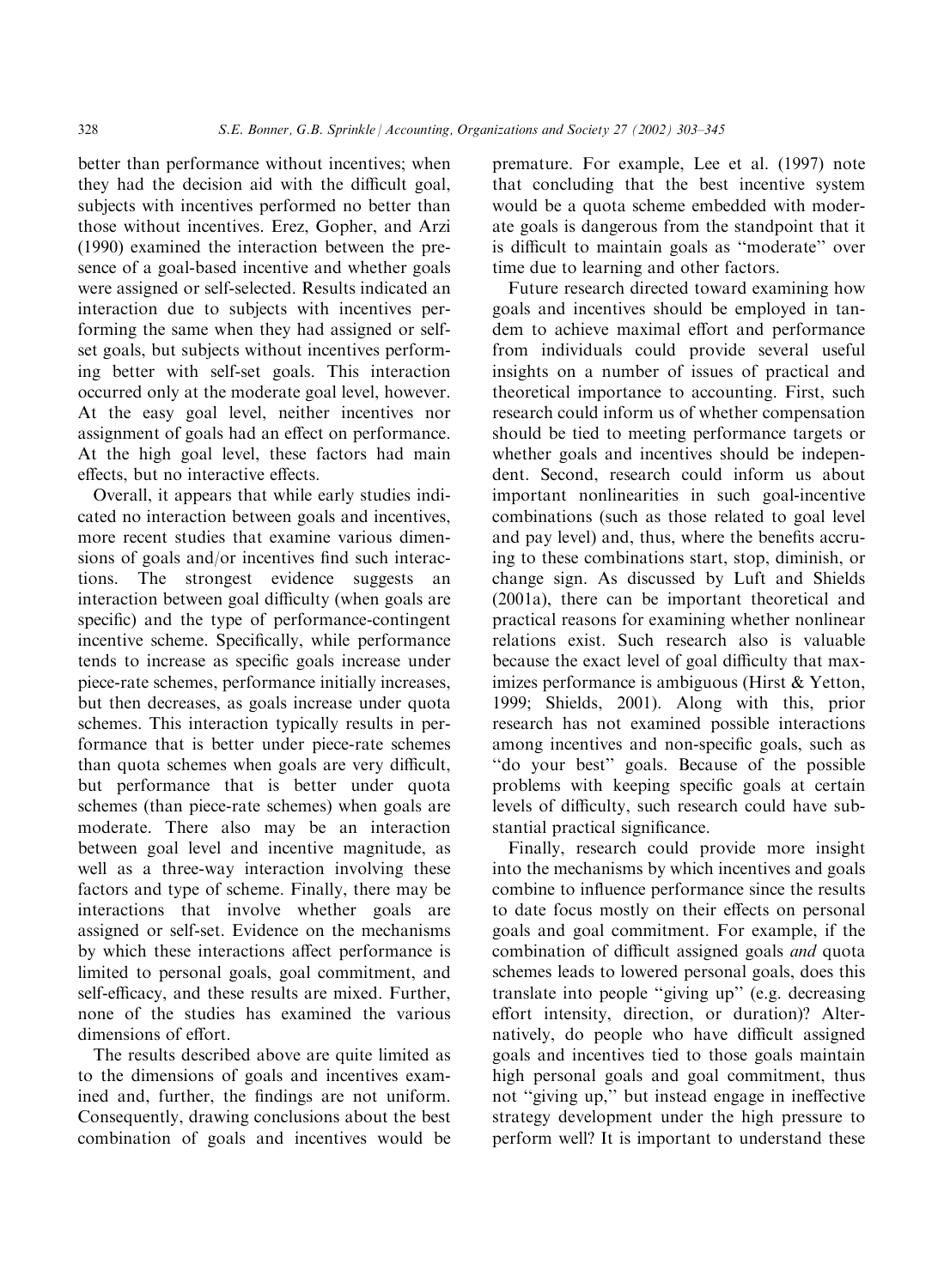mediators of goal-incentive interactions because there may be very simple solutions to problems caused by particular combinations. For example, some research indicates that incentives can increase goal commitment (see Locke & Latham, 1990 for a review), so there may be some level of incentives at which the negative effects of difficult goals on personal goals (and self-efficacy and effort) can be eliminated.

## 3.3.2. Effects of other environmental variables on the incentives–effort–performance relation

As previously discussed, there are numerous other environmental variables that can influence performance in accounting-related tasks. For example, feedback (information provided to a person regarding some aspect of his or her task performance) is an integral component of accounting because a fundamental role of accounting information is to facilitate individual and organizational learning(Atkinson et al., 2001; Sprinkle, 2000, 2001). Further, accounting methods can drastically alter both the amount and type of feedback users of accounting information receive and, as a result, feedback can vary greatly across accounting settings (e.g. Luft & Shields, 2001b).

While monetary incentives and assigned goals theoretically are posited to have only motivational effects, feedback has been posited to have both cognitive effects (learning) and motivational effects (e.g. Kessler & Ashton, 1981; Nelson, 1993). Specifically, in their meta-analysis, Kluger and DeNisi (1996) note that feedback has been shown to positively affect motivation and learning as well as other factors such as self-efficacy. The most typical predicted effect of feedback is that it tends to increase the various dimensions of effort, the ability to learn and, consequently, enhances performance (e.g. Ashford & Cummings, 1983; Pritchard, Jones, Roth, Stuebing, & Ekeberg, 1988). In many cases, however, feedback has no apparent effect on performance (e.g. Kluger & DeNisi, 1996; Locke, 1967) and, in some cases, even debilitates performance (e.g. Jacoby, Mazursky, Troutman, & Kuss, 1984; Kluger & DeNisi, 1996). Moreover, the motivational and cognitive effects of feedback can interact. Thus, it is unclear whether feedback has additive or interactive effects with monetary incentives.

Most empirical evidence tends to show that feedback does not interact with incentives in affecting task performance (e.g. Arkes, Dawes,  $\&$ Christensen, 1986; Chung& Vickery, 1976; Hogarth, Gibbs, McKenzie, & Marquis, 1991; Montague & Webber, 1965; Phillips & Lord, 1980; Sipowicz, Ware, & Baker, 1962; Weiner, 1966; Wiener, 1969; Weiner & Mander, 1978). Further, Kluger and DeNisi's (1996) meta-analysis found that monetary incentives do not moderate the effect of feedback. In short, prior research suggests that incentive and feedback effects, when they exist, typically are independent and additive so that there is no simple two-way interaction.

In these prior studies, however, feedback was automatically provided to experimental participants and, thus, there was no cost to acquiring feedback. Recent research in accounting shows that monetary incentives can motivate individuals to both acquire and use feedback to improve longrun task performance (Sprinkle, 2000). One implication of this research for accounting is that monetary incentives and feedback can be complements. Organizations not only need to provide information that is valuable for decision making, but also need to employ monetary incentives to ensure that people actually use this information (feedback) to enhance learning and improve organizational performance.

Much future research is needed, though, to fully understand how feedback and monetary incentives combine to affect effort and performance. For example, there are various types of feedback in accounting settings, including outcome feedback, cognitive feedback, and task-properties feedback (Kessler & Ashton, 1981). Further, such feedback can have differential effects on individuals' abilities to learn and, presumably, their motivation/ effort (Balzer, Doherty, & O'Connor, 1989; Bonner & Pennington, 1991; Bonner & Walker, 1994; Kluger & DeNisi, 1996). To date, though, studies examining the effects of monetary incentives and feedback have employed only outcome feedback and, consequently, we know little about how cognitive feedback or task-properties feedback affect the relations between incentives and effort and effort and performance. Additionally, since feedback can increase the degree of information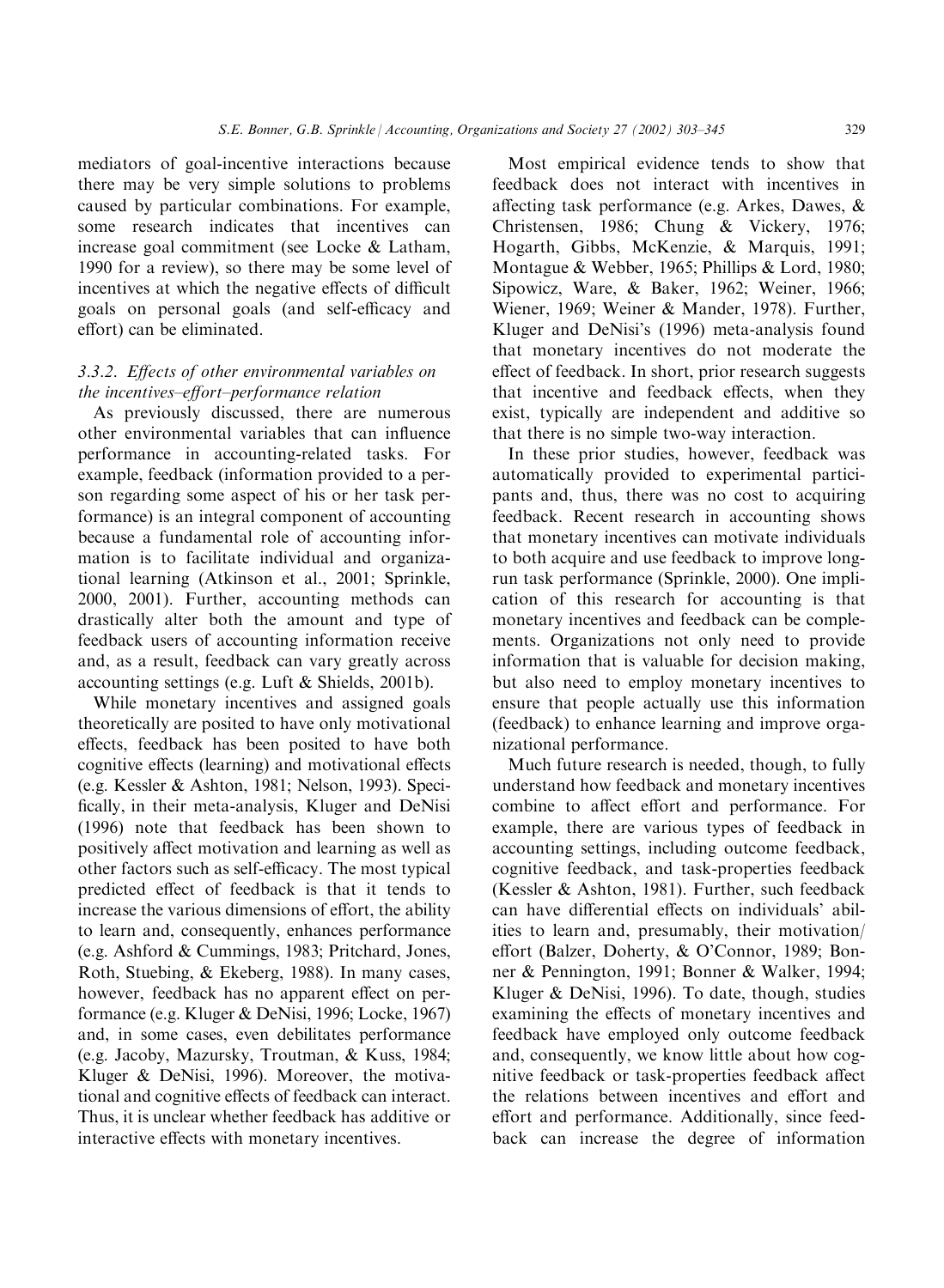asymmetry between employees and employers, it may provide a means for employees to shirk more effectively (Baiman & Sivaramakrishnan, 1991) and monetary incentives can exacerbate this motivation. Moreover, since a primary goal of accounting is to provide information (feedback) for decision-making, it is important to understand when and how incentives motivate individuals to use feedback from accounting systems to the benefit or detriment of the organization.

In addition to assigned goals and feedback, there are other important accounting-related environmental variables that should be studied in conjunction with performance-contingent monetary incentives. Such variables include training, accountability, the assignment of decision rights, and time pressure. For example, training typically is intended to increase the skill level of individuals (Anderson, 1995), and much of accounting education and instruction is directed toward increasing the skill level of individuals or helping individuals better deploy their existing skill (Bonner  $&$  Pennington, 1991; Bonner & Walker, 1994). If training enhances skill (and skill and effort are complements to some extent), then we might expect that training would interact with incentives in the same manner that skill is proposed to interact with incentives. That is, the positive effect of monetary incentives on performance would increase as skill-related training increases.

Compared to goals and feedback, far fewer studies have examined the combined effects of training and performance-contingent monetary incentives. Further, existing empirical findings (e.g. Arkes et al., 1986; Baker & Kirsch, 1991; Gigerenzer, Hofrage, & Kleinbolting, 1991) almost uniformly show that training does not interact with incentives to affect task performance.<sup>27</sup> In our view, though, the prior research in this area does not provide a good test of whether training interacts with incentives. In particular, the studies by Arkes et al. (1986) and Gigerenzer et al. (1991) provide no evidence that the training actually enhanced skill. Further, the task employed by Baker and Kirsch (1991), immersing one's hand in ice water for as long as possible, appears to be far more sensitive to effort than to skill, so that training likely did not have much of an effect on performance (Baker & Kirsch, 1991, p. 508). In short, we feel that much additional research is needed to understand how training and monetary incentives combine to affect performance, especially since training is thought to be a significant determinant of performance in many accounting-related tasks (Libby & Luft, 1993).

There are several other key environmental variables such as accountability and the assignment of decision rights that have not been studied in conjunction with financial incentives. This is unfortunate since, similar to performance-contingent monetary incentives, these variables can be viewed as motivating mechanisms, and it is unclear whether they will have interactive or additive effects with incentives (see also Pelham & Neter, 1995 for other variables). Future research is clearly needed to document the exact nature of these relations as well as the underlying motivational and cognitive processes governing these relations. Given that significant dependencies may exist among accounting-related environmental variables, it is important to understand how they combine to affect task performance (Libby & Luft, 1993). Finally, as articulated by Libby and Luft (1993), often the key to understanding these dependencies is to understand the mechanisms that determine task performance.

#### 3.4. Incentive scheme variables

In this section, we discuss how various dimensions of the incentive scheme per se may affect the relations between (the presence of) monetary incentives and effort and effort and task performance. Incentive scheme variables include, for example, the timing of the incentive, whether it embodies competition, what dimension(s) of

<sup>27</sup> One could consider the results from binary outcome prediction studies by Siegel (1961) and Tversky and Edwards (1966) to be the exceptions. Specifically, in a task where subjects are asked to predict which one of two lights will illuminate over a series of hundreds of trials, subjects receiving performance–contingent incentives are, once trained regarding the Bernoulli process which govern the lights, more likely to employ the optimal rule of choosing the signal with a higher probability more frequently rather than perform probability matching. Thus, subjects receiving incentives are more likely to use a decision rule to enhance performance than subjects not receiving incentives.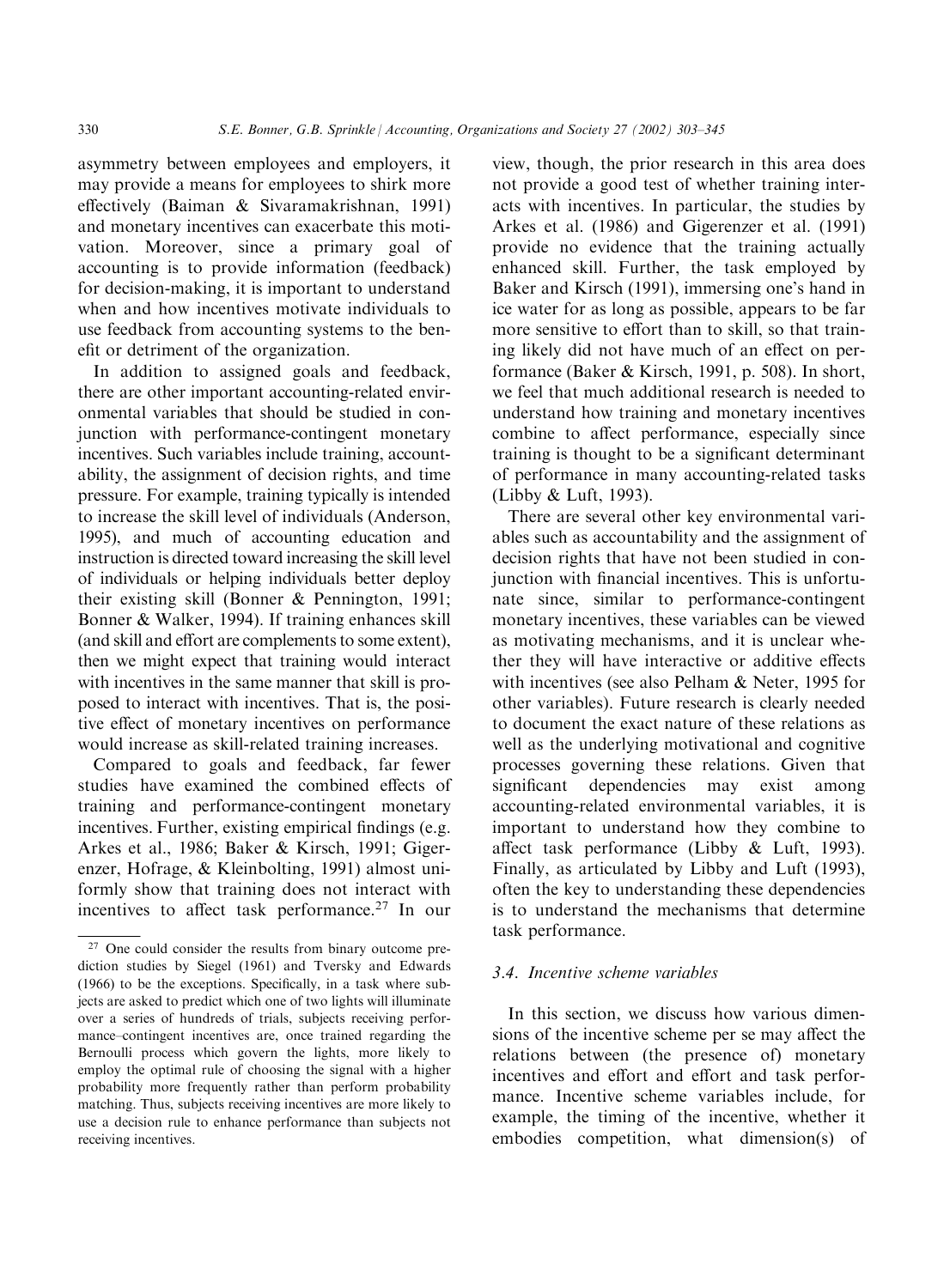performance the incentive rewards, and payoff magnitude. Incentive scheme variables also include whether the incentive contract is assigned or self-selected and whether the incentive contract incorporates assigned goals. These latter elements were discussed previously under the person variables and environmental variables sections, respectively.

Several studies in accounting have focused on whether and how dimensions of the incentive scheme itself affect task performance and the underlying cognitive and motivational factors by which these dimensions determine task performance. For example, researchers in accounting have examined the effects on performance of: (1) the type of incentive scheme (Bonner et al., 2000; Frederickson, 1992), (2) the timing of the incentive (Libby  $\&$  Lipe, 1992), (3) the framing of the incentive contract in bonus or penalty terms (Luft, 1994), (4) the magnitude of the incentive (Hannan, 2001), and (5) the assignment versus self-selection of the incentive scheme (Chow, 1983).

Such research is important in accounting because accountants not only play a major role in designing compensation plans but also in determining the specific attributes of these plans (e.g. Atkinson et al., 2001; Indjejikian, 1999). Thus, accounting research directed toward understanding how properties of incentive schemes affect effort and performance can help uncover the characteristics of incentive schemes that best align the employees' interests with those of the organization and, therefore, can help determine the most effective compensation arrangements. Further, in designing effective incentive schemes, it is beneficial to understand the relations among incentive scheme variables and the cognitive and motivational processes that affect task performance. For example, research may show that while a particular incentive scheme increases effort duration and task performance, the cost to the firm associated with achieving this effort increase exceeds the benefit from improved performance (also see Luft, 1994).

There are numerous incentive scheme variables that could be studied. Similar to prior sections, we restrict our primary focus to one of these variables and discuss others briefly. Specifically, we discuss

the performance dimension that the incentive scheme rewards. We do so because employees usually perform several different tasks as part of their jobs or a single task with several dimensions of performance (e.g. Feltham & Xie, 1994; Hemmer, 1996; Holmstrom & Milgrom, 1991). For instance, production employees frequently are responsible for both the quantity and quality of output. In such settings, a fundamental role of accounting is to design a set of performance measures that best reflect firm value and employees' contributions to firm value. The accounting performance measurement and reward system also needs to consider how the measured dimensions of performance will objectively (or subjectively) be used in evaluating employees and, thus, whether an employee's financial compensation will be linked to each performance measure. Finally, the compensation weights assigned to each performance measure need to be specified.

# 3.4.1. Effects of the rewarded dimension of performance on the incentives–effort–performance relation

The potential role of monetary incentives in a situation where multiple dimensions of performance (or multiple tasks) exist is twofold. First, similar to a one-dimensional setting, incentives presumably serve a role in motivating high levels of effort (Holmstrom & Milgrom, 1991; Merchant, 1998). Second, incentives are posited to serve an informational role and, thus, are thought to be important in directing employees' effort toward their various responsibilities (Holmstrom & Milgrom, 1991; Merchant, 1998). In both roles, economic theory informs us that appropriate incentives need to be provided on each task or dimension thereof in order to induce employees to optimally allocate their effort among their various responsibilities (e.g. Prendergast, 1999).

It frequently is very difficult, however, to measure all dimensions of performance with equal precision and, consequently, theory suggests that, given employees' aversion to risk, it can become exceedingly costly for firms to achieve the desired allocation of effort using financial incentives. Ceteris paribus, as the difficulty of measuring performance on any one activity increases, economic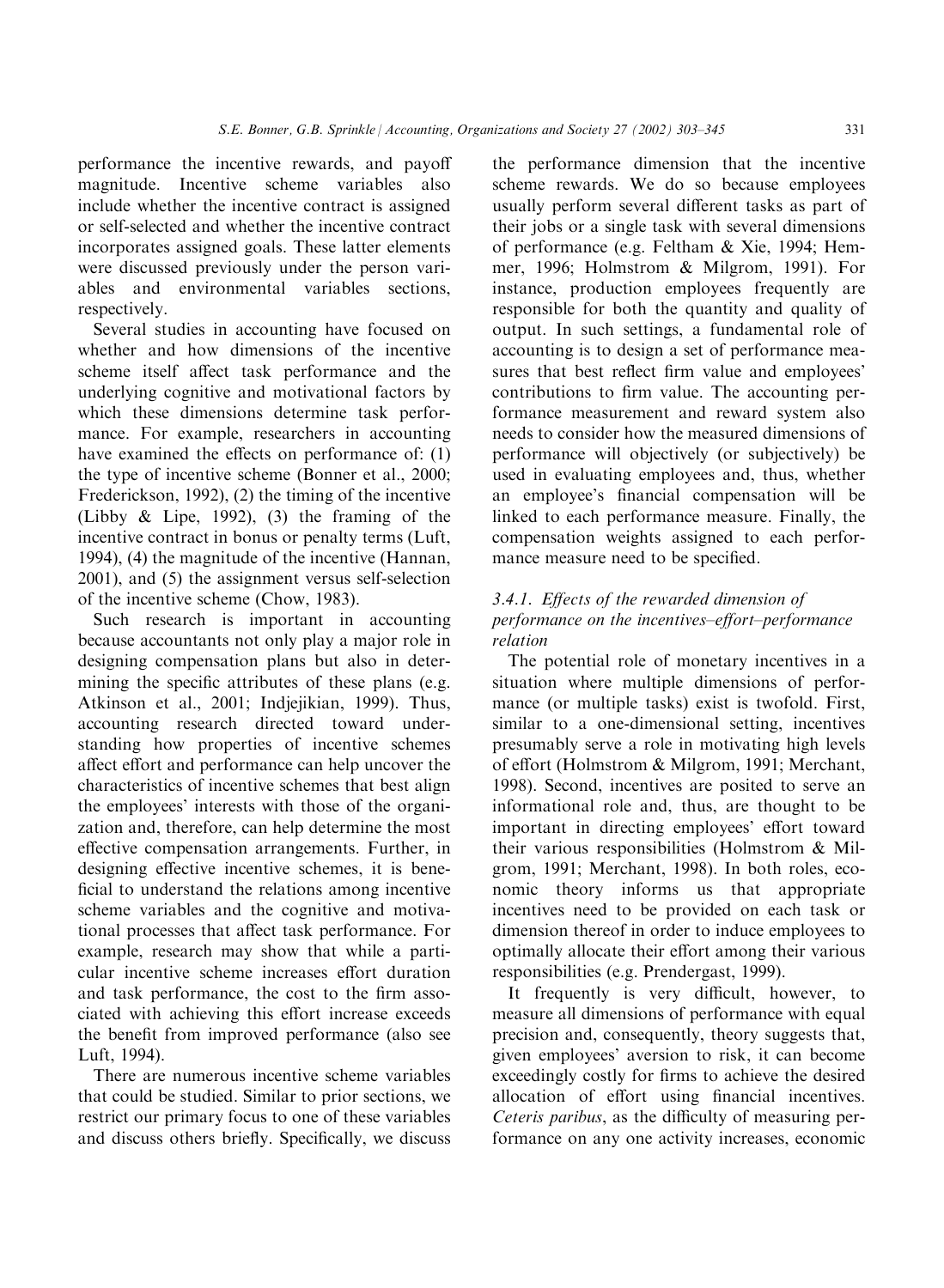theory indicates that the desirability of providing financial incentives decreases, so much so that some have posited that a flat-wage contract may be optimal in multidimensional task situations (Holmstrom & Milgrom, 1991). Theoretically, this occurs for two reasons. First, linking monetary incentives to one dimension of performance but not the other(s) severely attenuates the incentives– effort relation on the unrewarded dimension and, thus, reduces overall task performance. Second, individuals derive some utility from work activities and, thus, even in the absence of performancecontingent incentives, will exert non-trivial effort on tasks. Further, since pay is not contingent on performance, employees will allocate their efforts according to the firm's wishes.

This discussion raises an important question regarding the provision of incentives in multidimensional tasks and the extent to which extrinsic incentives can lead to an efficient allocation of effort among an employee's various responsibilities. Along these lines, several prior studies have examined whether incentives tied to one dimension of performance (usually quantity of output) affect another dimension of performance, such as the quality of output or the learning of incidental material. The results of two of these studies (Bahrick, Fitts, & Rankin, 1952; McNamara  $&$  Fisch, 1964) show that incentives can have a negative effect on the performance of dimensions that are not rewarded. $28$  However, the results of most of these studies indicate that incentives have no effect on the performance of dimensions that are not rewarded (Dornbush, 1965; Hamner & Foster, 1975; Kausler & Trapp, 1962; Riedel et al., 1988; Terborg& Miller, 1978; Wimperis & Farr, 1979), and we are not aware of any empirical studies reporting that incentives have a positive effect on the performance of dimensions that are not rewarded. Further, almost all of these studies do not measure the effect incentives have on effort

direction or effort duration regarding the unrewarded dimension of performance. Finally, most of these studies show that incentives do enhance the rewarded dimension of performance (output quantity). These general conclusions are consistent with those of Jenkins et al. (1998), who found that incentives have an average positive effect on performance quantity, but no effect on performance quality, when only performance quantity is rewarded.

The implication of this research for accounting is that it appears to be desirable to link financial incentives to one dimension of performance even if other important dimensions of performance cannot be measured or contracted on. For example, if firms can effectively measure some important dimensions of performance, such as return on investment, but not effectively measure other important dimensions of performance, such as customer satisfaction, then it still seems preferable to at least contract on a limited dimension of performance rather than no dimension at all. In other words, it does not appear that incentives solely tied to one dimension of performance lead to an inefficient reallocation of effort. Thus, it does not appear that incentives should be muted in multidimensional tasks.

Given the prior research that has been conducted in this area, though, these conclusions are tentative and there are a number of directions that future research might take. Most prior research in this area tends to use output quantity and output quality as the two dimensions of performance. However, since subjects typically are rewarded for each unit of good output, quantity and quality clearly are linked as any effort expended toward producing output of less than acceptable quality (but higher quantity) will not be rewarded. Thus, subjects receiving incentives have a motivation to maximize output quantity, but only conditioned on each unit passing the quality threshold.

Future research should conduct a much stronger test of the Holmstrom and Milgrom (1991) proposition that incentives can lead to an inappropriate allocation of effort and a reduction in overall performance and firm welfare. In particular, accounting researchers could employ two separate and distinct tasks, whereby subjects need to expli-

<sup>28</sup> Also see Schwartz (1988), who finds that incentives can have negative transfer (carryover) effects when individuals switch tasks. Here, monetary incentives reinforce a ''mental set'' and a pattern of repetition that is difficult to break when individuals are asked to perform a new task that is substantially different (in terms of the requirements and strategies necessary for good performance) from the previously rewarded task.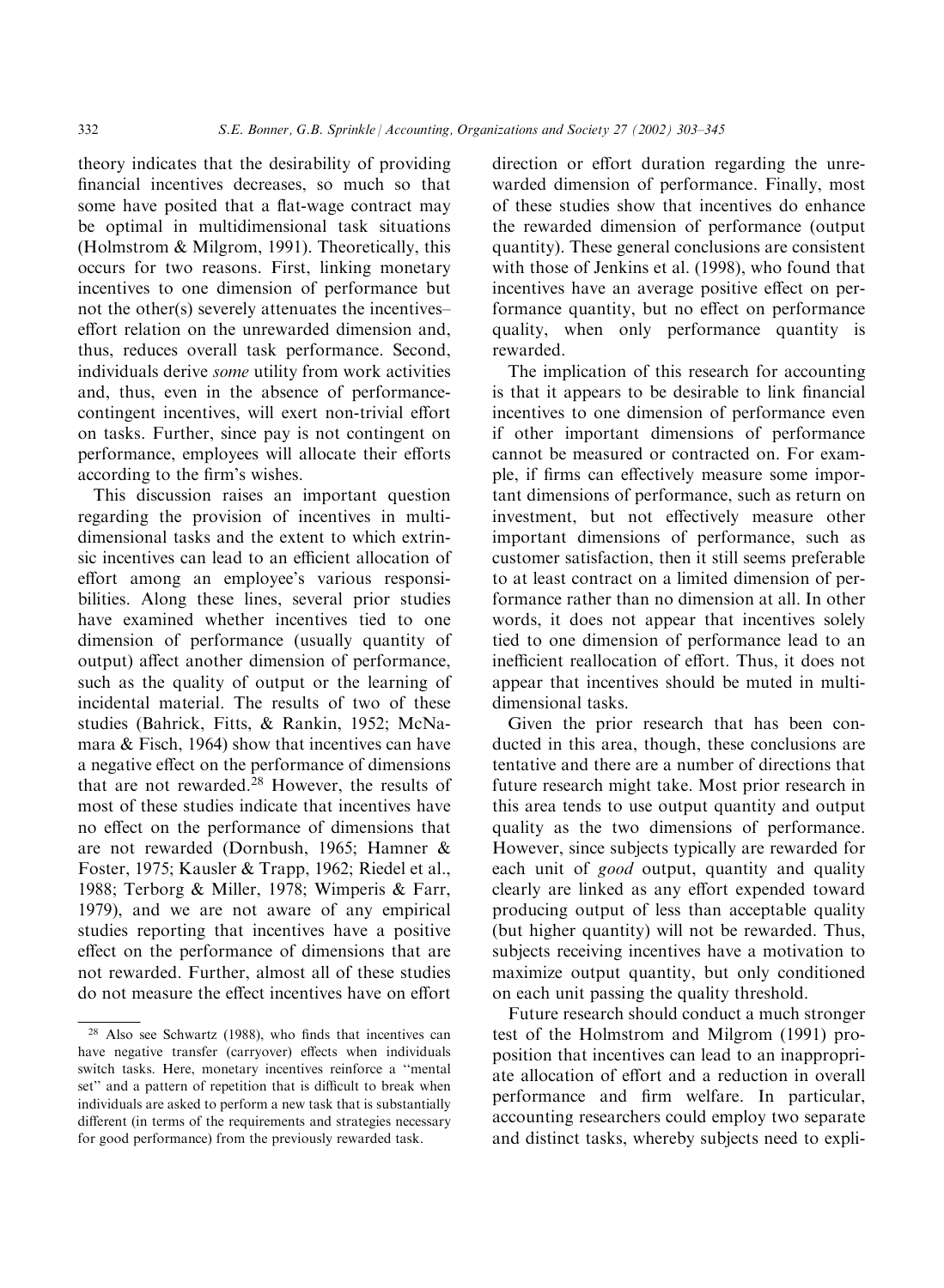citly decide which task to work on and how much effort to devote to each task. Performance-contingent monetary incentives could then be provided on one task but not the other, and this could be compared to subjects' performance under a pure fixed-wage contract. By performing such a study, researchers could clearly measure the effort direction and effort duration expended toward each task as well as the performance on each task. In doing so, though, researchers should be careful to equate the expected payoff between compensation conditions and hold the total time available constant so that appropriate conclusions can be drawn regarding both the effectiveness and the efficiency of each contract.

At a more fundamental level, the multidimensional task contracting problem frequently reduces to motivating employees to innovate and take risks (Holmstrom, 1989). Specifically, managers can be exposed to both compensation risk and human capital risk when the various dimensions of performance are not equally sensitive to their effort (Milgrom & Roberts, 1992). Additionally, even when the dimensions of performance are equally sensitive to effort, managers frequently must select from a menu of projects that vary greatly in both risk and expected return. For example, managers frequently engage in capital budgeting decisions in which they evaluate and select among investments that differ in the timing, magnitude, and riskiness of cash flows. In these situations, the accounting performance measurement and reward system not only needs to motivate high levels of effort from employees, but also needs to encourage the appropriate level of risk taking (i.e. encourage employees to maximize expected performance).

Prior research has not addressed these issues. Specifically, it has not examined which incentive schemes, or combinations and dimensions thereof, induce managers to take appropriate levels of risk (i.e. select projects that maximize expected value) while concurrently motivating high levels of effort. So, for example, do incentives encourage managers to focus on maximizing low variance, low return performance measures (projects) over high variance, high return performance measures (projects)? We currently do not know the answer to

this question, and future research directed toward examining this issue would be quite valuable. Moreover, similar sentiments have been echoed by Stephen Ross, who recently commented: ''No time has been spent on asking how incentives affect the willingness of the employee to take on risk. More time is going to have to be spent on the reaction to the carrot, not just the stick'' (Valance, 2001).

Research directed toward understanding whether and how incentive contracts and their specific properties motivate individuals to focus on certain activities and dimensions of performance (effort direction, strategy development), how hard they work on these activities and dimensions (effort duration, effort intensity), including selecting projects of differing risk and expected return, would be valuable for several reasons. First, such research could facilitate job design and improve our understanding of how decision rights should be partitioned in an organization. This has clear implications for the design of responsibility accounting systems and whether, for example, organizations should seek to change an employee's opportunity costs by limiting the tasks and activities they can work on. Second, such research could facilitate the design and development of performance measures and how precise they need to be to motivate the desired levels of effort, allocation(s) of effort, and risk taking. Finally, such research could be quite informative about the appropriate (relative) compensation weights assigned to each measure of performance (e.g. Banker & Datar, 1989).

## 3.4.2. Effects of other incentive scheme variables on the incentives–effort–performance relation

Incentive schemes vary on a variety of dimensions. Another dimension that may alter the incentives–effort relation is the level of pay. The issue regarding whether payoff magnitude affects effort and performance is of obvious interest to organizations and researchers. Specifically, for efficiency reasons, organizations would like to minimize the cost associated with eliciting desired levels of effort and performance from their employees (e.g. Merchant, 1998, chapter 11). Analogously, many accounting researchers conducting laboratory experiments would like to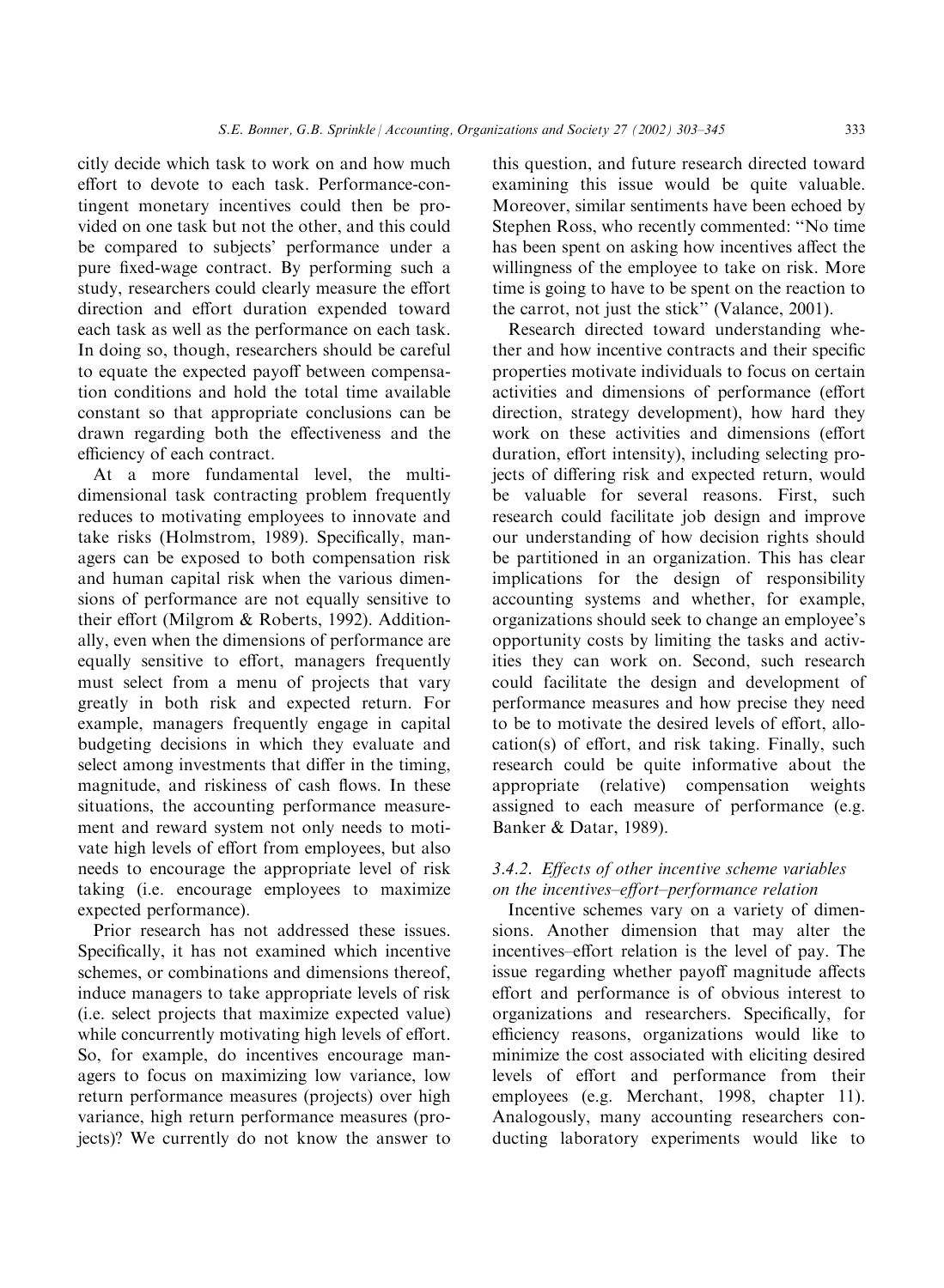stretch limited research dollars as far as possible yet employ, for motivational purposes, monetary rewards that are salient and dominant (Smith, 1982).

Theoretically, it is unclear how payoff magnitude might affect an individual's effort and performance. First, agency theory (via expected utility theory) suggests that, to elicit any effort from individuals, the expected rewards net of expected effort costs must exceed an individual's reservation wage (Baiman, 1982, 1990). Thus, increasing payoff magnitude could increase performance due to the expected cost-benefit calculation that individuals theoretically execute prior to performinga task. Moreover, as pay increases the expected benefits for good performance increase and costs stay the same (assuming the task is held constant). Therefore, as the tradeoff between costs and benefits tips more toward benefits, people are expected to exert more current effort and/or engage in strategy development (also see Smith & Walker, 1993). However, as mentioned earlier, this increase in effort is dependent upon an individual having a high enough level of self-efficacy (and skill) so that they believe the probability of attaining the accurate performance is high (along with the value of attaining this level of performance). If the expected probability of performing accurately is low, raising the value of good performance likely will not increase effort. Further, the effect on effort of increasing incentives beyond some point depends on the initial point. If the initial level of incentives leads to maximal effort, then increases in payoff magnitude will not increase effort and, thus, have no effect on performance.

Because standard expected utility theory also presumes that most individuals have diminishing marginal utility for wealth, though, increasing rewards may decrease motivation and performance over time since savings increase and further increases in wealth have less value (Lambert, 1983). On the other hand, wealth effects arising from increases in pay likely make individuals more locally risk-neutral and may reduce risk premiums as well as engender decisions that are more consistent with expected value maximization (e.g. Ang & Schwarz, 1985). Finally, work by Akerlof (1982,

1984) suggests that the relation between payoff magnitude and effort and performance is likely to be positive since increasing pay can lead employees and organizations to engage in mutual gift exchange. As compensation increases beyond employees' reservation wages, they are posited to reciprocate by supplying higher levels of effort and performance (c.f. Fehr & Gächter, 2000).

Empirical evidence tends to reflect this theoretical lack of clarity and indicates that increasing the level of payments to subjects has mixed effects on performance (e.g. Camerer & Hogarth, 1999, p. 21; also see Libby, Bloomfield, & Nelson, 2001). Specifically, many studies find that increasing the level of rewards increases performance (e.g. Cabanac, 1986; Hannan, 2001; Pritchard & Curtis, 1973; Smith & Walker, 1993; Toppen, 1965a; Weiner, 1966; Weiner & Walker, 1966). Numerous other studies, however, find that increasing the level of rewards has no effect on performance (e.g. Bonem & Crossman, 1988; Craik & Tulving, 1975; Enzle & Ross, 1978; Farr, Vance, & McIntyre, 1977; Riedel et al., 1988; Toppen, 1965b). Finally, a couple of studies find that increasing the level of rewards results in a decrease in performance (e.g. Pritchard & DeLeo, 1973; Tomporowski, Simpson, & Hager, 1993).

Unfortunately, there is not enough information contained in prior studies that would allow us to disentangle these effects in some meaningful fashion. Moreover, prior research generally does not report on whether varying payoff magnitude affects the underlyingeffort mechanisms that are theoretically posited to affect task performance.<sup>29</sup> Thus, we know very little about whether increasing or decreasing the level of rewards affects effort direction, effort duration, effort intensity, and strategy development and, if it does, whether this occurs through self-efficacy, goal setting, utility maximization, or other mechanisms.

Given this and the mixed performance findings, it is difficult to assess the implications that prior research on the effects of payoff magnitude has for organizations, accounting researchers, or the design of accounting-based reward systems.

<sup>29</sup> One exception is Enzle and Ross (1978) who find that increasing rewards results in lower task interest.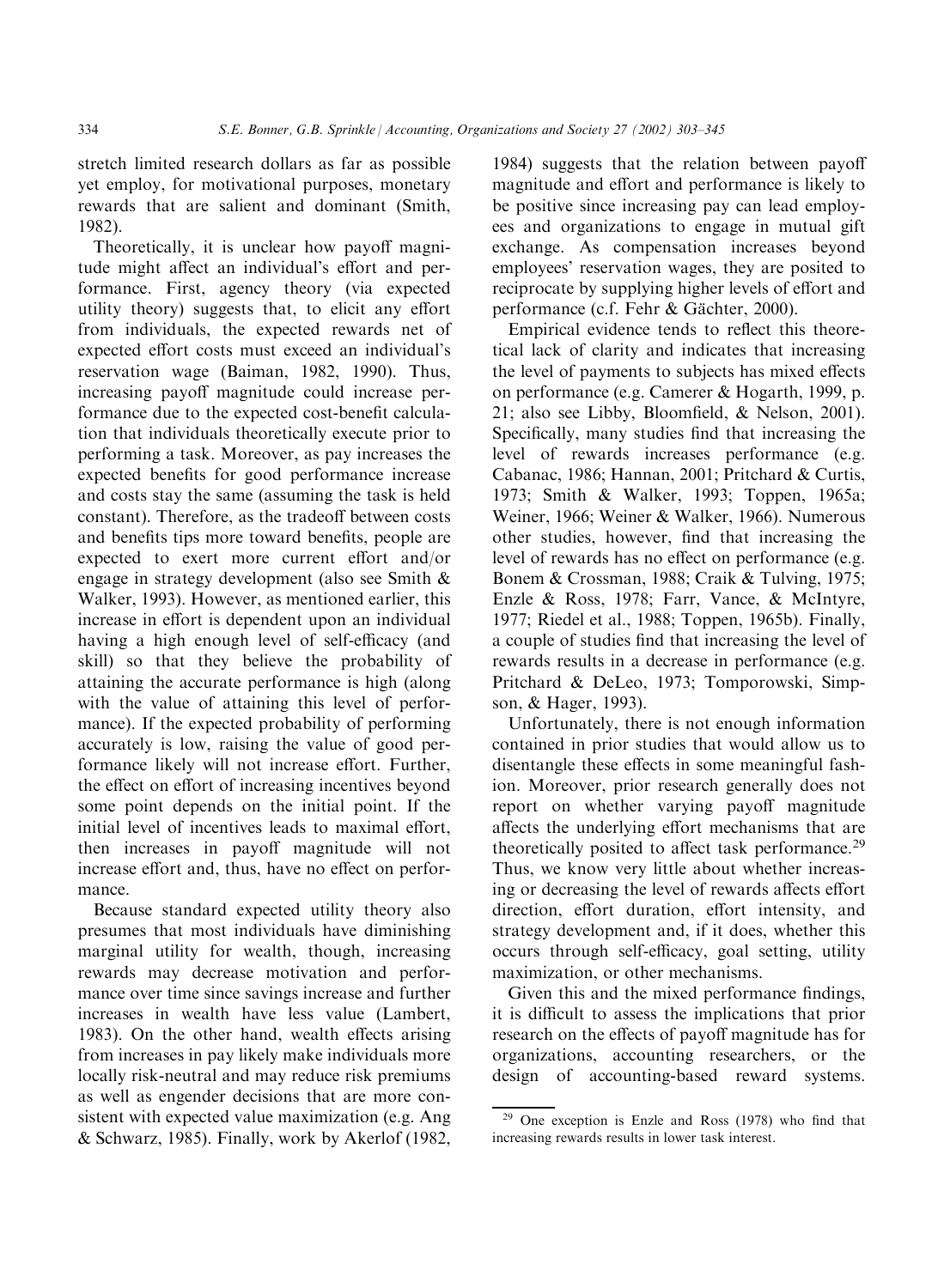However, we can highlight several fruitful avenues for future research. Specifically, research needs to be much more systematic and directed in isolating the underlying mechanisms that might produce payoff magnitude effects.

For example, future research might examine the predictive ability of various efficiency wage theories (e.g. Akerlof 1982, 1984; Weiss, 1990; Yellen, 1984) in a setting where the task being performed requires physical and mental effort. Such research could specifically examine the effects that increasing the level of pay has on effort direction, effort duration, effort intensity and strategy development. Additionally, such research could determine whether the observed effects are permanent or more transitory and, thus, whether issues connected with consumption smoothing ultimately arise. Future research also could examine the effects that payoff magnitude has on employees' propensity to take risks and innovate. Specifically, does increasing the level of rewards induce risktaking behavior because individuals are locally risk-neutral? Or, does increasing rewards engender more risk-averse behavior because individuals feel more performance pressure? Finally, research should pay more careful attention to person variables (skill) and task variables (complexity) that might interact with payoff magnitude as well (e.g. Wright, 1992). In short, such research could prove to be valuable in facilitating cost management and designing an efficient reward system, both for organizations and accounting researchers conducting laboratory experiments.

Monetary incentives also can vary as to the timing of their introduction. Specifically, incentives can be introduced at different stages of processing(prior to or after information search), and timing could vary naturally as the result of different phases of production being under the control of different departments or supervisors. Consistent with the general hypothesis regarding how incentives affect performance, it seems natural that incentives will be more effective when introduced prior to the processing stages in which performance is most sensitive to effort. In support of this, memory studies examining subjects' retention of information (via recall or recognition) have shown that incentives introduced prior to the

encoding of information are significantly more effective than equivalent incentives introduced after encoding, but prior to retrieval (Harley, 1968; Libby & Lipe, 1992; Weiner, 1966; Wickens & Simpson, 1968). Such effects occur because incentives given before trace formation or trace storage motivate subjects to exert effort to better organize and rehearse the stimuli, whereas incentives given after trace formation or trace storage are less effective because additional effort at this point can do little to influence retention.

Other timing issues are less clear. For example, how should compensation be structured over an employee's tenure with an organization? Such a question relates to career concerns, the dynamics of contracting, and the provision and structure of incentives over time. While such issues generally have not been examined empirically, they are quite important to organizations and the design of an accounting-based reward system. Thus, should organizations employ a constant payment schedule or an increasing payment schedule? Deferring compensation theoretically is posited to benefit organizational performance by reducing turnover and retaining the most able employees as well as obtaining high levels of effort from an employee throughout their tenure with the firm (e.g. Lazear, 1981; Salop & Salop, 1976). Such payment schedules also may be desirable on equity grounds. Archival research, though, has had difficulty interpreting why firms defer compensation and understanding the benefits that do or do not accrue to such a compensation arrangement (Prendergast, 1999). Experimental research, on the other hand, could provide useful evidence on the structure of payment schedules and their corresponding effects on effort and performance over time. Experimental methods also could help answer other timing questions such as whether the ratio of incentive pay to fixed pay should be constant, increase, or decrease over time. Again, some theory and empirical evidence indicates that the pay-for-performance sensitivity should increase the longer the employee is with the firm (Gibbons & Murphy, 1992), although it is unclear that such an arrangement elicits the optimal effort levels from employees compared to other payment methods.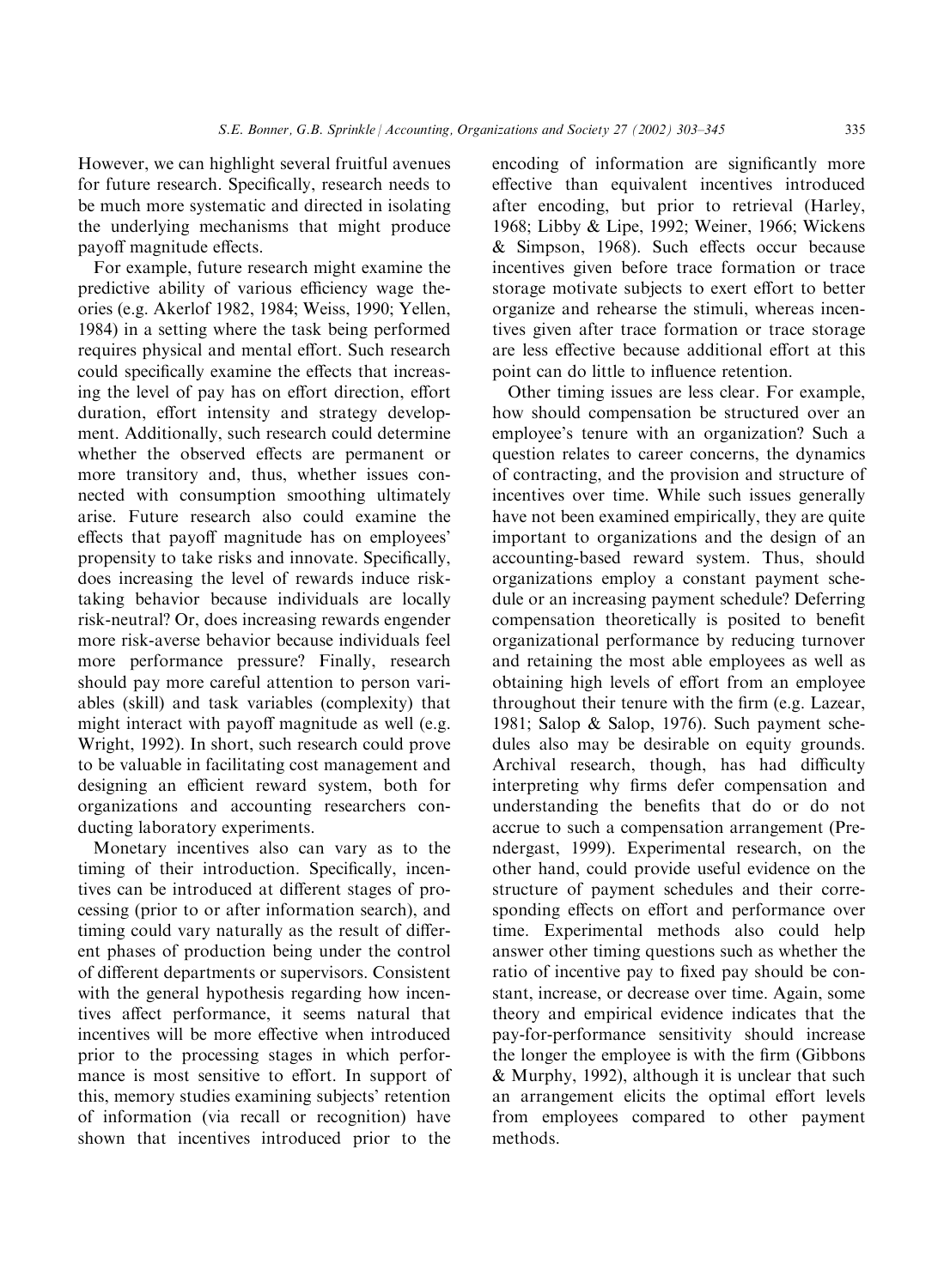Other salient dimensions of incentive schemes include whether the incentive contract explicitly embodies competition, whether the incentive scheme incorporates assigned goals, and whether pay should be linked to performance at the individual unit or more aggregate level (e.g. Bonner et al. 2000). In addition to the research opportunities previously discussed, we feel that it is crucial for researchers to examine combinations of incentive schemes. For example, tournament schemes frequently are criticized on the grounds that they induce excessive risk-taking behavior or induce people to ''give-up'' because they believe that the probability of winning the prize is low (Camerer  $\&$ Hogarth, 1999; Dye, 1984). On the other hand, piece-rate and budget-based schemes may be best at motivating high levels of effort duration and effort intensity, but may discourage risk-taking and effort directed toward strategy development (and innovation). Prior research, though, has examined incentive schemes in isolation and it is quite possible that, as in the natural environment, the optimal compensation arrangement is one where tournaments are combined with budgetbased compensation and a fixed salary. Moreover, such a combination of incentive schemes may best balance short-term effort duration and intensity with longer-term effort directed toward strategy development as well as motivating choices consistent with expected value maximization.

In summary, there are numerous dimensions of incentive schemes per se that may affect task performance. Similar to person, task, and environmental variables, prior research provides some guidance regarding how to best relate pay to performance. That said, more research clearly is needed to understand whether and how the explicit and implicit features of incentive contracts elicit the desired levels and types of effort and, thus, align the interests of employees with those of the organization. At a fundamental level, such research is important to accounting because it relates to the dimensions of performance that are measured, when and how they are measured, and how such measures are ultimately used in evaluating and rewarding employees. Such research also relates to cost management and, therefore, can help facilitate the design of the most effective and efficient accounting-based performance measurement and reward system.

#### 4. Conclusions

In this paper, we present theories, evidence, and a framework for understanding the effects of monetary incentives on effort and task performance. We first describe the fundamental incentives–effort and effort–performance relations and the four dimensions of effort that monetary incentives theoretically are posited to affect: direction, duration, intensity, and strategy development. We then discuss psychological and economic theories that explicate the incentives-effort link. Here, we detail many of the underlying cognitive and motivational process mechanisms by which monetary incentives are presumed to lead to increases in effort and, thus, increases in performance.

We also provide a conceptual framework for the effects of monetary incentives on effort and task performance. This framework facilitates a comprehensive consideration of the variables that may combine with monetary incentives in affecting performance. Specifically, we formulate the incentives–effort and effort–performance relations as a function of person variables, task variables, environmental variables, and incentive scheme variables. We then use our conceptual framework to organize and integrate a large amount of evidence on the efficacy of monetary incentives. In this regard, the framework is employed to focus on how salient features of accounting settings may moderate the positive effects of monetary incentives and, thus, to understand the effects of monetary incentives in numerous contexts of interest to accounting researchers.

We then choose one specific variable from each of the person, task, environmental, and incentive scheme categories within the framework and discuss its relation with monetary incentives. The four particular variables we examine in-depth are: skill, task complexity, assigned goals, and the rewarded dimension of performance. For each of these variables, we discuss its importance in accounting settings as well as the theoretical and practical importance of examining the variable in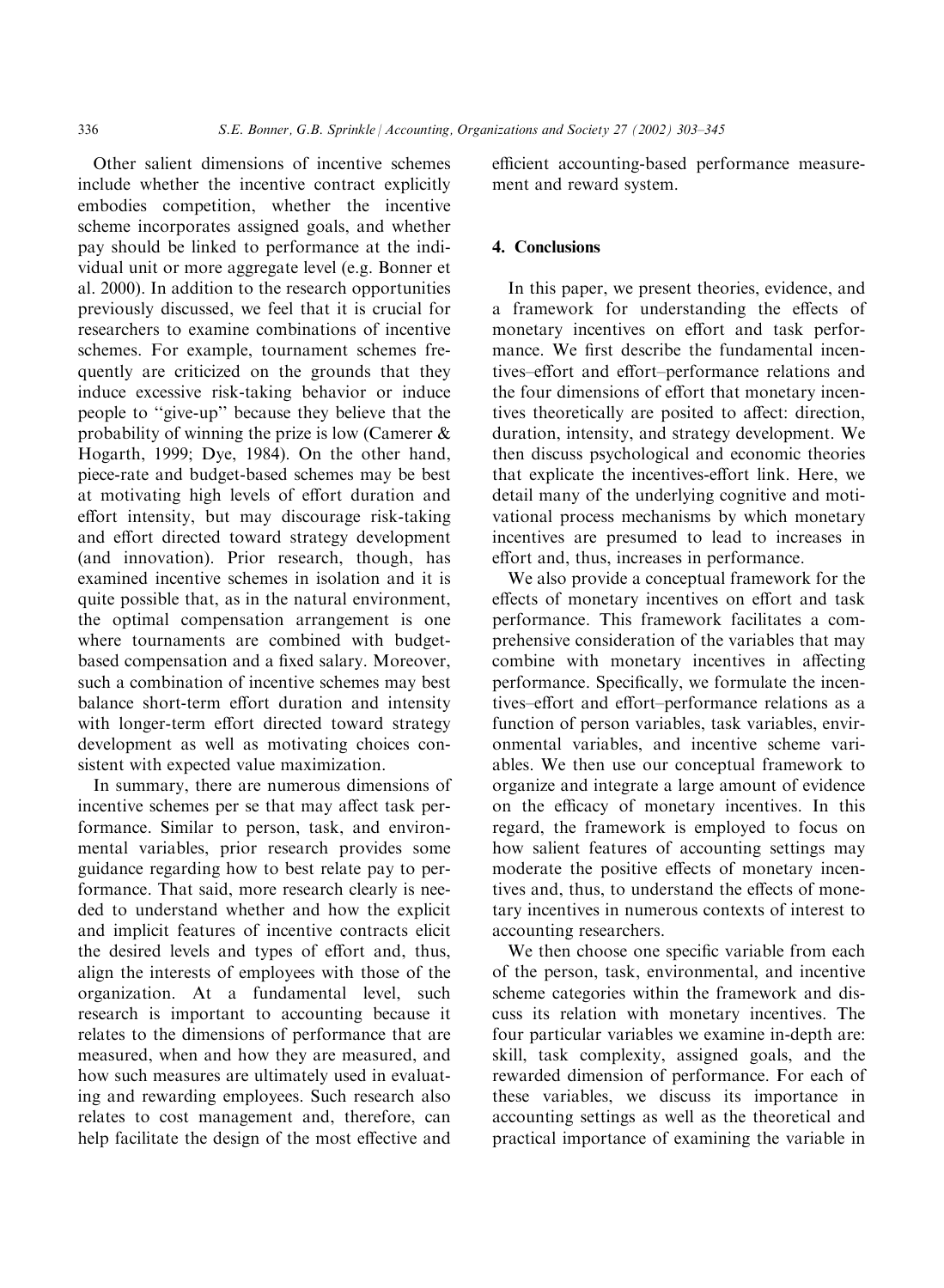conjunction with monetary incentives. We then present theoretical predictions and review the empirical evidence regarding the combination of these accounting-related variables and monetary incentives on individual effort and performance. We pay particular attention to the significant implications that our integration and compilation of theories and evidence has for accounting research and practice. Following this, we highlight numerous directions for future research in accounting that could provide important insights into the efficacy of monetary reward systems. Finally, while we restrict our primary attention to four specific variables we also briefly discuss theories, empirical evidence, and directions for future research for several other person, task, environmental, and incentive scheme variables that are important in accounting settings.

Our framework and review of the attendant evidence indicates that there are a number of accounting-related variables that can alter the effects of incentives on performance. For example, we find that, on average, explicit performance targets (assigned goals) have additive positive effects on effort and performance over monetary incentives, thereby suggesting that organizations should employ performance targets in conjunction with monetary incentives to motivate employees. However, we also find evidence of an interaction between the difficulty of the goal and the type of incentive scheme. Specifically, compared to piecerate schemes, performance typically is better under budget-based (quota) schemes when goals are moderate, but worse when goals are difficult. This evidence has implications regarding whether assigned goals and incentives should be kept as separate motivating mechanisms or whether incentives should be linked to goal attainment.

We also find that features of accounting settings can attenuate the positive effects of monetary incentives on performance by altering either the effect of incentives on effort or altering the effect of incentives-induced effort on performance. For example, we find evidence that lack of skill can attenuate the effort–performance relation because, while monetary incentives may induce higher levels of effort, the performance of individuals who lack requisite skills is not sensitive to these effort increases. Additionally, lack of skill can attenuate the incentives–effort relation. Specifically, when individuals are assigned tasks for which they do not have the necessary skills, they may not increase their effort under monetary incentives because they believe that effort increases will not lead to performance increases and consequent rewards. Alternatively, when individuals are allowed to select their own contracts for a particular task, individuals with high skill are more likely to choose contingent pay, thereby restoring a positive incentives–effort relation.

Because we delve deeply into the underlying cognitive and motivational processes, we explore the multiple roles that a particular variable, such as skill, can play in affecting the incentives–performance relation. These multiple roles are not inconsequential. For example, recognizing that task complexity itself can affect self-efficacy and, in turn, whether and how incentives affect the various dimensions of effort, highlights the critical role that task characteristics may play in determiningshort-run and long-run performance under monetary incentives. Moreover, understanding the processes by which accounting-related variables alter the incentives–performance relation and which part of the relation they alter can be critical for suggesting solutions that might restore a positive effect of incentives on performance. For instance, understanding how incentive contracts and their dimensions (e.g. which dimension(s) of performance they reward) affect employees' allocations and levels of effort has possible, and perhaps distinct, implications for the structure of monetary reward systems, how performance is measured, the development of responsibility accounting systems, and job design.

Our paper also makes clear that there are many important research questions that need to be addressed in accounting—and other disciplines before it is appropriate to make strong recommendations to organizations and experimenters regarding the use and form of monetary incentives. In this vein, for each category within our framework, we develop and discuss several directions for future research that we feel would help fill gaps in our knowledge regarding the effectiveness of monetary reward systems. Moreover, we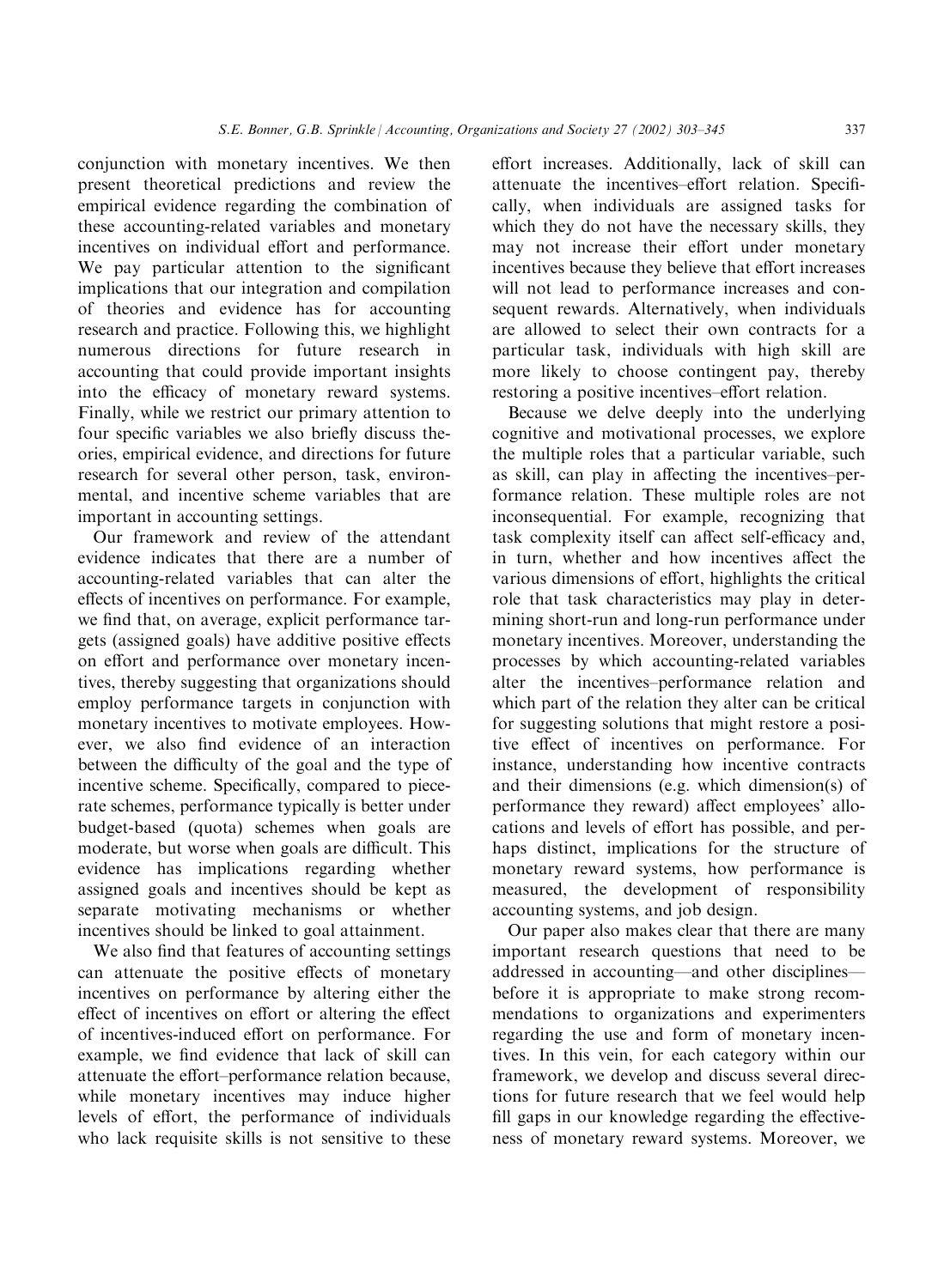identify opportunities for future accounting research that reports on how salient accountingrelated person, task, environmental, and incentive scheme variables combine with monetary incentives to affect individual effort and performance. We feel such future research is vital given the important role that accountants and accounting information play in compensation practice and the design of performance-measurement and reward systems. In this way, organizations and researchers will have better information regarding the circumstances under which monetary incentives yield desired levels and types of effort and performance in either the field or the laboratory.

#### Acknowledgements

We thank Ramji Balakrishnan, Joan Luft, Laureen Maines, Jamie Pratt, Jerry Salamon, Mike Shields, David Upton, Michael Williamson, Mark Young, and two anonymous reviewers for their very helpful comments and suggestions. Sarah Bonner also thanks BDO Seidman, LLP for their generous financial support.

#### References

- Akerlof, G. A. (1982). Labor contracts as partial gift exchange. The Quarterly Journal of Economics, 97, 543–569.
- Akerlof, G. A. (1984). Gift exchange and efficiency-wage theory: four views. The American Economic Review, 74, 79–83.
- Anderson, J. R. (1990). The adaptive character of thought. Hillsdale, NJ: Erlbaum.
- Anderson, J. R. (1995). Learning and memory: an integrative approach. New York, NY: John Wiley.
- Ang, J. S., & Schwarz, T. (1985). Risk aversion and information structure: an experimental study of price variability in the securities markets. The Journal of Finance, 40, 825–844.
- Arkes, H. R. (1991). Costs and benefits of judgment errors: implications for debiasing. Psychological Bulletin, 110, 486– 498.
- Arkes, H. R., Dawes, R. M., & Christensen, C. (1986). Factors influencing the use of a decision rule in a probabilistic task. Organizational Behavior and Human Decision Processes, 37, 93–110.
- Asare, S. K., & McDaniel, L. S. (1996). The effect of familiarity with the preparer and task complexity on the effectiveness of the audit review process. The Accounting Review, 71, 139–160.
- Ashford, S. J., & Cummings, L. L. (1983). Feedback as an individual resource: personal strategies of creating informa-

tion. Organizational Behavior and Human Performance, 32, 370–398.

- Ashton, A. H., & Ashton, R. H. (1988). Sequential belief revision in auditing. The Accounting Review, 63, 623-641.
- Ashton, R. H. (1990). Pressure and performance in accounting decision settings: paradoxical effects of incentives, feedback, and justification. Journal of Accounting Research, 28(Suppl.), 148–180.
- Ashton, R. H., & Ashton, A. H. (1995). Judgment and decisionmaking research in accounting and auditing. Cambridge, UK: Cambridge University Press.
- Atkinson, A. A., Banker, R., Kaplan, R. S., & Young, S. M. (2001). Management accounting (3rd ed.). Upper Saddle River, NJ: Prentice-Hall.
- Atkinson, J. W., & Reitman, W. R. (1956). Performance as a function of motive strength and expectancy of goal-attainment. Journal of Abnormal and Social Psychology, 53, 361-366.
- Awasthi, V., & Pratt, J. (1990). The effects of financial incentives on effort and decision performance: the role of cognitive characteristics. The Accounting Review, 65, 797–811.
- Bahrick, H. P., Fitts, P. M., & Rankin, R. E. (1952). Incentives and reactions to peripheral stimuli. Journal of Experimental Psychology, 44, 400–406.
- Bailey, C. B., Brown, L. D., & Cocco, A. F. (1998). The effects of monetary incentives on worker learningand performance in an assembly task. Journal of Management Accounting Research, 10, 119–131.
- Baiman, S. (1982). Agency research in managerial accounting: a survey. Journal of Accounting Literature, 1, 154–213.
- Baiman, S. (1990). Agency research in managerial accounting: a second look. Accounting, Organizations and Society, 15, 341–371.
- Baiman, S., & Sivaramakrishnan, K. (1991). The value of private pre-decision information in a principal-agent context. The Accounting Review, 66, 747–766.
- Baker, S. L., & Kirsch, I. (1991). Cognitive mediators of pain perception and tolerance. Journal of Personality and Social Psychology, 61, 504–510.
- Balzer, W. K., Doherty, M. E., & O'Connor Jr., R. (1989). Effects of cognitive feedback on performance. Psychological Bulletin, 106, 410–433.
- Bandura, A. (1986). Social foundations of thought and action. Englewood Cliffs, NJ: Prentice-Hall.
- Bandura, A. (1991). Social cognitive theory of self-regulation. Organizational Behavior and Human Decision Processes, 50, 248–287.
- Bandura, A. (1997). Self-efficacy: the exercise of control. New York, NY: W.H. Freeman and Company.
- Banker, R. D., & Datar, S. M. (1989). Sensitivity, precision, and linear aggregation of signals for performance evaluation. Journal of Accounting Research, 27, 21–39.
- Baron, R. M., & Kenny, D. A. (1986). The moderator-mediator variable distinction in social psychological research: conceptual, strategic, and statistical considerations. Journal of Personality and Social Psychology, 51, 1173–1182.
- Becker, D. A. (1997). The effects of choice on auditors' intrinsic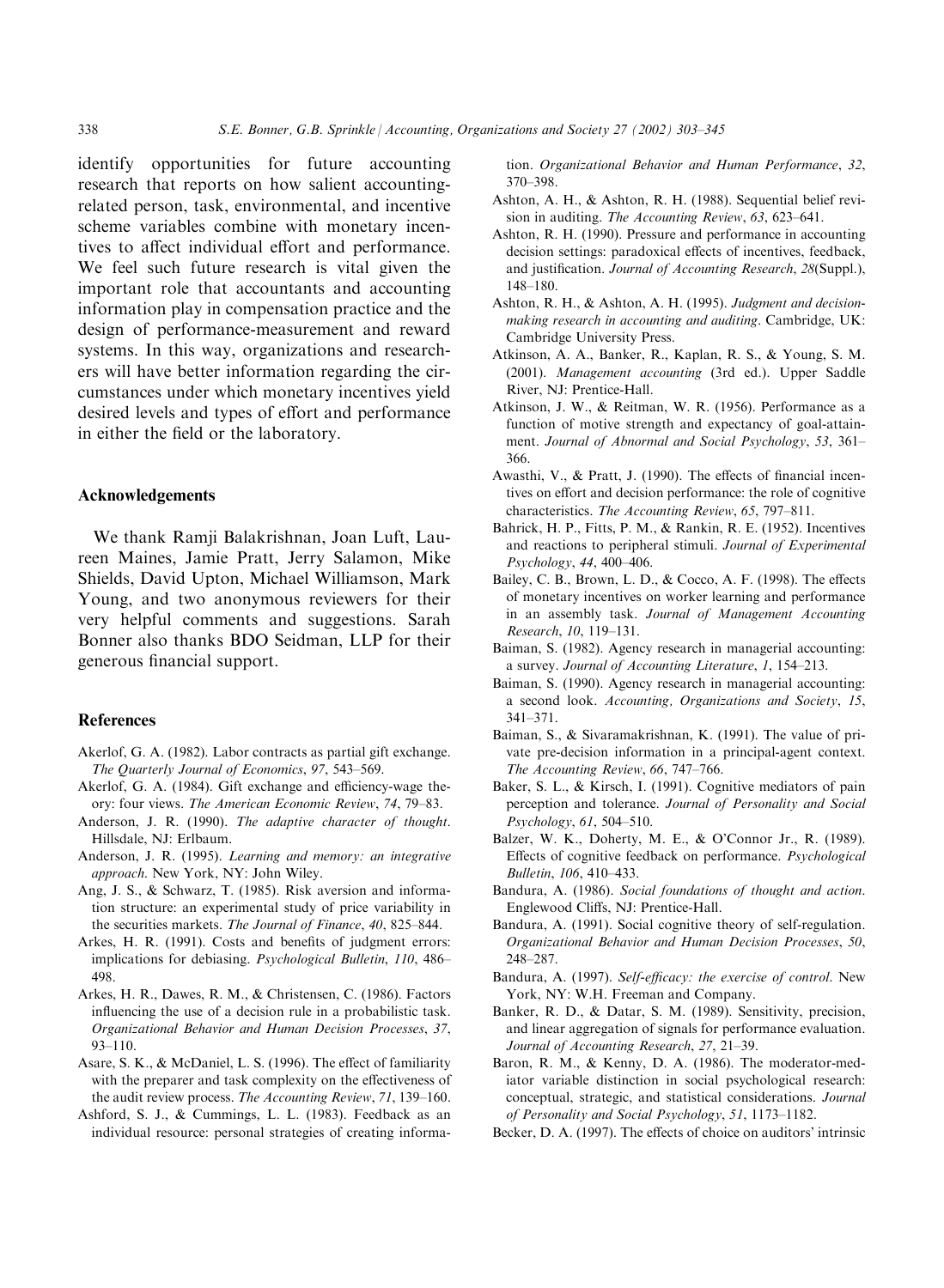motivation and performance. Behavioral Research in Accounting, 9, 1–19.

- Bernardi, R. A. (1994). Fraud detection: the effect of client integrity and competence and auditor cognitive style. Auditing: A Journal of Practice and Theory, 13(Suppl.), 68–84.
- Bettman, J. R., Johnson, E. J., & Payne, J. W. (1990). A componential analysis of cognitive effort in choice. Organizational Behavior and Human Decision Processes, 45, 111–139.
- Bloomfield, R., Libby, R., & Nelson, M. W. (1999). Confidence and the welfare of less-informed investors. Accounting, Organizations and Society, 24, 623–647.
- Bonem, M., & Crossman, E. K. (1988). Elucidating the effects of reinforcement magnitude. Psychological Bulletin, 104, 348–362.
- Bonner, S. E. (1994). A model of the effects of audit task complexity. Accounting, Organizations and Society, 19, 213–234.
- Bonner, S. E. (1999). Judgment and decision-making research in accounting. Accounting Horizons, 13, 385–398.
- Bonner, S. E., Davis, J. S., & Jackson, B. R. (1992). Expertise in corporate tax planning: the issue identification stage. Journal of Accounting Research, 30(Suppl.), 1–28.
- Bonner, S. E., Hastie, R., Sprinkle, G. B., & Young, S. M. (2000). A review of the effects of financial incentives on performance in laboratory tasks: implications for management accounting. Journal of Management Accounting Research, 13, 19–64.
- Bonner, S. E., Hastie, R., Young, S. M., Hesford, J., & Gigone, D. (2001). Effects of monetary incentives on the performance of a cognitive task: the moderating role of skill. Working paper, University of Southern California.
- Bonner, S. E., & Lewis, B. L. (1990). Determinants of auditor expertise. Journal of Accounting Research, 28(Suppl.), 1–20.
- Bonner, S. E., & Pennington, N. (1991). Cognitive processes and knowledge as determinants of auditor expertise. Journal of Accounting Literature, 10, 1–50.
- Bonner, S. E., & Walker, P. L. (1994). The effects of instruction and experience on the acquisition of auditing knowledge. The Accounting Review, 69, 157–178.
- Briers, M. L., Chow, C. W., Hwang, N. R., & Luckett, P. F. (1999). The effects of alternative types of feedback on product-related decision performance: a research note. Journal of Management Accounting Research, 11, 75–92.
- Broadbent, D. E. (1971). Decision and stress. London, UK: Academic Press.
- Brown, L. D. (1999). Managerial behavior and the bias in analysts' earnings forecasts. Working paper, Georgia State University.
- Bull, C., Schotter, A., & Weigelt, K. (1987). Tournaments and piece rates: an experimental study. Journal of Political Economy, 95, 1–33.
- Cabanac, M. (1986). Money versus pain: experimental study of a conflict in humans. Journal of the Experimental Analysis of Behavior, 46, 37–44.
- Camerer, C. F. (1995). Individual decision making. In J. H. Kagel, & A. E. Roth (Eds.), The handbook of experimental economics (pp. 587–703). Princeton, NJ: Princeton University Press.
- Camerer, C. F., & Hogarth, R. M. (1999). The effects of financial incentives in experiments: a review and capital-labor-production framework. Journal of Risk and Uncertainty, 19, 7–42.
- Cameron, J., & Pierce, W. D. (1994). Reinforcement, reward, and intrinsic motivation: a meta-analysis. Review of Educational Research, 64, 363–423.
- Campbell, D. J. (1984). The effects of goal-contingent payment on the performance of a complex task. Personnel Psychology, 37, 23–40.
- Campbell, D. J. (1988). Task complexity: a review and analysis. Academy of Management Review, 13, 40–52.
- Campbell, D. J., & Ilgen, D. R. (1976). Additive effects of task difficulty and goal setting on subsequent task performance. Journal of Applied Psychology, 61, 319–324.
- Carroll, J. B. (1993). Human cognitive abilities. New York, NY: Cambridge University Press.
- Chow, C. W. (1983). The effects of job standard tightness and compensation scheme on performance: an exploration of linkages. The Accounting Review, 58, 667–685.
- Chow, C. W., Shields, M. D., & Wu, A. (1999). The importance of national culture in the design of and preference for management controls for multi-national operations. Accounting, Organizations and Society, 24, 441–461.
- Chung, K. H., & Vickery, W. D. (1976). Relative effectiveness and joint effects of three selected reinforcements in a repetitive task situation. Organizational Behavior and Human Performance, 16, 114–142.
- Cloyd, C. B. (1997). Performance in tax research tasks: the joint effects of knowledge and accountability. The Accounting Review, 72, 11–131.
- Conlisk, J. (1996). Why bounded rationality? Journal of Economic Literature, 34, 669–700.
- Cote, J. M., & Sanders, D. L. (1997). Herding behavior: explanations and implications. Behavioral Research in Accounting, 9, 20–45.
- Craik, F. I. M., & Tulving, E. (1975). Depth of processing and the retention of words in episodic memory. Journal of Experimental Psychology: General, 104, 268–294.
- Creyer, E. H., Bettman, J. R., & Payne, J. W. (1990). The impact of accuracy and effort feedback and goals on adaptive decision behavior. Journal of Behavioral Decision Making, 3, 1–16.
- Crystal, G. S. (1991). In search of excess: the overcompensation of American executives. New York, NY: W.W. Norton & Company.
- Das, S., Levine, C. B., & Sivaramakrishnan, K. (1998). Earnings predictability and bias in analysts' earnings forecasts. The Accounting Review, 73, 277–294.
- Davis, D. D., & Holt, C. A. (1993). Experimental economics. Princeton, NJ: Princeton University Press.
- Dearman, D., & Shields, M. D. (2001). Cost knowledge and cost-based judgment performance. Journal of Management Accounting Research, 14 (in press).
- Deci, E. L., Betley, G., Kahle, J., Abrams, L., & Porac, J.  $(1981)$ . When trying to win: competition and intrinsic motivation. Personality and Social Psychology Bulletin, 7, 79–83.
- Deci, E. L., & Ryan, R. M. (1985). Intrinsic motivation and self-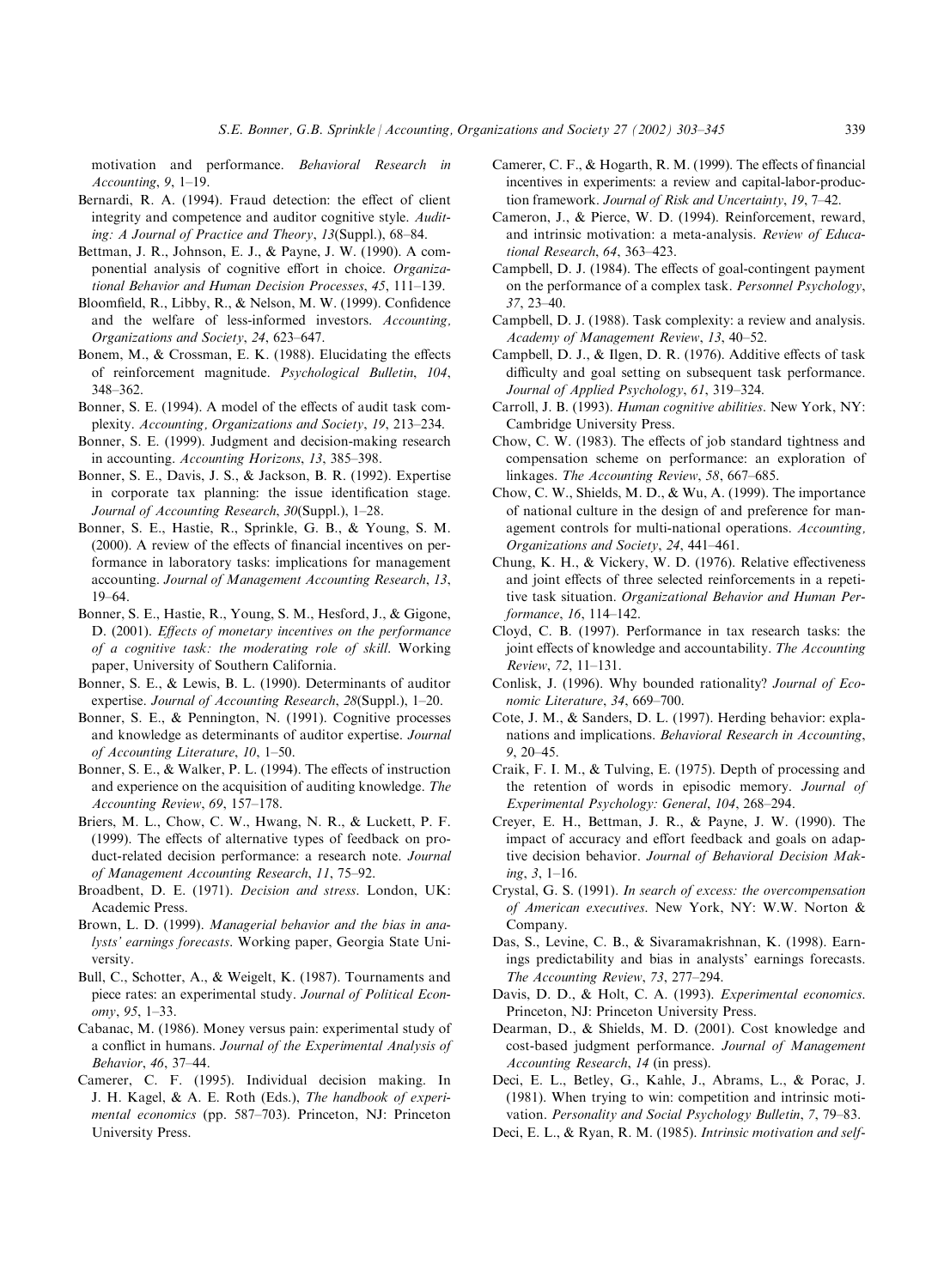determination in human behavior. New York, NY: Plenum Press.

- Demski, J., & Feltham, G. (1978). Economic incentives in budgetary control systems. The Accounting Review, 53, 336– 359.
- Dillard, J. F., & Fisher, J. G. (1990). Compensation schemes, skill level and task performance: an experimental examination. Decision Science, 21, 121-137.
- Dornbush, R. L. (1965). Motivation and positional cues in incidental learning. Perceptual and Motor Skills, 20, 709–714.
- Dye, R. A. (1984). The trouble with tournaments. Economic Inquiry, 22, 147–149.
- Earley, P. C., & Lituchi, T. R. (1991). Delineating goal and efficacy effects: a test of three models. Journal of Applied Psychology, 76, 81–98.
- Easterbrook, J. A. (1959). The effect of emotion on cue utilization and the organization of behavior. Psychological Review, 66, 183–201.
- Eisenhardt, K. M. (1989). Agency theory: an assessment and review. Academy of Management Review, 14, 57–74.
- Enzle, M. E., & Ross, J. M. (1978). Increasing and decreasing intrinsic interest with contingent rewards: a test of cognitive evaluation theory. Journal of Experimental Social Psychology, 14, 588–597.
- Erez, M., Gopher, D., & Arzi, N. (1990). Effects of goal difficulty, self-set goals, and financial rewards on dual task performance. Organizational Behavior and Human Decision Processes, 47, 247–269.
- Estes, R., & Hosseini, J. (1988). The gender gap on Wall Street: an empirical analysis of confidence in investment decision making. The Journal of Psychology, 122, 577–590.
- Eysenck, M. W. (1982). Attention and arousal: cognition and performance. Berlin, DE: Springer.
- Eysenck, M. W. (1986). A handbook of cognitive psychology. London, UK: Erlbaum.
- Fama, E. F. (1980). Agency problems and the theory of the firm. Journal of Political Economy, 88, 288–307.
- Farh, J., Griffith, R. W., & Balkin, D. B. (1991). Effects of choice of pay plans on satisfaction, goal setting, and performance. Journal of Organizational Behavior, 12, 55–62.
- Farr, J. L. (1976). Task characteristics, reward contingency, and intrinsic motivation. Organizational Behavior and Human Performance, 16, 294–307.
- Farr, J. L., Vance, R. J., & McIntyre, R. M. (1977). Further examinations of the relationship between reward contingency and intrinsic motivation. Organizational Behavior and Human Performance, 20, 31–53.
- Fatseas, V. A., & Hirst, M. K. (1992). Incentive effects of assigned goals and compensation schemes on budgetary performance. Accounting and Business Research, 22, 347–355.
- Fehr, E., & Gächter, S. (2000). Fairness and retaliation: the economics of reciprocity. Journal of Economic Perspectives, 14, 159–181.
- Feltham, G. A., & Xie, J. (1994). Performance measure congruity and diversity in multi-task principal/agent relations. The Accounting Review, 69, 429–453.
- Fessler, N. (2000). Incentive compensation contracts: when are

they ineffective? Working paper, Abilene Christian University.

- Frederick, D. M. (1991). Auditors' representation and retrieval of internal control knowledge. The Accounting Review, 66, 240–258.
- Frederickson, J. R. (1992). Relative performance information: the effects of common uncertainty and contract type of agent effort. The Accounting Review, 67, 647–669.
- Frederickson, J. R., Peffer, S. A., & Pratt, J. (1999). Performance evaluation judgments: effects of prior experience under different performance evaluation schemes and feedback frequencies. Journal of Accounting Research, 37, 151–165.
- Friedman, D., & Sunder, S. (1994). Experimental methods: a primer for economists. New York, NY: Cambridge University Press.
- Furnham, A., & Argyle, M. (1998). The psychology of money. New York, NY: Routledge.
- Gerhart, B., & Milkovich, G. T. (1992). Employee compensation: research and practice. In M. D. Dunnette, & L. M. Hough (Eds.), Handbook of industrial and organizational psychology (pp. 481–569). Palo Alto, CA: Consulting Psychologists Press.
- Gibbins, M., & Jamal, K. (1993). Problem-centred research and knowledge-based theory in the professional accounting setting. Accounting, Organizations and Society, 18, 451–466.
- Gibbons, R., & Murphy, K. J. (1992). Optimal incentive contracts in the presence of career concerns. Journal of Political Economy, 100, 468–506.
- Gigerenzer, G., Hofrage, U., & Kleinbolting, H. (1991). Probabilistic mental models: a Brunswikian theory of confidence. Psychological Review, 98, 506–528.
- Gigerenzer, G., Todd, P. M. & the ABC Research Group. (1999). Simple heuristics that make us smart. New York, NY: Oxford University Press.
- Gist, M. E., & Mitchell, T. R. (1992). Self-efficacy: a theoretical analysis of its determinants and malleability. Academy of Management Review, 17, 183–211.
- Glucksberg, S. (1962). The influence of strength of drive on functional fixedness and perceptual recognition. Journal of Experimental Psychology, 63, 36–41.
- Grether, D. M., & Plott, C. (1979). Economic theory of choice and the preference reversal phenomenon. The American Economic Review, 75, 623–638.
- Guzzo, R. A., Jette, R. D., & Katzell, R. A. (1985). The effects of psychologically based intervention programs on worker productivity: a meta-analysis. Personnel Psychology, 38, 275–291.
- Hamner, W. C. (1974). Reinforcement theory and contingency management in organizational settings. In H. L. Tosi, & W. C. Hamner (Eds.), Organizational behavior and management: a contingency approach. Chicago, IL: St. Clair.
- Hamner, W. C., & Foster, L. W. (1975). Are intrinsic and extrinsic rewards additive: a test of Deci's cognitive evaluation theory of task motivation. Organizational Behavior and Human Performance, 14, 398–415.
- Hannan, R. L. (2001). The effect of firm profit on fairness perceptions, wages and employee effort. Working paper, Georgia State University.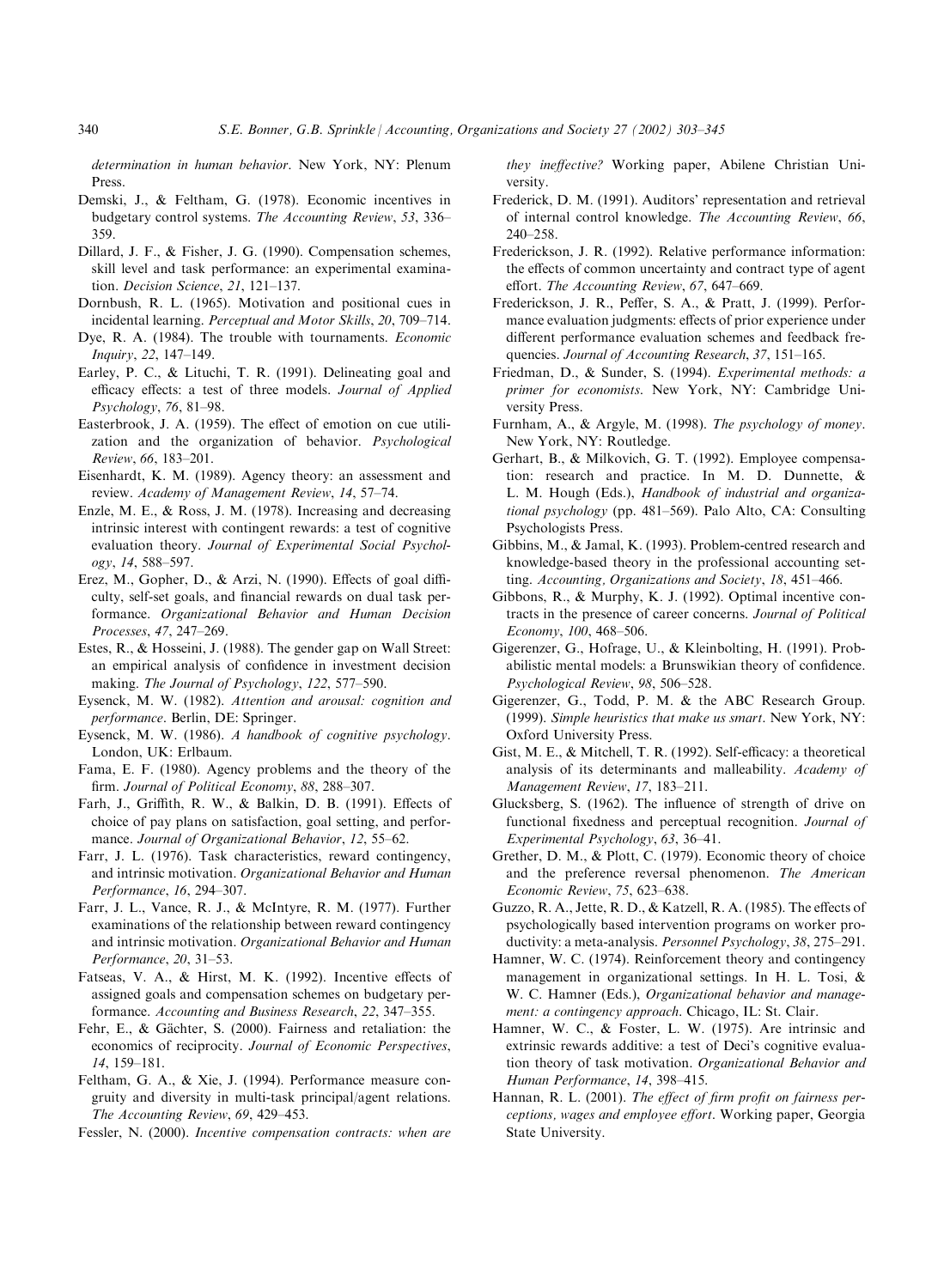- Harley Jr., W. F. (1965a). The effect of financial incentive in paired associate learning using a differential method. Psychonomic Science, 2, 377–378.
- Harley Jr., W. F. (1965b). The effect of financial incentive in paired associate learning using an absolute method. Psychonomic Science, 3, 141–142.
- Harley Jr., W. F. (1968). Delay of incentive cues in pairedassociate learning and its effects on organizing responses. Journal of Verbal Learning and Verbal Behavior, 7, 924– 929
- Harrison, G. L., & McKinnon, J. L. (1999). Cross-cultural research in management control systems design: a review of the current state. Accounting, Organizations and Society, 24, 483–506.
- Harrison, P. D., Chow, C. W., Wu, A., & Harrell, A. M. (1999). A cross-cultural investigation of managers' project evaluation decisions. Behavioral Research in Accounting, 11, 143–160.
- Heiman, V. (1990). Discussion of pressure and performance in accounting decision settings: paradoxical effects of incentives, feedback, and justification. Journal of Accounting Research, 28, 181–186.
- Hemmer, T. (1996). On the design and choice of ''modern'' management accounting measures. Journal of Management Accounting Research, 8, 87–116.
- Hirst, M. K., & Yetton, P. W. (1999). The effects of budget goals and task interdependence on the level of and variance in performance: a research note. Accounting, Organizations and Society, 24, 205–216.
- Hogarth, R. M. (1993). Accounting for decisions and decisions for accounting. Accounting, Organizations and Society, 18, 407–424.
- Hogarth, R. M., Gibbs, B. J., McKenzie, C. R. M., & Marquis, M. A. (1991). Learning from feedback: exactingness and incentives. Journal of Experimental Psychology: Learning, Memory and Cognition, 17, 734–752.
- Holmstrom, B. (1989). Agency costs and innovation. Journal of Economic Behavior and Organization, 12, 305–327.
- Holmstrom, B., & Milgrom, P. (1991). Multitask principalagent analyses: incentive contracts, asset ownership, and job design [special issue]. Journal of Law, Economics, & Organization, 7, 24–52.
- Hong, H., Kubik, J. D., & Solomon, A. (2000). Security analysts' career concerns and herding of earnings forecasts. RAND Journal of Economics, 31, 121–144.
- Hopkins, P. E. (1996). The effect of financial statement classification of hybrid financial instruments on financial analysts' stock price judgments. Journal of Accounting Research, 34(Suppl.), 33–50.
- Horngren, C. T., Foster, G., & Datar, S. M. (2000). Cost accounting: a managerial emphasis (10th ed.). Upper Saddle River, NJ: Prentice-Hall.
- Hronsky, J. J. F., & Houghton, K. A. (2001). The meaning of a defined accounting concept: regulatory changes and the effect on auditor decision making. Accounting, Organizations and Society, 26, 123–139.
- Huber, V. L. (1985). Comparison of financial reinforcers and

goal setting as learning incentives. Psychological Reports, 56, 223–235.

- Humphreys, M. S., & Revelle, W. (1984). Personality, motivation, and performance: a theory of the relationship between individual differences and information processing. Psychological Review, 91, 153–184.
- Hunt, S. C. (1995). A review and synthesis of research in performance evaluation in public accounting. Journal of Accounting Literature, 14, 107–139.
- Hunton, J. E., Wier, B., & Stone, D. N. (2000). Succeeding in managerial accounting. Part 2: a structural equations analysis. Accounting, Organizations and Society, 25, 751–762.
- Indjejikian, R. J. (1999). Performance evaluation and compensation research: an agency perspective. Accounting Horizons, 13, 147–157.
- Jacoby, J., Mazursky, D., Troutman, T., & Kuss, A. (1984). When feedback is ignored: disutility of outcome feedback. Journal of Applied Psychology, 69, 531–545.
- Jehle, G. A., & Reny, P. J. (2001). Advanced microeconomic theory. Boston, MA: Addison-Wesley.
- Jenkins, G. D. Jr. (1986). Financial incentives. In E. A. Locke (Ed.), Generalizing from laboratory to field settings (pp. 167– 180). Lexington, MA: D.C. Hearth and Company.
- Jenkins, G. D. Jr., Mitra, A., Gupta, N., & Shaw, J. D. (1998). Are financial incentives related to performance? A metaanalytic review of empirical research. Journal of Applied Psychology, 83, 777–787.
- Jermias, J. (2001). Cognitive dissonance and resistance to change: the influence of commitment confirmation and feedback on judgment usefulness of accounting systems. Accounting, Organizations and Society, 26, 141–160.
- Johnson, E. N., Kaplan, S. E., & Reckers, P. M. J. (1998). An examination of potential gender-based differences in audit managers' performance evaluation judgments. Behavioral Research in Accounting, 10, 47–75.
- Jorgenson, D., Dunnette, M. D., & Pritchard, R. D. (1973). Effects of the manipulation of a performance-reward contingency on behavior in a simulated work setting. Journal of Applied Psychology, 57, 271–280.
- Kahneman, D. (1973). Attention and effort. Englewood Cliffs, NJ: Prentice-Hall.
- Kahenman, D., & Tversky, A. (1979). Prospect theory: an analysis of decision under risk. Econometrica, 47, 263–291.
- Kanfer, R. (1987). Task-specific motivation: an integrative approach to issues of measurement, mechanisms, processes, and determinants. Journal of Social and Clinical Psychology, 5, 237–264.
- Kanfer, R. (1990). Motivation theory and industrial and organizational psychology. In M. D. Dunnette, & L. M. Hough (Eds.), Handbook of industrial and organizational psychology  $(pp. 75-170)$ . Palo Alto, CA: Consulting Psychologists Press.
- Kausler, D. H., & Trapp, E. P. (1962). Effects of incentive set and task variables on relevant and irrelevant learning in serial verbal learning. Psychological Reports, 10, 451-457.
- Kennedy, J. (1993). Debiasing audit judgment with accountability: a framework and experimental results. Journal of Accounting Research, 31, 231–245.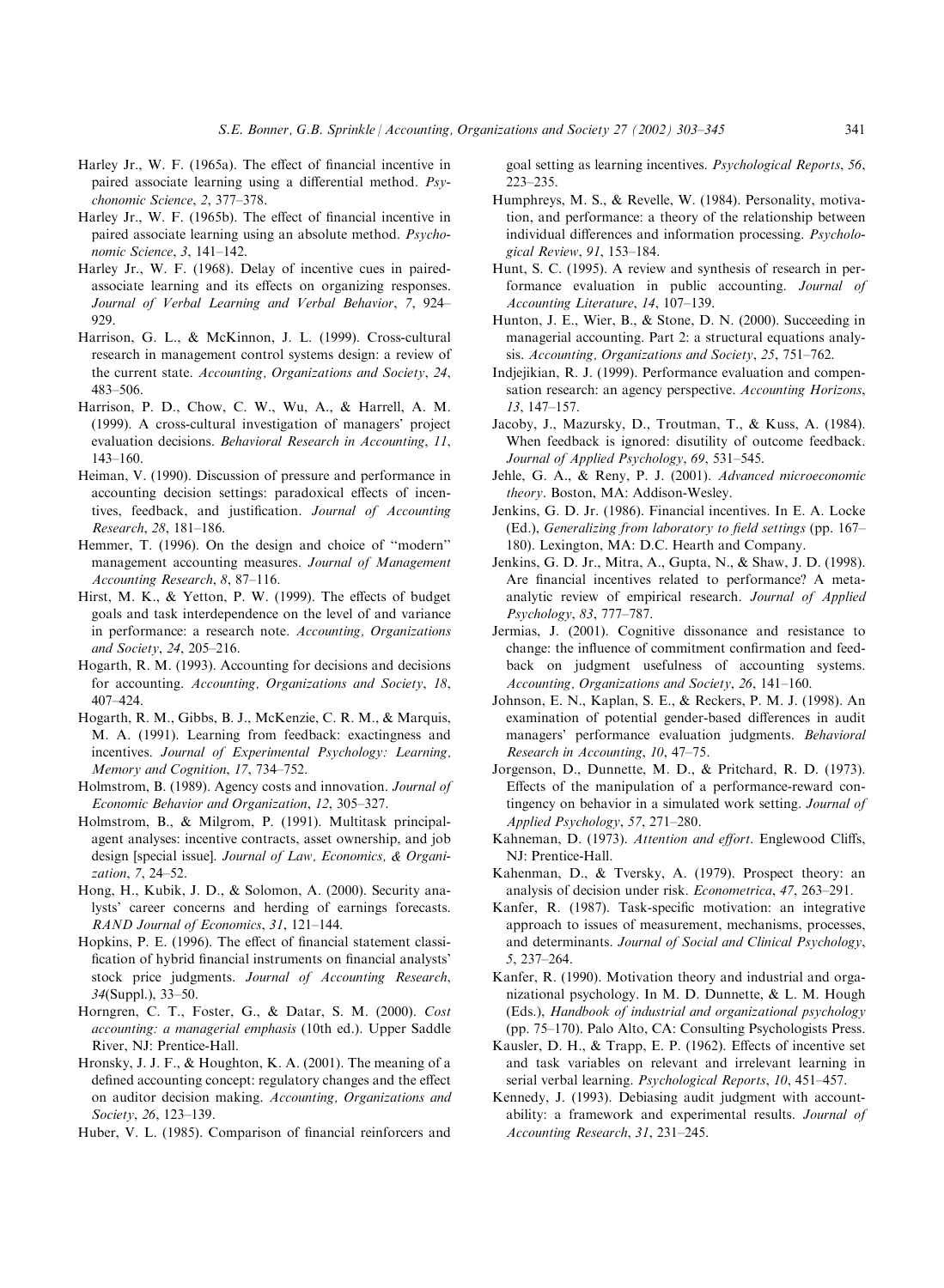- Kennedy, J. (1995). Debiasing the curse of knowledge in audit judgment. The Accounting Review, 70, 249–273.
- Kennedy, J., & Peecher, M. E. (1997). Judging auditors' technical knowledge. Journal of Accounting Research, 35, 279– 293.
- Kessler, L., & Ashton, R. H. (1981). Feedback and prediction achievement in financial analysis. Journal of Accounting Research, 19, 146–162.
- Kida, T. (1984). The impact of hypothesis-testing strategies on auditors' use of judgment data. Journal of Accounting Research, 22, 332–340.
- Klein, H. J., & Wright, P. M. (1994). Antecedents of goal commitment: an empirical examination of personal and situational factors. Journal of Applied Social Psychology, 24, 95–114.
- Kluger, A. N., & DeNisi, A. (1996). The effects of feedback interventions on performance: a historical review, a metaanalysis, and a preliminary feedback intervention theory. Psychological Bulletin, 119, 254–284.
- Kohn, A. (1993). Why incentive plans cannot work. Harvard Business Review, 71, 54–63.
- Lambert, R. A. (1983). Long-term contracts and moral hazard. Bell Journal of Economics, 14, 441–452.
- Latham, G., & Locke, E. A. (1991). Self-regulation through goal-setting. Organizational Behavior and Human Decision Processes, 50, 212–247.
- Latham, G. P., Mitchell, T. R., & Dossett, D. L. (1978). Importance of participative goal setting and anticipated rewards on goal difficulty and job performance. Journal of Applied Psychology, 63, 163–171.
- Lazear, E. P. (1981). Agency, earnings profiles, productivity, and hours restrictions. The American Economic Review, 71, 606–620.
- Lee, T. W., Locke, E. A., & Phan, S. H.  $(1997)$ . Explaining the assigned goal-incentive interaction: the role of self-efficacy and personal goals. Journal of Management, 23, 541–559.
- Libby, R., Bloomfield, R., & Nelson, M. W. (2001). Experimental research in financial accounting. Accounting, Organizations and Society (in press).
- Libby, R., & Lipe, M. G. (1992). Incentive effects and the cognitive processes involved in accounting judgments. Journal of Accounting Research, 30, 249–273.
- Libby, R., & Luft, J. (1993). Determinants of judgment performance in accounting settings: ability, knowledge, motivation, and environment. Accounting, Organizations and Society, 5, 425–450.
- Libby, R., & Tan, H-T. (1999). Analysts' reactions to warnings of negative earnings surprises. Journal of Accounting Research, 37, 415–435.
- Lien, Y., & Cheng, P. (1990). A bootstrapping solution in the problem of differentiating spurious from genuine causes. Paper presented at the 31st Annual Meeting of the Psychonomic Society.
- Lipe, M. G. (1993). Analyzing the variance investigation decision: the effects of outcomes, mental accounting, and framing. The Accounting Review, 68, 748–764.
- Locke, E. A. (1967). Motivational effects of knowledge of

results: knowledge or goal setting? Journal of Applied Psychology, 51, 324–329.

- Locke, E. A. (1991). The motivation sequence, the motivation hub, and the motivation core. Organizational Behavior and Human Decision Processes, 50, 288–299.
- Locke, E. A., Bryan, J. F., & Kendall, L. M. (1968). Goals and intentions as mediators of the effects of financial incentives on behavior. Journal of Applied Psychology, 52, 104–121.
- Locke, E. A., Shaw, K., Saari, L., & Latham, G. (1981). Goalsetting and task performance: 1969–1980. Psychological Bulletin, 90, 125–152.
- Locke, E. A., & Latham, G. P. (1990). A theory of goal setting and task performance. Englewood Cliffs, NJ: Prentice-Hall.
- London, M., & Oldham, G. R. (1976). Effects of varying goal types and incentive systems on performance and satisfaction. Academy of Management Journal, 19, 537–546.
- London, M., & Oldham, G. R. (1977). A comparison of group and individual incentive plans. Academy of Management Journal, 20, 34–41.
- Luft, J. (1994). Bonus and penalty incentives: contract choice by employees. Journal of Accounting and Economics, 18, 181– 206.
- Luft, J.,  $\&$  Shields, M. D. (2001a). Mapping management accounting: making structural models from theory-based empirical research. Accounting, Organizations and Society (in press).
- Luft, J., & Shields, M. D. (2001b). Why does fixation persist? Experimental evidence on the judgment performance effects of expensing intangibles. The Accounting Review, 76 (in press).
- Lundeberg, M. A., Fox, P. W., & Punccohar, J. (1994). Highly confident but wrong: gender differences and similarities in confidence judgments. Journal of Educational Psychology, 86, 114–121.
- Maines, L. A., & McDaniel, L. S. (2000). Effects of comprehensive-income characteristics on nonprofessional investors' judgments: the role of financial-statement presentation format. The Accounting Review, 75, 179–207.
- Maslow, A. (1943). A theory of human motivation. Psychological Review, 50, 370–396.
- Mawhinney, T. C. (1979). Intrinsic  $\times$  extrinsic motivation: perspectives from behaviorism. Organizational Behavior and Human Performance, 24, 411–440.
- McClelland, D. C., Atkinson, J. W., Clark, R. A., & Lowell, E. L. (1953). The achievement motive. New York, NY: Appleton-Century-Crofts.
- McDaniel, L. S. (1990). The effects of time pressure and audit program structure on audit performance. Journal of Accounting Research, 28, 267–285.
- McGraw, K. O. (1978). The detrimental effects of reward on performance: a literature review and a prediction model. In M. R. Lepper, & D. Greene (Eds.), The hidden costs of reward (pp. 33–60). Hillsdale, NJ: Lawrence Erlbaum.
- McGraw, K. O., & McCullers, J. C. (1979). Evidence of a detrimental effect of extrinsic incentives on breaking a mental set. Journal of Experimental Social Psychology, 15, 285–294.
- McNamara, H. J., & Fisch, R. I. (1964). Effect of high and low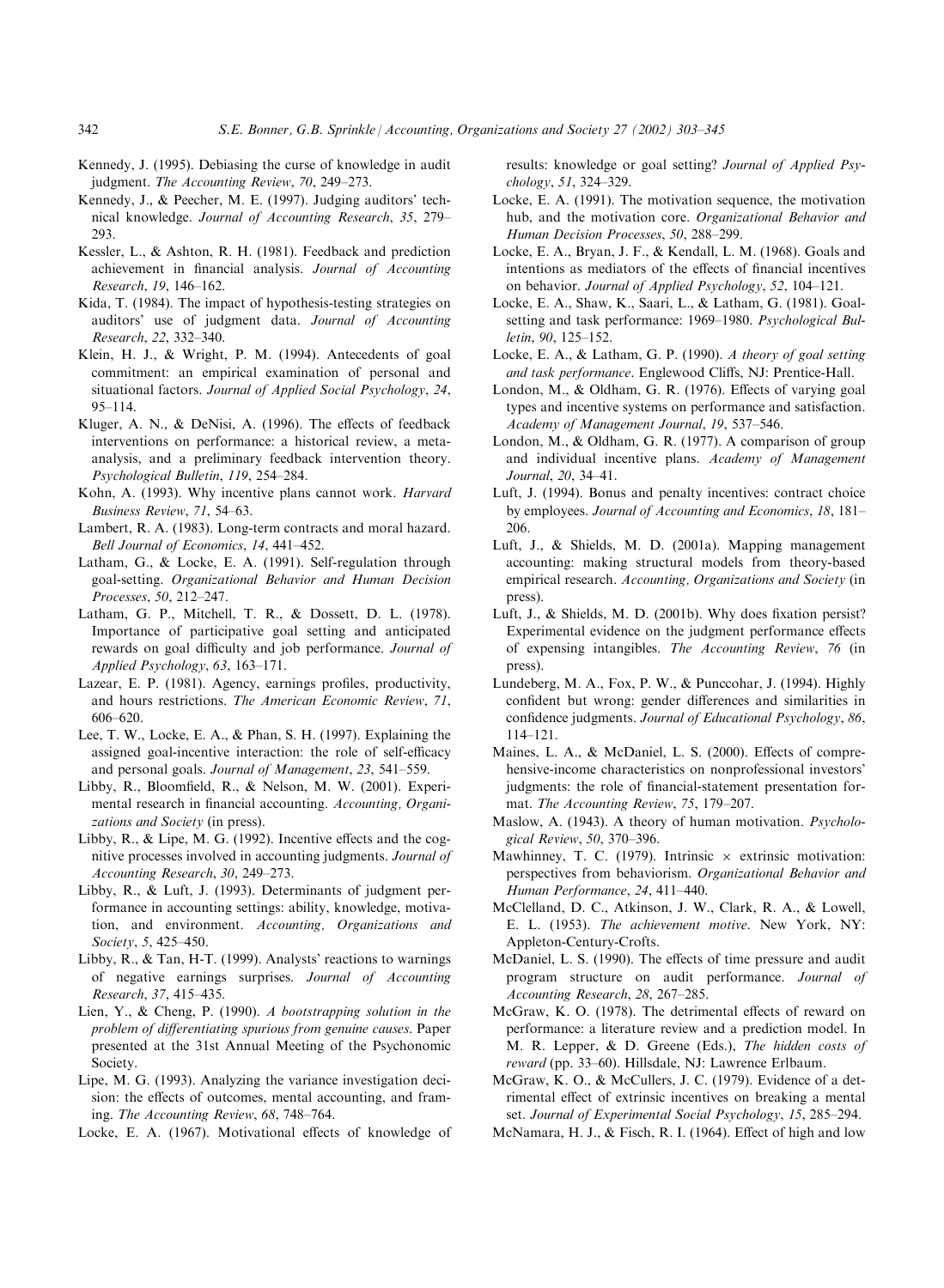motivation on two aspects of attention. Perceptual and Motor Skills, 19, 571–578.

- Merchant, K. A. (1998). Modern management control systems. Upper Saddle River, NJ: Prentice-Hall.
- Meyer, J. P., & Gellatly, I. R. (1988). Perceived performance norm as a mediator in the effect of assigned goal on personal goal and task performance. Journal of Applied Psychology, 73, 410–420.
- Meyer, J. P., Schacht-Cole, B., & Gellatly, I. R. (1988). An examination of the cognitive mechanisms by which assigned goals affect task performance and reactions to performance. Journal of Applied Social Psychology, 18, 390–408.
- Mikhail, M. B., Walther, B. R., & Willis, R. H. (1999). Does forecast accuracy matter to security analysts?. The Accounting Review, 74, 185–200.
- Milgrom, P. R., & Roberts, J. (1992). Economics, organization & management. Upper Saddle River, NJ: Prentice-Hall.
- Mills, T. Y. (1996). The effect of cognitive style on external auditors' reliance decisions on internal audit functions. Behavioral Research in Accounting, 8, 49–73.
- Miner, J. B. (1980). Theories of organizational behavior. Hinsdale, IL: The Dryden Press.
- Montague, W. E., & Webber, C. E. (1965). Effects of knowledge of results and differential financial reward on six uninterrupted hours of monitoring. Human Factors, 7, 173–180.
- Navon, D., & Gopher, D. (1979). On the economy of the human processing system. Psychological Review, 86, 214–255.
- Naylor, J. C., & Clark, R. D. (1968). Intuitive inference strategies in interval learning tasks as a function of validity magnitude and sign. Organizational Behavior and Human Performance, 3, 378–399.
- Naylor, J. C., & Dickinson, T. L. (1969). Task structure, work structure, and team performance. Journal of Applied Psychology, 53, 167–177.
- Naylor, J. C., Pritchard, R. D., & Ilgen, D. R. (1980). A theory of behavior in organizations. New York, NY: Academic Press.
- Naylor, J. C., & Schenk, E. A. (1968). The influence of cue redundancy upon the human inference process for tasks of varying degrees of predictability. Organizational Behavior and Human Decision Processes, 3, 47–61.
- Nelson, M. W. (1993). The effects of error frequency and accounting knowledge on error diagnosis in analytical review. The Accounting Review, 68, 804–824.
- Nelson, M. W., Libby, R., & Bonner, S. E. (1995). Knowledge structure and the estimation of conditional probabilities in audit planning. The Accounting Review, 70, 221–240.
- Newell, A., & Simon, H. A. (1972). Human problem solving. Englewood Cliffs, NJ: Prentice Hall.
- Pavlik, E. L., Scott, T. W., & Tiessen, P. (1993). Executive compensation: issues and research. Journal of Accounting Literature, 12, 131–189.
- Payne, J. W., Bettman, J. R., & Johnson, E. J. (1990). The adaptive decision maker. New York, NY: Cambridge University Press.
- Peecher, M. (1996). The influence of auditors' justification processes on their decisions: a cognitive model and experimental evidence. Journal of Accounting Research, 34, 125–140.
- Pelham, B. W., & Neter, E. (1995). The effect of motivation of judgment depends on the difficulty of the judgment. Journal of Personality and Social Psychology, 68, 581–594.
- Peters, J. M. (1993). Decision making, cognitive science and accounting: an overview of the intersection. Accounting, Organizations and Society, 18, 383–405.
- Phillips, J. S., & Lord, R. G. (1980). Determinants of intrinsic motivation: locus of control and competence information as components of Deci's cognitive evaluation theory. Journal of Applied Psychology, 65, 211–218.
- Pincus, K. V. (1990). Auditor individual differences and fairness of presentation judgments. Auditing: A Journal of Practice & Theory, 9, 150–166.
- Pollack, I., & Knaff, P. R. (1958). Maintenance of alertness by a loud auditory signal. Journal of the Acoustical Society, 30, 1013–1016.
- Prawitt, D. F. (1995). Staffing assignments for judgment-oriented audit tasks: the effects of structured audit technology and environment. The Accounting Review, 70, 443–465.
- Prendergast, C. (1999). The provision of incentives in firms. Journal of Economic Literature, 37, 7–63.
- Pritchard, R. D., & Curtis, M. I. (1973). The influence of goal setting and financial incentives on task performance. Organizational Behavior and Human Performance, 10, 175–183.
- Pritchard, R. D., & DeLeo, P. J. (1973). Experimental test of the valence–instrumentality relationship in job performance. Journal of Applied Psychology, 57, 264–270.
- Pritchard, R. D., Jones, S. D., Roth, P. L., Stuebing, K. K., & Ekeberg, S. E. (1988). Effects of group feedback, goal setting, and incentives on organizational productivity [Monograph]. Journal of Applied Psychology, 73, 337–358.
- Pritchard, R. D., Leonard, D. W., Von Bergen Jr., C. W., & Kirk, R. J. (1976). The effects of varying schedules of reinforcement on human task performance. Organizational Behavior and Human Performance, 16, 205–230.
- Reber, A. S. (1995). The Penguin dictionary of psychology. London, UK: Penguin Books.
- Riedel, J. A., Nebeker, D. M., & Cooper, B. L. (1988). The influence of financial incentives on goal choice, goal commitment, and task performance. Organizational Behavior and Human Decision Processes, 42, 155–180.
- Riley, J. G. (1979). Informational equilibrium. Econometrica, 47, 331–360.
- Roth, A. E. (1995). Introduction to experimental economics. In A. E. Roth, & J. H. Kagel (Eds.), The handbook of experimental economics (pp. 3–109). Princeton, NJ: Princeton University Press.
- Rummel, A., & Feinberg, R. (1988). Cognitive evaluation theory: a meta-analytic review of the literature. Social Behavior and Personality, 16, 147–164.
- Salop, S., & Salop, J. (1976). Self-selection and turnover in the labor market. Quarterly Journal of Economics, 90, 619–627.
- Schwartz, B. (1988). The experimental synthesis of behavior: reinforcement, behavioral stereotypy, and problem solving. The Psychology of Learning and Motivation, 22, 93–138.
- Scott Jr., W. E., Farr, J., & Podsakoff, P. M. (1988). The effects of 'intrinsic' and 'extrinsic' reinforcement contingencies on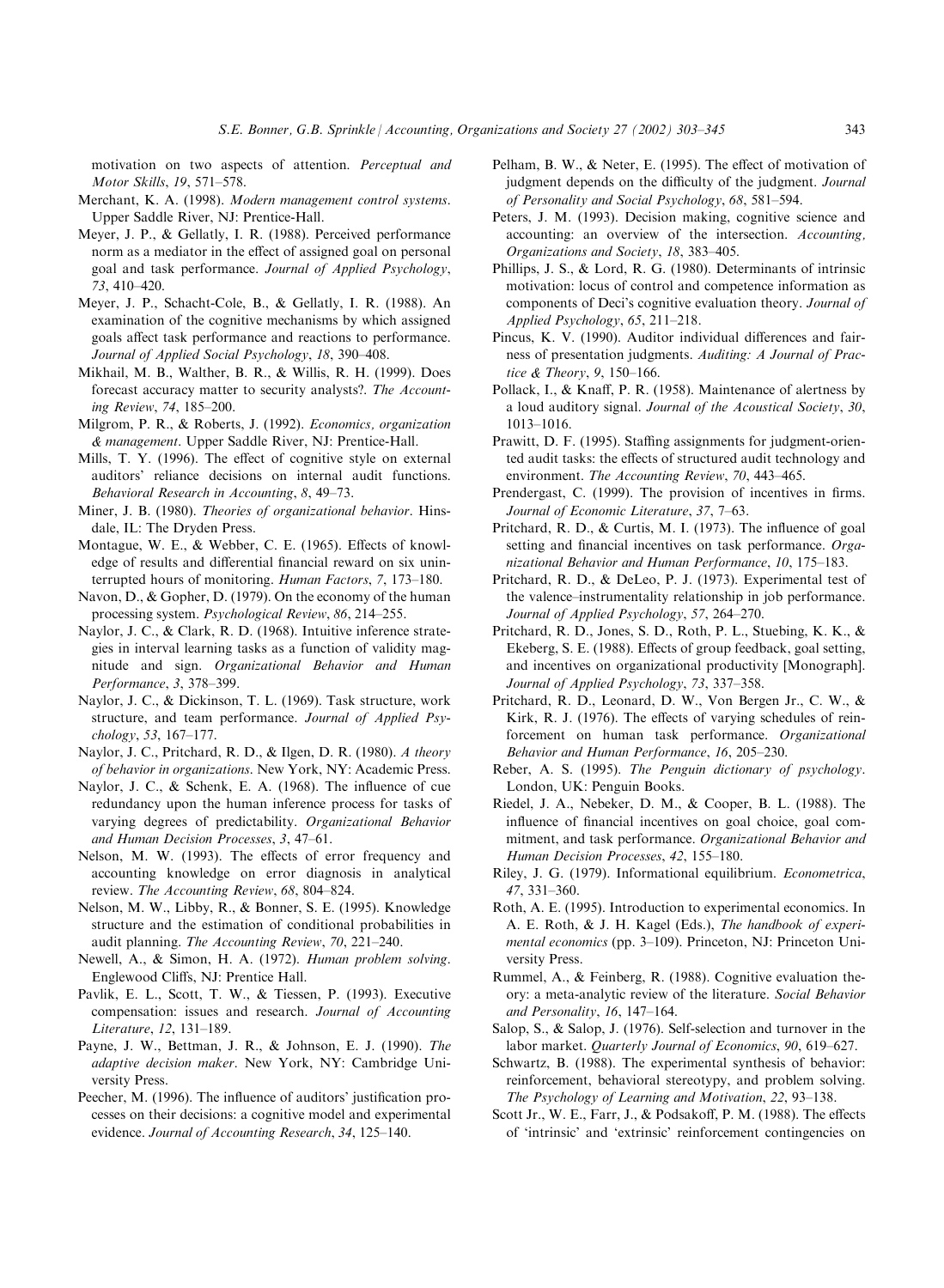task behavior. Organizational Behavior and Human Decision Processes, 41, 405–425.

- Shields, M. D. (2001). Operating budgeting systems. Working paper, Michigan State University.
- Shields, M. D., Chow, C. W., & Whittington, O. R. (1989). The effects of state risk and controllability filters on compensation contract and effort choice. Abacus, 25, 39–55.
- Shields, M. D., Deng, F. J., & Kato, Y. (2000). The design and effects of control systems: tests of direct- and indirect-effects models. Accounting, Organizations and Society, 25, 185–202.
- Shields, M. D., & Waller, W. S. (1988). An experimental labor market study of accounting variables in employment contracting. Accounting, Organizations and Society, 13, 581–594.
- Siegel, S. (1961). Decision making and learning under varying conditions of reinforcement. Annals of the New York Academy of Science, 89, 766–783.
- Simnett, R. (1996). The effect of information selection, information processingand task complexity on predictive accuracy of auditors. Accounting, Organizations and Society, 21, 699–719.
- Simon, H. A. (1986). Rationality in psychology and economics [special issue]. Journal of Business, 59, S209–S224.
- Sipowicz, R. R., Ware, J. R., & Baker, R. A. (1962). The effects of reward and knowledge of results on the performance of a simple vigilance task. Journal of Experimental Psychology, 64, 58–61.
- Skinner, B. F. (1953). Science and human behavior. New York, NY: Macmillan.
- Smith, V. L. (1982). Microeconomic systems as an experimental science. The American Economic Review, 72, 923–955.
- Smith, V. L. (1991). Rational choice: the contrast between economics and psychology. Journal of Political Economy, 99, 877–897.
- Smith, V. L., & Walker, M. (1993). Monetary rewards and decision cost in experimental economics. Economic Inquiry, 31, 245–261.
- Spence, A. M. (1973). Job market signaling. Quarterly Journal of Economics, 87, 355–374.
- Spilker, B. C. (1995). The effects of time pressure and knowledge on key word selection behavior in tax research. The Accounting Review, 70, 49–70.
- Sprinkle, G. B. (2000). The effect of incentive contracts on learning and performance. The Accounting Review, 75, 299– 326.
- Sprinkle, G. B. (2001). Perspectives on experimental research in managerial accounting. Accounting, Organizations and Society (in press).
- Stajkovic, A. D., & Luthans, F. (1998). Self-efficacy and workrelated performance: a meta-analysis. Psychological Bulletin, 124, 240–261.
- Stone, D. N., & Ziebart, D. A. (1995). A model of financial incentive effects in decision making. Organizational Behavior and Human Decision Processes, 61, 250–261.
- Tan, H., & Libby, R. (1997). Tacit managerial versus technical knowledge as determinants of audit expertise in the field. Journal of Accounting Research, 35, 97–113.
- Tang, S., & Hall, V. C. (1995). The overjustification effect: a meta-analysis. Applied Cognitive Psychology, 9, 365–404.
- Terborg, J. R., & Miller, H. E. (1978). Motivation, behavior, and performance: a closer examination of goal setting and financial incentives. Journal of Applied Psychology, 63, 29– 39.
- Thaler, R. H. (1992). The winner's curse: paradoxes and anomalies of economic life. New York, NY: The Free Press.
- Tomporowski, P. D., Simpson, R. G., & Hager, L. (1993). Method of recruiting subjects and performance on cognitive tests. American Journal of Psychology, 106, 499–521.
- Toppen, J. T. (1965a). Effects of size and frequency of money reinforcement on human operant (work) behavior. Perceptual and Motor Skills, 20, 1193–1199.
- Toppen, J. T. (1965b). Money reinforcement and human operant (work) behavior: II. Within-subjects comparisons. Perceptual and Motor Skills, 21, 907–913.
- Toppen, J. T. (1966). Money reinforcement and human operant (work) behavior: IV. Temporally extended within-S comparisons. Perceptual and Motor Skills, 22, 575–581.
- Tubbs, M. E. (1986). Goal-setting: a meta-analytic examination of the empirical evidence. Journal of Applied Psychology, 71, 474–483.
- Tuttle, B., & Burton, G. (1999). The effects of a modest incentive on information overload in an investment analysis task. Accounting, Organizations and Society, 24, 673–687.
- Tversky, A., & Edwards, W. (1966). Information versus reward in binary choices. Journal of Experimental Psychology, 71, 680–683.
- Valance, N. (2001). Bright minds, big theories. CFO, 17, 64–70.
- Vecchio, R. P. (1982). The contingent-noncontingent compensation controversy: an attempt at resolution. Human Relations, 35, 449–462.
- Vera-Muñoz, S. C. (1998). The effects of accounting knowledge and context on the omission of opportunity costs in resource allocation decisions. The Accounting Review, 73, 47–72.
- Vera-Muñoz, S. C., Kinney, W. R., & Bonner, S. E. (2001). Assuring information relevance: the effects of domain-specific knowledge and task presentation format. The Accounting Review, 76 (in press).
- Vroom, V. (1964). Work and motivation. New York, NY: John Wiley.
- Wall Street Journal. (1999). Linking pay to performance is becoming a norm in the workplace. 115(April 6), 1.
- Waller, W., & Chow, C. W. (1985). The self-selection and effort effects of standard-based employment contracts: a framework and some empirical evidence. The Accounting Review, 60, 458–476.
- Weiner, B. (1966). Motivation and memory. Psychological Monographs: General and Applied, 80, 1–22.
- Weiner, B. (1972). Theories of motivation: from mechanism to cognition. Chicago, IL: Markham.
- Weiner, B., & Walker, E. L. (1966). Motivational factors in short-term retention. Journal of Experimental Psychology, 71, 190–193.
- Weiner, M. J., & Mander, A. M. (1978). The effects of reward and perception of competency upon intrinsic motivation. Motivation and Emotion, 2, 67–73.
- Weiss, A. W. (1990). Efficiency wages: models of unemployment,